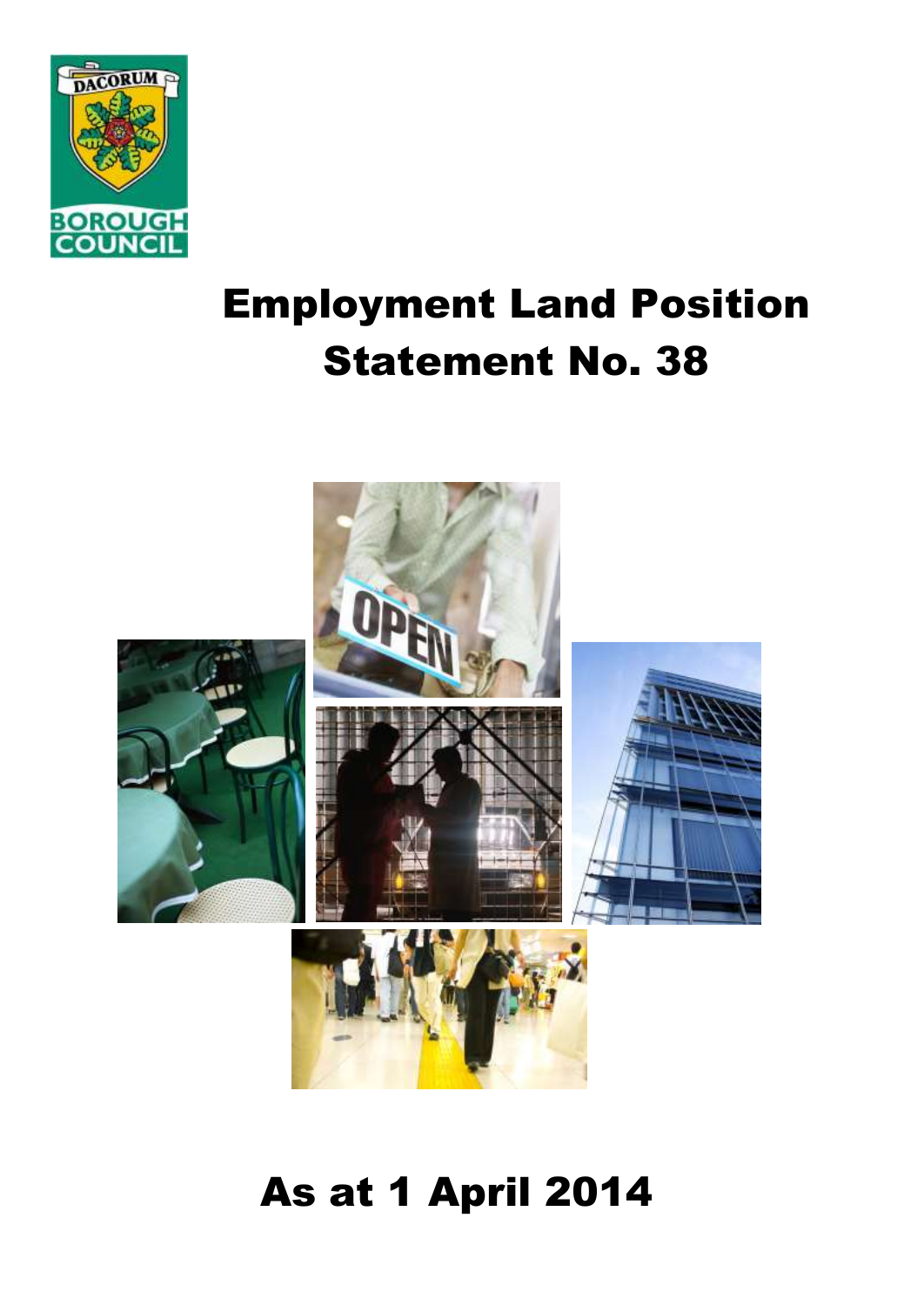#### **Contents Page**

| 1.  | Introduction                                                  | 1              |
|-----|---------------------------------------------------------------|----------------|
| 2.  | <b>Explanatory Notes</b>                                      | $\overline{2}$ |
| 3.  | <b>Additional Notes</b>                                       | 4              |
| 4.  | A1 Use Class                                                  | 5              |
| 5.  | A2 Use Class                                                  | 8              |
| 6.  | A3 - A5 Use Class                                             | 9              |
| 7.  | B Mixed / B1 Use Class                                        | 12             |
| 8.  | <b>B2 Use Class</b>                                           | 19             |
| 9.  | <b>B8 Use Class</b>                                           | 21             |
| 10. | C1 Use Class                                                  | 23             |
| 11. | C <sub>2</sub> Use Class                                      | 24             |
| 12. | D1 Use Class                                                  | 26             |
| 13. | D <sub>2</sub> Use Class                                      | 30             |
| 14. | No Specific Use Class                                         | 32             |
| 15. | <b>Summary of Committed Floorspace</b>                        | 34             |
| 16. | <b>Schedule of Floorspace Completions</b>                     | 36             |
| 17. | Summary of Completed Floorspace                               | 46             |
| 18. | Planning Applications Awaiting Completion of s.106 Agreements | 48             |

# **Graphs:**

Total Net Floorspace Commitments by Use Class in Dacorum at 1 April 2014 35 Total Net Floorspace Completions by Use Class in Dacorum at 31 March 2014 47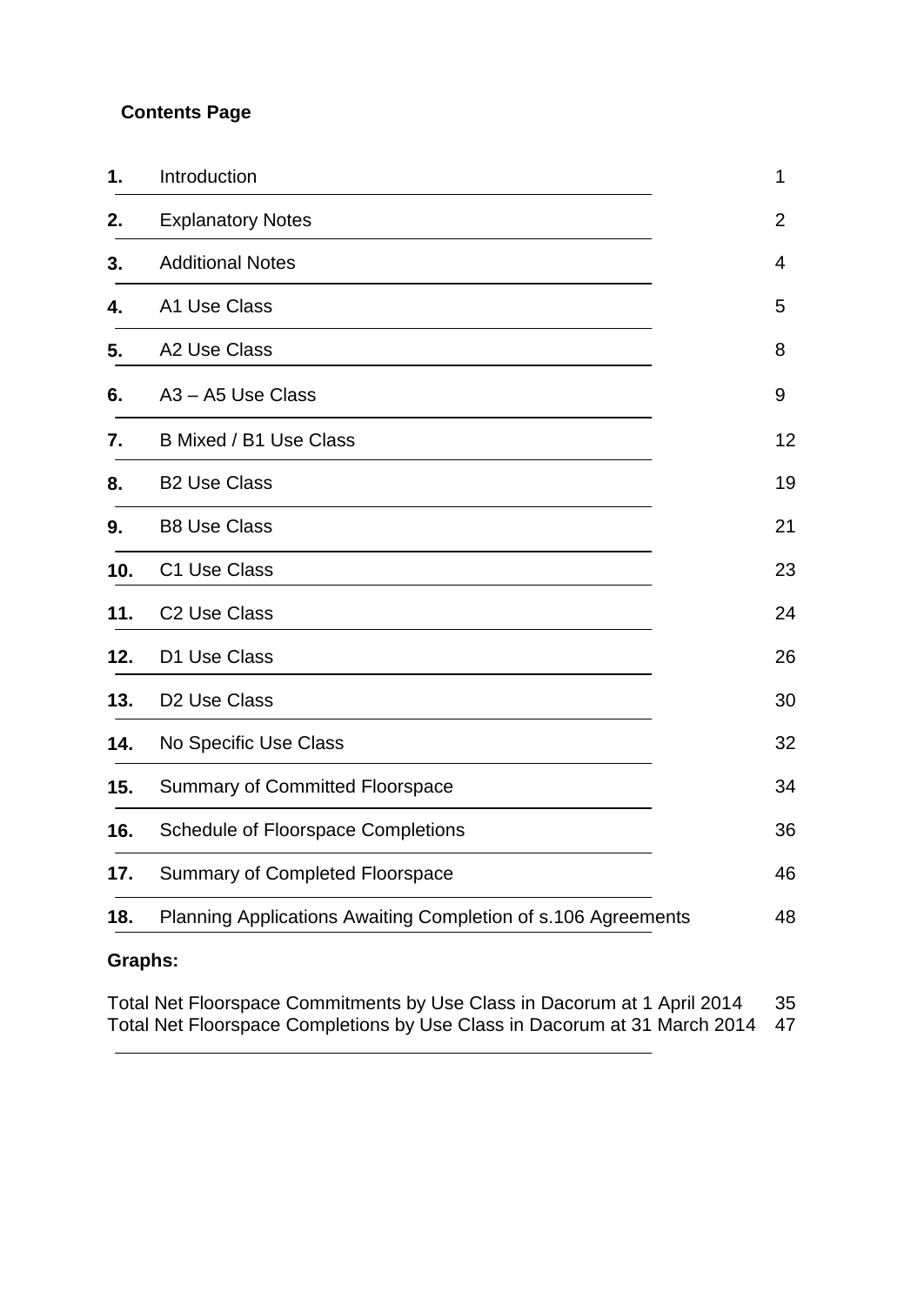#### **1. INTRODUCTION**

- 1.1 The Council needs to ensure that there is an adequate supply of land and buildings for different businesses activities in the Borough. It is also useful for the Council to be aware of schemes for non-commercial facilities (e.g. for health, education and leisure etc.) because of the important role they have in providing special services for the community.
- 1.2 This Position Statement is intended to provide an up-to-date picture and summary of land available for commercial or non-commercial development. It also sets out what developments have been completed. The document is published annually and represents the position at 1 April 2014. It covers the period 1 April 2013 to 31 March 2014.
- 1.3 Commercial or non-residential sites with outstanding planning permission, under construction or complete at 31 March 2014 are listed by the type of activity (Town & Country Planning (Use Classes) Order 1987)<sup>1</sup> and then by settlement.
- 1.4 The Council has now moved to a shared monitoring system, CDPSmart, with the County Council and Hertfordshire districts. This is the third Position Statement published using the reporting facilities of this new system.
- 1.5 Further information on the Position Statement can be obtained from the Strategic Planning team as follows:



**Note:** The information presented in the Position Statement is given in good faith and without prejudice on the part of Dacorum Borough Council.

<sup>1</sup>  $1$  This groups together similar activities into broad use classes. Generally, planning permission is required for a change of use between different classes but not for activities within the same class.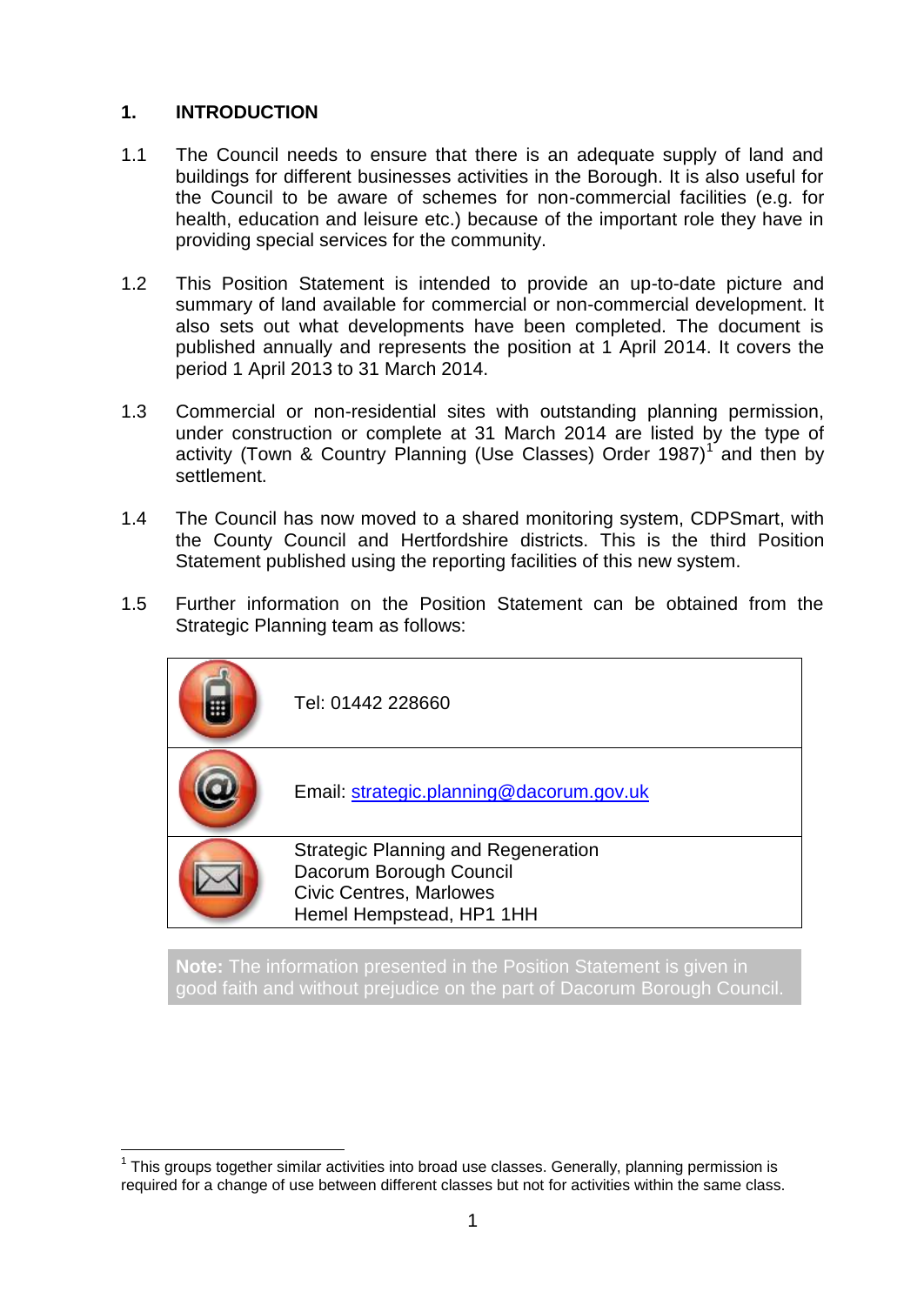#### **2. EXPLANATORY NOTES**

#### **(a) General**

Sites listed as either floorspace commitments (i.e. with planning permission and either not started or under construction) or completions have a formal planning permission. The list of commitments can be found in sections 4 to 14, whilst the completions are set out in Section 16. All figures are gross (i.e. they do not take into account losses) and are based on gross external floorspace measurements.

Floor space losses can be found in the tables in Sections 15 and 17.

Those subject to incomplete s.106 agreements are listed separately in this document (Section 18). They should not be regarded as formal commitments because planning permission has not yet been granted. However, it is useful to list these as they give an indication of likely future floorspace availability.

#### **(b) Explanation of Town & Country Planning Use Classes Order (1987):**

- A1 Shops
- A2 Financial & Professional Services
- A3 Restaurants & Café
- A4 Drinking Establishments
- A5 Hot Food Takeaways
- B1 Business (Office, Research & Development, Light Industrial)
- B2 General Industrial
- B8 Storage or distribution
- C1 Hotels
- C2 Residential Institutions
- D1 Non-Residential Institutions
- D2 Assembly & Leisure

#### *Further explanation of each Use Class is provided in the Town and Country Planning (Use Classes) Order 1987 (S.I. 1987/764).*

| <b>Note:</b> (a) | Class C3 in the Use Classes Order refers to "dwelling houses".<br>Information on this can be found in the "Residential Land<br>Position Statement", which is also published in April.                                                                      |
|------------------|------------------------------------------------------------------------------------------------------------------------------------------------------------------------------------------------------------------------------------------------------------|
| (b)              | Certain Planning Uses do not fall within a specific class within<br>the Use Classes Order (referred to as 'Sui Generis'). For the<br>purposes of this document planning permissions are denoted as<br>either Use Class "Not Specified" or "SG Floorspace". |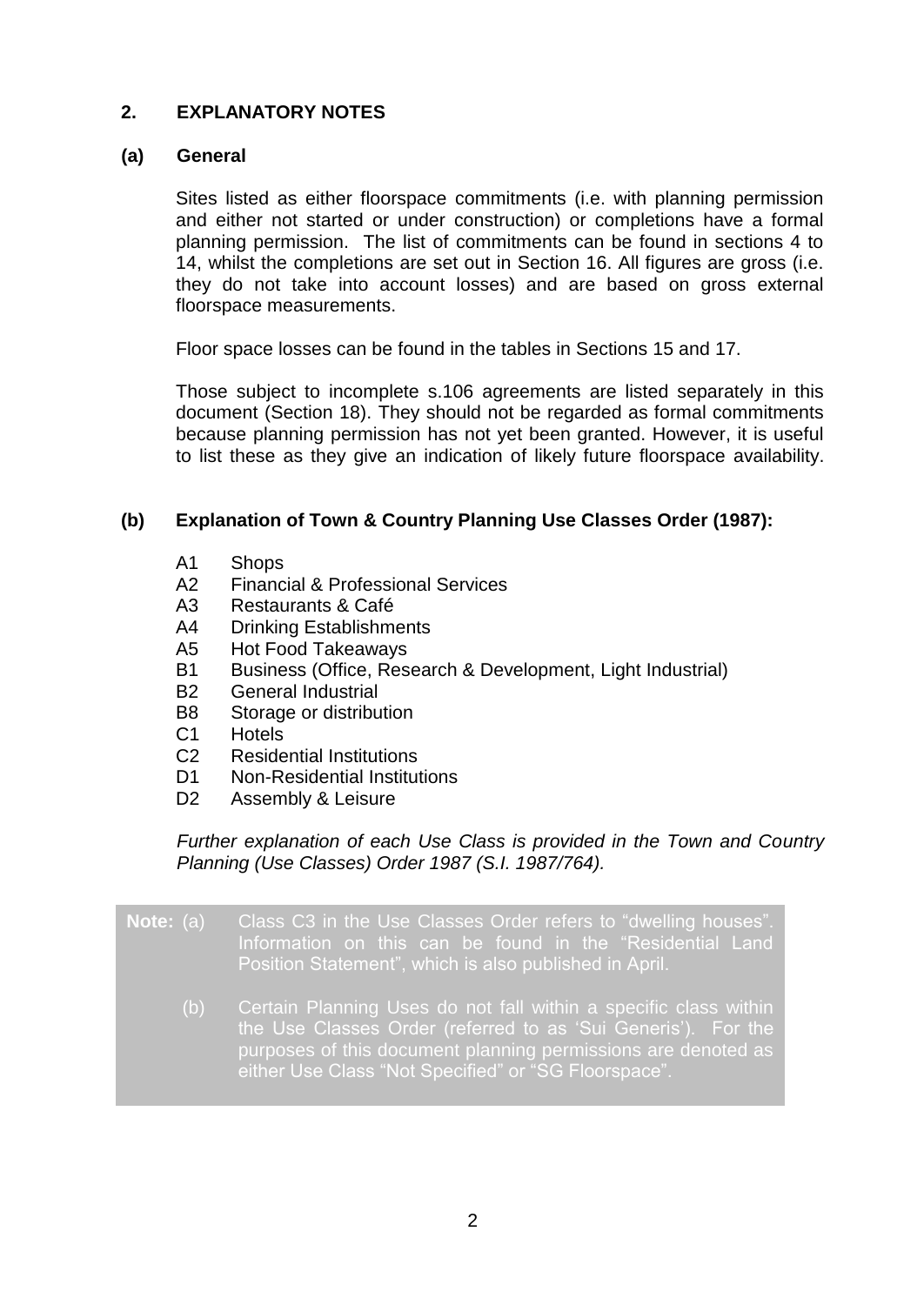#### **(c) Schedules**

The following column headings are used throughout the Position Statement:

| <b>Column</b><br><b>Heading</b> | <b>Comments</b>                                                                                                                                                                                                                                                                                               |
|---------------------------------|---------------------------------------------------------------------------------------------------------------------------------------------------------------------------------------------------------------------------------------------------------------------------------------------------------------|
| Settlement                      | Refers to a site falling within an identified urban<br>settlement or village within the Core Strategy.<br>Settlements headed "Rest of Dacorum" or "Rural Area"<br>are those sites that are either close to but outside of<br>these settlements or are in villages or locations not<br>identified in the Plan. |
| Permission                      | This is the Council's reference number<br>for<br>the                                                                                                                                                                                                                                                          |
| Reference                       | development.                                                                                                                                                                                                                                                                                                  |
| <b>PDL</b>                      | Previously Developed Land. Generally refers to whether<br>the site is brownfield (Y) or greenfield (N) land.                                                                                                                                                                                                  |
| <b>Address</b>                  | These are not in street name order.                                                                                                                                                                                                                                                                           |
| <b>Description</b>              | Details of the proposal.                                                                                                                                                                                                                                                                                      |
| Outstanding                     | This refers to the gross gain in floorspace.                                                                                                                                                                                                                                                                  |
| Floorspace                      |                                                                                                                                                                                                                                                                                                               |
| <b>Status</b>                   | GRANTED – Development has not yet commenced.<br>STARTED - Site is under construction.                                                                                                                                                                                                                         |

#### **(d) The Town and Country Planning (Use Classes) (Amendment) (England) Order 2005**

The Town and Country Planning (Use Classes) (Amendment) (England) Order 2005 came into force on 21 $^{\rm st}$  April 2005. It makes significant changes to the subdivision of Use Class A3 (food and drink) with the creation of two additional Use Classes, A4 (drinking establishments) and A5 (hot food takeaways). Given the relatively limited number of applications for these uses the document refers to these collectively and for convenience under the "A3 – A5 Use Class" heading throughout the Position Statement.

In addition the amended Order confirms that nightclubs do not fall specifically into any use class and are, as a result *sui generis* (i.e. a development which requires specific permission and is not covered by any Use Class).

Internet cafes, where the primary purpose of the premises is to "provide facilities for enabling, members of the public to access the internet" are now to be included within Class A1 (Shops).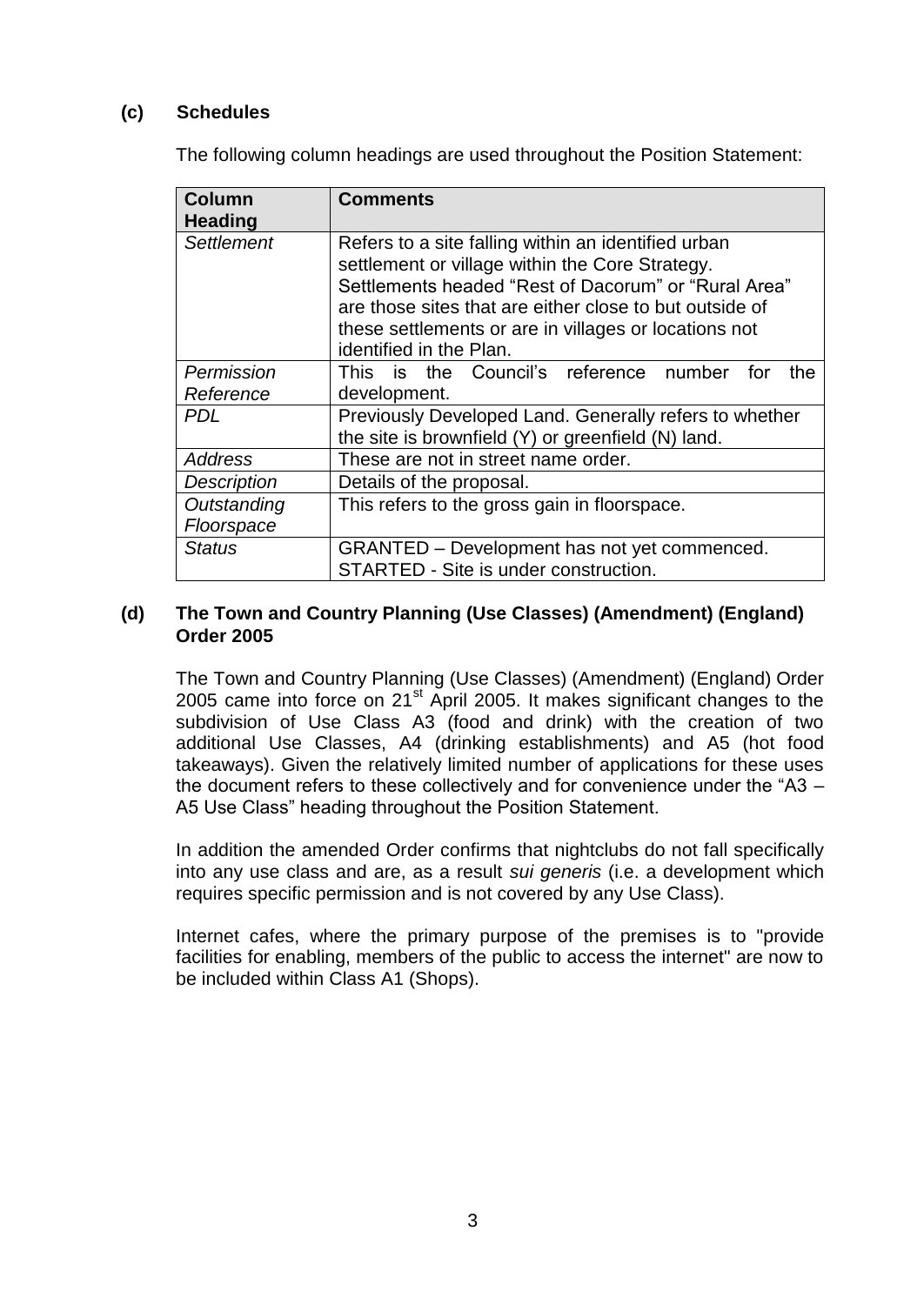#### **3. ADDITIONAL NOTES**

(a) In the A1 schedule (section 4) the quoted floorspace of 2,283 sqm under planning permission 4/1211/12 at 300 High Street, Berkhamsted includes a number of smaller units (up to 497 sqm in total) that could be used for a variety of A2, A3 or A4 uses.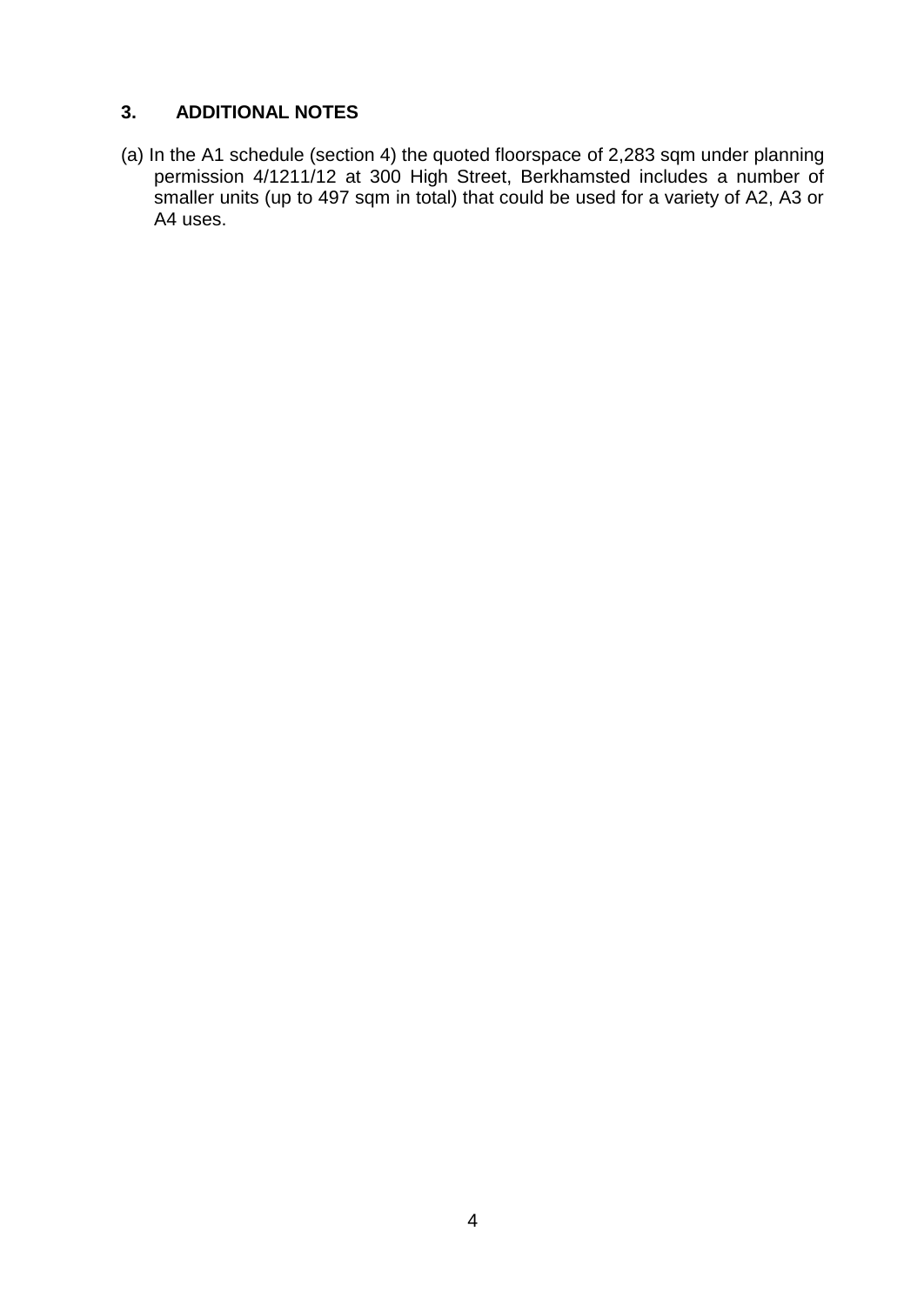# 4. A1 Use Class

| Dacorum FW AMR Indicator BD3 Gains |     |  |             |     |                                                                     |                                                                                                                                                                  |                           |                               |                  |       |               |
|------------------------------------|-----|--|-------------|-----|---------------------------------------------------------------------|------------------------------------------------------------------------------------------------------------------------------------------------------------------|---------------------------|-------------------------------|------------------|-------|---------------|
| Permission<br>Reference            | PDL |  |             |     | <b>Address</b>                                                      | <b>Description</b>                                                                                                                                               | Outstanding<br>Floorspace |                               | Area (ha)        |       | <b>Status</b> |
|                                    |     |  |             |     |                                                                     |                                                                                                                                                                  | Gross                     | <b>NonRes</b><br><b>Gross</b> | <b>Use Class</b> |       |               |
|                                    |     |  |             |     |                                                                     |                                                                                                                                                                  |                           |                               |                  |       |               |
| A1Shops                            |     |  |             |     |                                                                     |                                                                                                                                                                  |                           |                               |                  |       |               |
|                                    |     |  |             |     |                                                                     |                                                                                                                                                                  |                           |                               |                  |       |               |
| -- Settlement                      |     |  | Berkhamsted |     |                                                                     |                                                                                                                                                                  |                           |                               |                  |       |               |
|                                    |     |  |             |     |                                                                     |                                                                                                                                                                  |                           |                               |                  |       |               |
| 4/01211/12                         | Yes |  |             | 1ZZ | BERKHAM STED DELIVERY OFFICE, 300<br>HIGH STREET, BERKHAM STED, HP4 | REDEVELOPMENT AND ALTERATIONS TO<br><b>PROVIDE MIXED RETAIL DEVELOPMENT WITH</b><br>ASSOCIATED CAR PARKING, SERVICING,<br>LANDSCAPING AND OTHER ASSOCIATED WORKS | 2283                      | 0.390                         | 0.390            |       | 0.228 STARTED |
| <b>Berkhamsted Totals:</b>         |     |  |             |     |                                                                     |                                                                                                                                                                  | 2283                      | 0.390                         | 0.390            | 0.228 |               |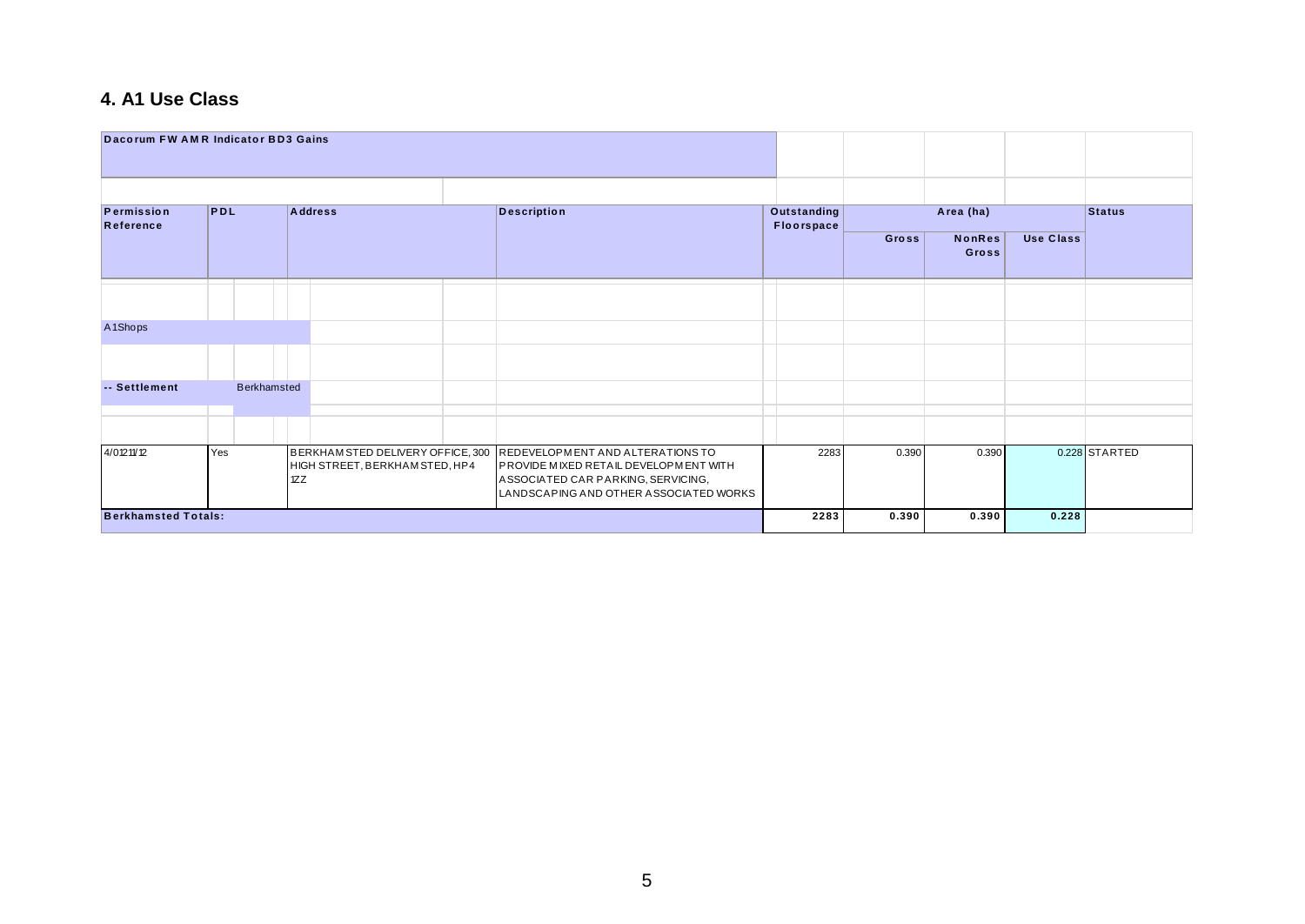| Permission<br>Reference        | <b>PDL</b> |           | <b>Address</b>                                                               | <b>Description</b>                                                                                                                                                                                                                                                                                                    | Outstanding<br><b>Floorspace</b> |       | Area (ha)              |                  | <b>Status</b> |
|--------------------------------|------------|-----------|------------------------------------------------------------------------------|-----------------------------------------------------------------------------------------------------------------------------------------------------------------------------------------------------------------------------------------------------------------------------------------------------------------------|----------------------------------|-------|------------------------|------------------|---------------|
|                                |            |           |                                                                              |                                                                                                                                                                                                                                                                                                                       |                                  | Gross | <b>NonRes</b><br>Gross | <b>Use Class</b> |               |
| -- Settlement                  | Hemel      | Hempstead |                                                                              |                                                                                                                                                                                                                                                                                                                       |                                  |       |                        |                  |               |
|                                |            |           |                                                                              |                                                                                                                                                                                                                                                                                                                       |                                  |       |                        |                  |               |
| 4/00142/13                     | Yes        |           | ABLE HOUSE. 1 FIGTREE HILL. HEM EL<br>HEMPSTEAD, HP25XJ                      | DEMOLITION OF THE EXISTING OFFICE PREMISES<br>AND CONSTRUCTION OF A MIXED USE<br>DEVELOPMENT COMPRISING COMMERCIAL USE<br>AT GROUND FLOOR (RETAIL OR OFFICES) WITH 3<br>FLOORS OF RESIDENTIAL DWELLINGS PROVIDING<br>ELEVEN TWO BEDROOM FLATS.                                                                        | 256                              | 0.130 |                        |                  | 0.025 GRANTED |
| 4/00377/10                     | No         |           | LAND AT JARMAN PARK, ST. ALBANS<br>HILL, HEM EL HEM PSTEAD                   | VARIATION OF CONDITION 1(TIME) OF PLANNING<br>PERMISSION 4/02362/07(VARIATION OF CONDITION<br>18 OF PLANNING PERMISSION 2/00455/07(RETAIL<br>WAREHOUSING AND ASSOCIATED CAR PARKING,<br>ACCESS, SERVICE YARD AND LANDSCAPING)                                                                                         | 6700                             | 2.000 | 2.400                  |                  | 2.400 GRANTED |
| 4/01010/13                     | Yes        |           | 175-189, LONDON ROAD, APSLEY,<br>HEMEL HEMPSTEAD, HP39SQ                     | A MIXED-USE DEVELOPMENT OF THE SITE TO<br>CREATE 36 APARTMENTS, RETAIL FLOOR SPACE<br>(CLASS A1) REPLACEMENT ELECTRICITY<br>SUBSTATION AND ANCILLARY CAR PARKING AND<br>LANDSCAPING.                                                                                                                                  | 113                              | 0.209 | 0.010                  |                  | 0.000 GRANTED |
| 4/01294/13                     | Yes        |           | HALFORDS, UNIT 2, 251LONDON ROAD,<br>HEMEL HEMPSTEAD, HP39AA                 | EXTENSION OF EXISTING MEZZANINE                                                                                                                                                                                                                                                                                       | 224                              | 0.028 | 0.022                  |                  | 0.022 GRANTED |
| 4/01356/13                     | Yes        |           | PILLING MOTOR GROUP LTD, LONDON<br>ROAD, BOXMOOR, HEMEL<br>HEMPSTEAD, HP39AA | DEMOLITION OF EXISTING SHOWROOM BUILDINGS<br>AND CONSTRUCTION OF FOOD STORE (CLASS A1)<br>WITH ASSOCIATED ACCESS, PARKING AND<br>LANDSCAPING (AM ENDED SCHEME)                                                                                                                                                        | 1447                             | 0.750 | 0.750                  |                  | 0.750 STARTED |
| 4/01441/12                     | Yes        |           | 23-25, MARLOWES, HEMEL<br>HEMPSTEAD.HP11LG                                   | CONVERSION OF PUB AND FLAT TO TWO<br>COMMERCIAL UNITS/A5, TWO ONE-BED FLATS<br>AND TWO STUDIO FLATS WITH FIRST FLOOR REAR<br>EXTENSION AND SINGLE STOREY REAR STORAGE<br>UNITS (AMENDED SCHEME) - MINOR MATERIAL<br>AM ENDMENTS TO PLANNING PERMISSION<br>4/01112/11/FUL TO ALLOW ALTERATIONS TO THE<br><b>SCHEME</b> | 67                               | 0.041 | 0.028                  |                  | 0.020 STARTED |
| <b>Hemel Hempstead Totals:</b> |            |           |                                                                              |                                                                                                                                                                                                                                                                                                                       | 8807                             | 3.158 | 3.210                  | 3.217            |               |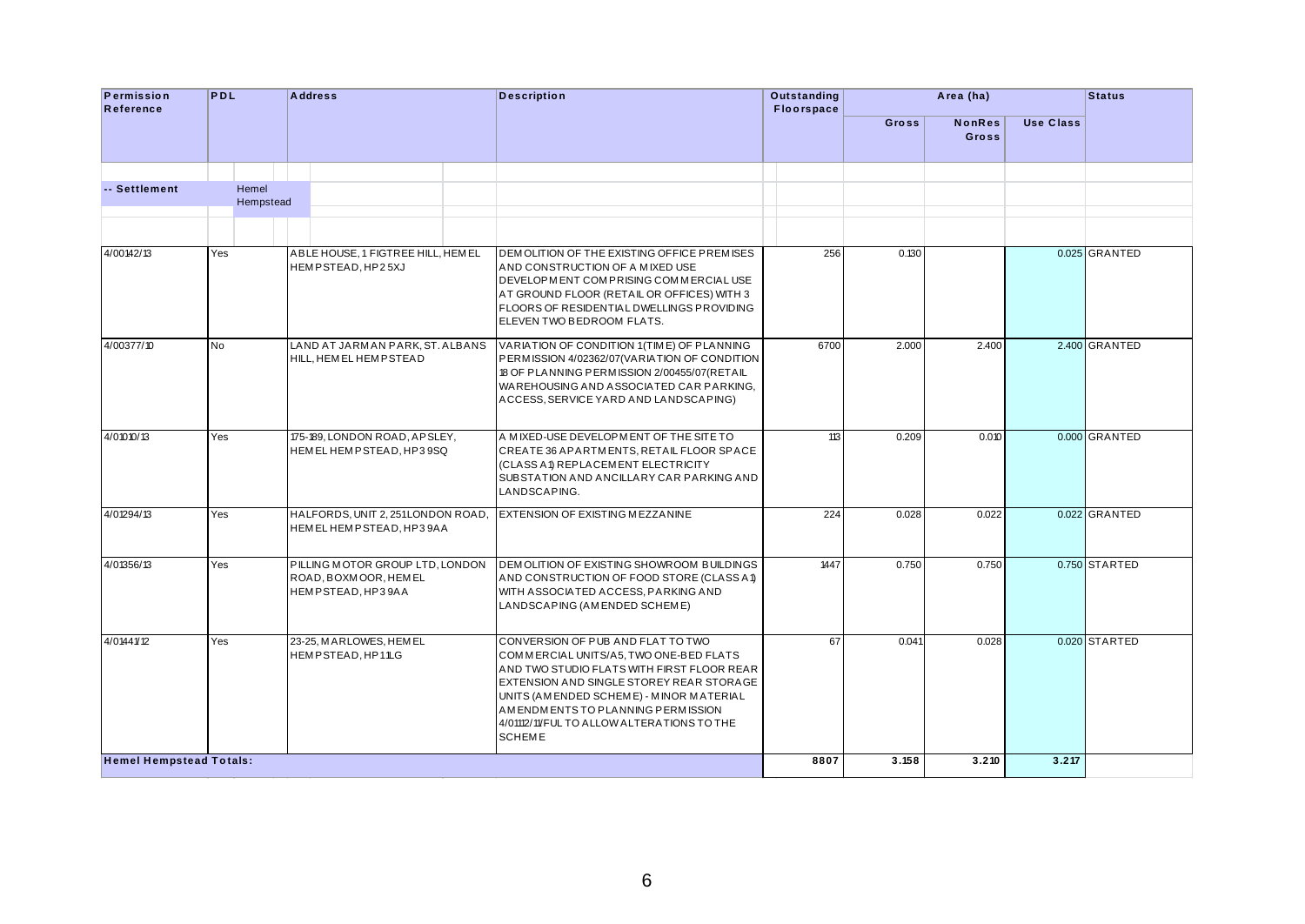| Permission<br>Reference        | PDL |                                    | <b>Address</b>                                | <b>Description</b>                                                                                                                                                                                                                                                                                                                                                                                                                                               | Outstanding |       | Area (ha)              |                  | <b>Status</b> |
|--------------------------------|-----|------------------------------------|-----------------------------------------------|------------------------------------------------------------------------------------------------------------------------------------------------------------------------------------------------------------------------------------------------------------------------------------------------------------------------------------------------------------------------------------------------------------------------------------------------------------------|-------------|-------|------------------------|------------------|---------------|
|                                |     |                                    |                                               |                                                                                                                                                                                                                                                                                                                                                                                                                                                                  | Floorspace  | Gross | <b>NonRes</b><br>Gross | <b>Use Class</b> |               |
| -- Settlement                  |     | <b>Markyate</b>                    |                                               |                                                                                                                                                                                                                                                                                                                                                                                                                                                                  |             |       |                        |                  |               |
|                                |     |                                    |                                               |                                                                                                                                                                                                                                                                                                                                                                                                                                                                  |             |       |                        |                  |               |
| 4/01173/11                     | Yes |                                    | LAND AT HICKS ROAD, MARKYATE,<br>AL3 8LH      | COMPREHENSIVE REDEVELOPMENT TO PROVIDE<br>A RANGE OF 75 RESIDENTIAL DWELLINGS; NEW<br>CLASS B1, B2 AND B8 ACCOMMODATION<br>(INCLUDING THE RETENTION OF TWO LIGHT<br>INDUSTRIAL BUILDINGS WITHIN SHAROSE COURT);<br>A NEW SURGERY/HEALTH CENTRE; 3<br>COMMERCIAL UNITS (FOR CLASS A 1/A2/A3/A4<br>AND B1USE), CREATION OF A PUBLIC SQUARE,<br>ASSOCIATED LANDSCAPING; FORMATION OF<br>NEW ACCESS ROADS AND PROVISION OF 197 CAR<br>PARKING SPACE (AMENDED SCHEME) | 244         | 1.900 | 0.570                  |                  | 0.130 STARTED |
| Markyate Totals:               |     |                                    |                                               |                                                                                                                                                                                                                                                                                                                                                                                                                                                                  | 244         | 1.900 | 0.570                  | 0.130            |               |
|                                |     |                                    |                                               |                                                                                                                                                                                                                                                                                                                                                                                                                                                                  |             |       |                        |                  |               |
| -- Settlement                  |     | Rest of<br>Dacorum                 |                                               |                                                                                                                                                                                                                                                                                                                                                                                                                                                                  |             |       |                        |                  |               |
|                                |     |                                    |                                               |                                                                                                                                                                                                                                                                                                                                                                                                                                                                  |             |       |                        |                  |               |
| 4/00082/14                     | Yes |                                    | PENDLEY FARM, STATION ROAD,<br>TRING, HP235QY | DEMOLITION OF STABLES AND BARN.<br>CONVERSION OF BARN TO MIXED BUSINESS (B1),<br>SHOP (A1) AND EQUESTRIAN USE AND<br>CONSTRUCTION OF HAY STORE. ALTERATIONS<br>TO INDOOR SCHOOL. CONVERSION OF STABLES<br>AND STORAGE BUILDINGS TO FOUR LIVE/WORK<br>UNITS AND CONSTRUCTION OF GARAGES FOR<br><b>EXISTING DWELLINGS</b>                                                                                                                                          | 143         | 0.790 | 0.790                  |                  | 0.000 GRANTED |
| <b>Rest of Dacorum Totals:</b> |     |                                    |                                               |                                                                                                                                                                                                                                                                                                                                                                                                                                                                  | 143         | 0.790 | 0.790                  | 0.000            |               |
| -- Settlement                  |     | <b>Tring</b><br><b>State State</b> |                                               |                                                                                                                                                                                                                                                                                                                                                                                                                                                                  |             |       |                        |                  |               |
| 4/00064/12                     | Yes |                                    | 39 CHRISTCHURCH ROAD, TRING,<br>HP234EH       | CHANGE OF USE FROM D2 (PILATES STUDIO) TO<br>A1(SHOP), INTERNAL ALTERATIONS, REVISED<br>DISABLED ACCESS / EMERGENCY EXIT AT REAR                                                                                                                                                                                                                                                                                                                                 | 60          | 0.006 | 0.006                  |                  | 0.006 STARTED |
| <b>Tring Totals:</b>           |     |                                    |                                               |                                                                                                                                                                                                                                                                                                                                                                                                                                                                  | 60          | 0.006 | 0.006                  | 0.006            |               |
| <b>A1Shops Totals:</b>         |     |                                    |                                               |                                                                                                                                                                                                                                                                                                                                                                                                                                                                  | 11537       | 6.244 | 4.966                  | 3.581            |               |
|                                |     |                                    |                                               |                                                                                                                                                                                                                                                                                                                                                                                                                                                                  |             |       |                        |                  |               |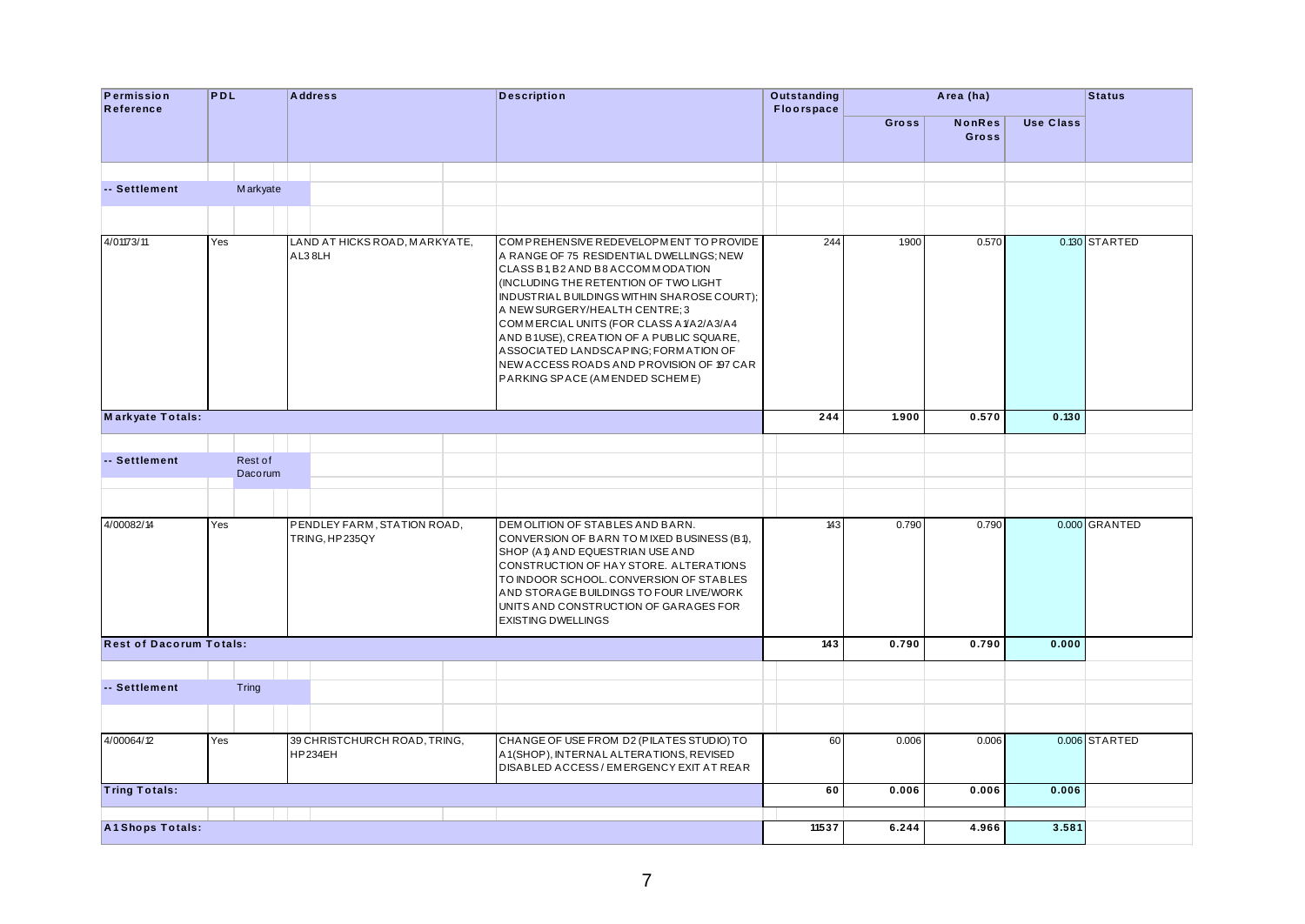#### **5. A2 Use Class**

| Floorspace<br>Gross<br><b>NonRes</b><br>Gross<br>A2 Financial and professional services<br>-- Settlement<br>Bovingdon<br>4/01815/12<br>14 HIGH STREET, BOVINGDON, HEMEL<br>CHANGE OF USE FROM SHOP (A1) TO ESTATE<br>Yes<br>40<br>0.005<br>0.004<br>HEMPSTEAD, HP30HQ<br>AGENT (A2)<br><b>Bovingdon Totals:</b><br>40<br>0.005<br>0.004<br>PDL<br>Permission<br>Address<br><b>Description</b><br>Outstanding<br>Area (ha)<br>Reference<br>Floorspace<br><b>NonRes</b><br>Gross<br>Gross<br><b>Kings Langley</b><br>-- Settlement<br>41A HIGH STREET, KINGS LANGLEY,<br>CHANGE OF USE OF PART OF THE EXISTING<br>34<br>4/01783/12<br>Yes<br>0.003<br>0.003<br>WD48AB<br>RESIDENTIAL ACCOMMODATION (C3) TO OFFICES<br>(A2) AND SUB DIVIDE TWO OF THE EXISTING<br>ROOMS SET DIRECTLY ABOVE NO 41.<br><b>Kings Langley Totals:</b><br>34<br>0.003<br>0.003<br>-- Settlement<br>Tring | 0.004 GRANTED<br>0.004 | <b>Use Class</b> |  |  |  |  | Reference |  |
|----------------------------------------------------------------------------------------------------------------------------------------------------------------------------------------------------------------------------------------------------------------------------------------------------------------------------------------------------------------------------------------------------------------------------------------------------------------------------------------------------------------------------------------------------------------------------------------------------------------------------------------------------------------------------------------------------------------------------------------------------------------------------------------------------------------------------------------------------------------------------------|------------------------|------------------|--|--|--|--|-----------|--|
|                                                                                                                                                                                                                                                                                                                                                                                                                                                                                                                                                                                                                                                                                                                                                                                                                                                                                  |                        |                  |  |  |  |  |           |  |
|                                                                                                                                                                                                                                                                                                                                                                                                                                                                                                                                                                                                                                                                                                                                                                                                                                                                                  |                        |                  |  |  |  |  |           |  |
|                                                                                                                                                                                                                                                                                                                                                                                                                                                                                                                                                                                                                                                                                                                                                                                                                                                                                  |                        |                  |  |  |  |  |           |  |
|                                                                                                                                                                                                                                                                                                                                                                                                                                                                                                                                                                                                                                                                                                                                                                                                                                                                                  |                        |                  |  |  |  |  |           |  |
|                                                                                                                                                                                                                                                                                                                                                                                                                                                                                                                                                                                                                                                                                                                                                                                                                                                                                  |                        |                  |  |  |  |  |           |  |
|                                                                                                                                                                                                                                                                                                                                                                                                                                                                                                                                                                                                                                                                                                                                                                                                                                                                                  |                        |                  |  |  |  |  |           |  |
|                                                                                                                                                                                                                                                                                                                                                                                                                                                                                                                                                                                                                                                                                                                                                                                                                                                                                  |                        |                  |  |  |  |  |           |  |
|                                                                                                                                                                                                                                                                                                                                                                                                                                                                                                                                                                                                                                                                                                                                                                                                                                                                                  |                        |                  |  |  |  |  |           |  |
|                                                                                                                                                                                                                                                                                                                                                                                                                                                                                                                                                                                                                                                                                                                                                                                                                                                                                  | <b>Status</b>          |                  |  |  |  |  |           |  |
|                                                                                                                                                                                                                                                                                                                                                                                                                                                                                                                                                                                                                                                                                                                                                                                                                                                                                  |                        | <b>Use Class</b> |  |  |  |  |           |  |
|                                                                                                                                                                                                                                                                                                                                                                                                                                                                                                                                                                                                                                                                                                                                                                                                                                                                                  |                        |                  |  |  |  |  |           |  |
|                                                                                                                                                                                                                                                                                                                                                                                                                                                                                                                                                                                                                                                                                                                                                                                                                                                                                  |                        |                  |  |  |  |  |           |  |
|                                                                                                                                                                                                                                                                                                                                                                                                                                                                                                                                                                                                                                                                                                                                                                                                                                                                                  | 0.003 GRANTED          |                  |  |  |  |  |           |  |
|                                                                                                                                                                                                                                                                                                                                                                                                                                                                                                                                                                                                                                                                                                                                                                                                                                                                                  | 0.003                  |                  |  |  |  |  |           |  |
|                                                                                                                                                                                                                                                                                                                                                                                                                                                                                                                                                                                                                                                                                                                                                                                                                                                                                  |                        |                  |  |  |  |  |           |  |
|                                                                                                                                                                                                                                                                                                                                                                                                                                                                                                                                                                                                                                                                                                                                                                                                                                                                                  |                        |                  |  |  |  |  |           |  |
| 4/01832/13<br>Yes<br>64 Western Road, Tring, HP23 4BB<br>47<br>0.004<br>0.005<br>single storey rear extension to commercial unit<br><b>Tring Totals:</b><br>47<br>0.004<br>0.005                                                                                                                                                                                                                                                                                                                                                                                                                                                                                                                                                                                                                                                                                                 | 0.005 GRANTED<br>0.005 |                  |  |  |  |  |           |  |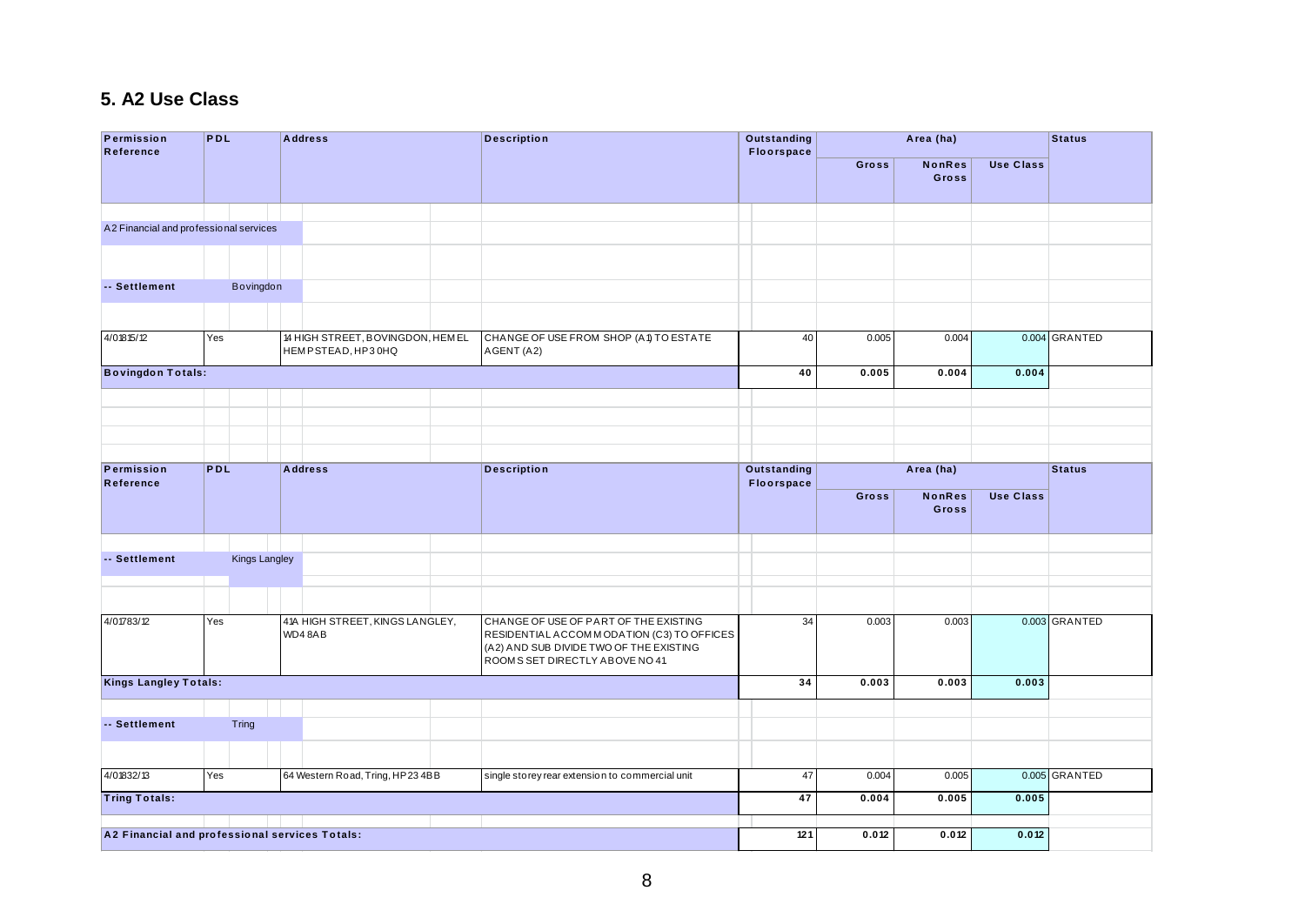#### **6. A3 – A5 Use Class**

| Permission<br>Reference    | <b>PDL</b> |       |             | <b>Address</b> |                                                              | <b>Description</b>                                                                                                                                                                                                                                                                                                                                                                                                                                                                                                                                                                                                                                                                                                                                                                                                                                                                                                                                                                                                                                                                                         | <b>Outstanding</b><br>Floorspace |       | Area (ha)              |                  | <b>Status</b> |
|----------------------------|------------|-------|-------------|----------------|--------------------------------------------------------------|------------------------------------------------------------------------------------------------------------------------------------------------------------------------------------------------------------------------------------------------------------------------------------------------------------------------------------------------------------------------------------------------------------------------------------------------------------------------------------------------------------------------------------------------------------------------------------------------------------------------------------------------------------------------------------------------------------------------------------------------------------------------------------------------------------------------------------------------------------------------------------------------------------------------------------------------------------------------------------------------------------------------------------------------------------------------------------------------------------|----------------------------------|-------|------------------------|------------------|---------------|
|                            |            |       |             |                |                                                              |                                                                                                                                                                                                                                                                                                                                                                                                                                                                                                                                                                                                                                                                                                                                                                                                                                                                                                                                                                                                                                                                                                            |                                  | Gross | <b>NonRes</b><br>Gross | <b>Use Class</b> |               |
|                            |            |       |             |                |                                                              |                                                                                                                                                                                                                                                                                                                                                                                                                                                                                                                                                                                                                                                                                                                                                                                                                                                                                                                                                                                                                                                                                                            |                                  |       |                        |                  |               |
| A3 Restaurants and cafes   |            |       |             |                |                                                              |                                                                                                                                                                                                                                                                                                                                                                                                                                                                                                                                                                                                                                                                                                                                                                                                                                                                                                                                                                                                                                                                                                            |                                  |       |                        |                  |               |
|                            |            |       |             |                |                                                              |                                                                                                                                                                                                                                                                                                                                                                                                                                                                                                                                                                                                                                                                                                                                                                                                                                                                                                                                                                                                                                                                                                            |                                  |       |                        |                  |               |
| -- Settlement              |            |       | Berkhamsted |                |                                                              |                                                                                                                                                                                                                                                                                                                                                                                                                                                                                                                                                                                                                                                                                                                                                                                                                                                                                                                                                                                                                                                                                                            |                                  |       |                        |                  |               |
|                            |            |       |             |                |                                                              |                                                                                                                                                                                                                                                                                                                                                                                                                                                                                                                                                                                                                                                                                                                                                                                                                                                                                                                                                                                                                                                                                                            |                                  |       |                        |                  |               |
| 4/01992/13                 | Yes        |       |             | 2DE            |                                                              | 61HIGH STREET, BERKHAM STED, HP4 CHANGE OF USE FROM RETAIL (A1) TO CAFE (A3)                                                                                                                                                                                                                                                                                                                                                                                                                                                                                                                                                                                                                                                                                                                                                                                                                                                                                                                                                                                                                               | 61                               | 0.010 | 0.010                  |                  | 0.010 GRANTED |
| <b>Berkhamsted Totals:</b> |            |       |             |                |                                                              |                                                                                                                                                                                                                                                                                                                                                                                                                                                                                                                                                                                                                                                                                                                                                                                                                                                                                                                                                                                                                                                                                                            | 61                               | 0.010 | 0.010                  | 0.010            |               |
|                            |            |       |             |                |                                                              |                                                                                                                                                                                                                                                                                                                                                                                                                                                                                                                                                                                                                                                                                                                                                                                                                                                                                                                                                                                                                                                                                                            |                                  |       |                        |                  |               |
| -- Settlement              |            | Hemel | Hempstead   |                |                                                              |                                                                                                                                                                                                                                                                                                                                                                                                                                                                                                                                                                                                                                                                                                                                                                                                                                                                                                                                                                                                                                                                                                            |                                  |       |                        |                  |               |
|                            |            |       |             |                |                                                              |                                                                                                                                                                                                                                                                                                                                                                                                                                                                                                                                                                                                                                                                                                                                                                                                                                                                                                                                                                                                                                                                                                            |                                  |       |                        |                  |               |
| 4/00499/13                 | Yes        |       |             |                | HEMPSTEAD, HP39SB                                            | 32-34, LONDON ROAD, APSLEY, HEMEL CHANGE OF USE OF STATIONERY<br>SHOP/PRINTERS (A1) GROUND FLOOR WITH<br>OFFICE AND STORE FIRST FLOOR TO INDIAN TAKE<br>AWAY AND CAFE (A3/A5) GROUND FLOOR WITH<br>OFFICE AND STORE FIRST FLOOR                                                                                                                                                                                                                                                                                                                                                                                                                                                                                                                                                                                                                                                                                                                                                                                                                                                                            | 115                              | 0.007 |                        |                  | 0.007 GRANTED |
| 4/00986/13                 | Yes        |       |             |                | 137-139, MARLOWES, HEMEL<br>HEMPSTEAD, HP11BF                | CHANGE OF USE FROM A1(SHOPS) TO A3<br>(RESTAURANTS AND CAFES)                                                                                                                                                                                                                                                                                                                                                                                                                                                                                                                                                                                                                                                                                                                                                                                                                                                                                                                                                                                                                                              | 203                              | 0.034 | 0.034                  |                  | 0.034 GRANTED |
| 4/01382/09                 | Yes        |       |             |                | FORMER SAPPISITE, LOWER ROAD,<br>NASH MILLS, HEMEL HEMPSTEAD | 450 DWELLINGS, COMPRISING 69 HOUSES, 380<br>APARTMENTS AND ONE FLAT OVER A GARAGE,<br>INCLUDING AFFORDABLE HOUSING, 620m2 OF<br>COMMUNITY, A3 RESTAURANT AND CAFE AND B1<br>BUSINESS/OFFICES USES WITHIN NASH HOUSE, A<br>145m2 D1CHILDREN'S DAY NURSERY WITHIN<br>STEPHENSON'S COTTAGE, THE USE OF THE<br>GROUND FLOORS OF BLOCKS K & ITO PROVIDE<br>352m2 OF B1BUSINESS/CRAFT WORKSHOPS,<br>PROVISION OF A HYDRO-ELECTRIC PLANT, A 64<br>BED CARE HOM E, RE-OPENING AND<br>ENHANCEMENT OF THE CULVERTED<br>WATERCOURSE THROUGH THE SITE AND THE<br>CONSTRUCTION OF VEHICULAR AND<br>PEDESTRIAN LINKS ACROSS THE RE-OPENED<br>WATERCOURSE, ON SITE CAR PARKING AND THE<br>RE-USE OF THE EXISTING CAR PARK TO THE<br>SOUTH OF RED LION LANE, ACCESS<br>IMPROVEMENTS INCLUDING THE PROVISION OF A<br>NEW ROUNDABOUT AT THE JUNCTION OF RED<br>LION LANE AND LOWER ROAD, ENHANCEMENT OF<br>THE WAR MEMORIAL GARDENS, PROVISION OF<br>OPEN SPACE, PUBLIC SQUARES AND<br>LANDSCAPING AT THE FORMER SAPPIPAPER<br>MILL SITES LOCATED TO THE NORTH AND SOUTH<br>OF RED LION LANE, NASH MILLS (AMENDED<br>SCHEME) | 104                              | 5.000 | 0.254                  |                  | 0.010 STARTED |
| 4/01636/11                 | Yes        |       |             | HP13AQ         |                                                              | 64 HIGH STREET, HEMEL HEMPSTEAD, CHANGE OF USE OF PART OF SHOP FROM RETAIL<br>(A1) TO TEAROOM (A3)                                                                                                                                                                                                                                                                                                                                                                                                                                                                                                                                                                                                                                                                                                                                                                                                                                                                                                                                                                                                         | $\mathcal{L}$                    | 0.002 | 0.002                  |                  | 0.002 GRANTED |
|                            |            |       |             |                |                                                              |                                                                                                                                                                                                                                                                                                                                                                                                                                                                                                                                                                                                                                                                                                                                                                                                                                                                                                                                                                                                                                                                                                            |                                  |       |                        |                  |               |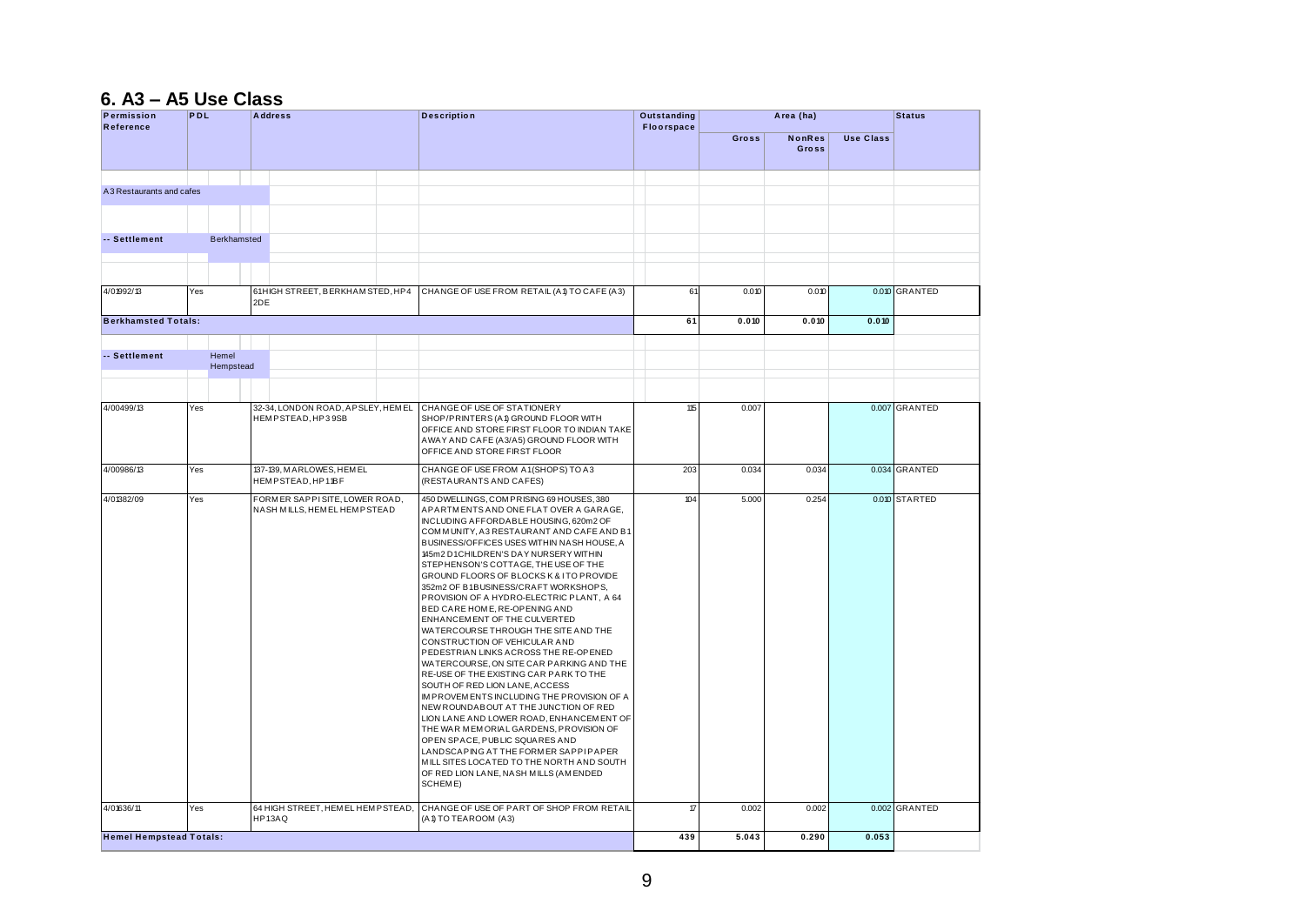| -- Settlement                      |     | Tring              |                                                                |                                                                                                                                                                                                                                                                                                                  |      |       |       |       |               |
|------------------------------------|-----|--------------------|----------------------------------------------------------------|------------------------------------------------------------------------------------------------------------------------------------------------------------------------------------------------------------------------------------------------------------------------------------------------------------------|------|-------|-------|-------|---------------|
|                                    |     |                    |                                                                |                                                                                                                                                                                                                                                                                                                  |      |       |       |       |               |
| 4/00102/13                         | Yes |                    | ROSE & CROWN HOTEL, HIGH STREET,<br>TRING, HP235AH             | <b>PART CONVERSION OF HOTEL TO PROVIDE</b><br>GROUND FLOOR CAFE (USE CLASS A3) AND<br>COMMERCIAL UNIT (FLEXIBLE A1AND A2), AND<br>PART CONVERSION OF HOTEL AND FORMER<br>STABLES AND CONSTRUCTION OF TWO BLOCKS<br>TO PROVIDE A TOTAL OF 35 SHELTERED<br>RESIDENTIAL UNITS FOR PERSONS AGED 55 OR<br><b>OVER</b> | 234  | 0.470 |       |       | 0.000 STARTED |
| 4/02239/13                         | Yes |                    | 68, MORTIMER HILL, TRING, HP23 5EE                             | CHANGE OF USE FROM GYM (D2) TO<br>RESTAURANT/CAFE (A3).                                                                                                                                                                                                                                                          | 281  | 0.030 |       |       | 0.028 STARTED |
| <b>Tring Totals:</b>               |     |                    |                                                                |                                                                                                                                                                                                                                                                                                                  | 515  | 0.500 |       | 0.028 |               |
| A3 Restaurants and cafes Totals:   |     |                    |                                                                |                                                                                                                                                                                                                                                                                                                  | 1015 | 5.553 | 0.300 | 0.091 |               |
| A4 Drinking establishments         |     |                    |                                                                |                                                                                                                                                                                                                                                                                                                  |      |       |       |       |               |
| -- Settlement                      |     | Hemel<br>Hempstead |                                                                |                                                                                                                                                                                                                                                                                                                  |      |       |       |       |               |
| 4/01111/13                         | Yes |                    | LEISURE WORLD, JARMAN WAY,<br>HEMEL HEMPSTEAD, HP11HH          | CHANGE OF USE OF PART OF LEISURE WORLD<br>FROM ASSEMBLY AND LEISURE (D2) TO DRINKING<br>ESTABLISHMENT (A4).                                                                                                                                                                                                      | 650  | 0.070 | 0.065 |       | 0.065 GRANTED |
| <b>Hemel Hempstead Totals:</b>     |     |                    |                                                                |                                                                                                                                                                                                                                                                                                                  | 650  | 0.070 | 0.065 | 0.065 |               |
| -- Settlement                      |     | <b>Markyate</b>    |                                                                |                                                                                                                                                                                                                                                                                                                  |      |       |       |       |               |
| 4/00753/11                         | Yes |                    | THE PLUME OF FEATHERS PH, 85<br>LONDON ROAD, MARKYATE, AL3 8JP | <b>GROUND FLOOR REAR EXTENSION</b>                                                                                                                                                                                                                                                                               | 19   | 0.002 | 0.002 |       | 0.002 GRANTED |
| <b>Markyate Totals:</b>            |     |                    |                                                                |                                                                                                                                                                                                                                                                                                                  | 19   | 0.002 | 0.002 | 0.002 |               |
| A4 Drinking establishments Totals: |     |                    |                                                                |                                                                                                                                                                                                                                                                                                                  | 669  | 0.072 | 0.067 | 0.067 |               |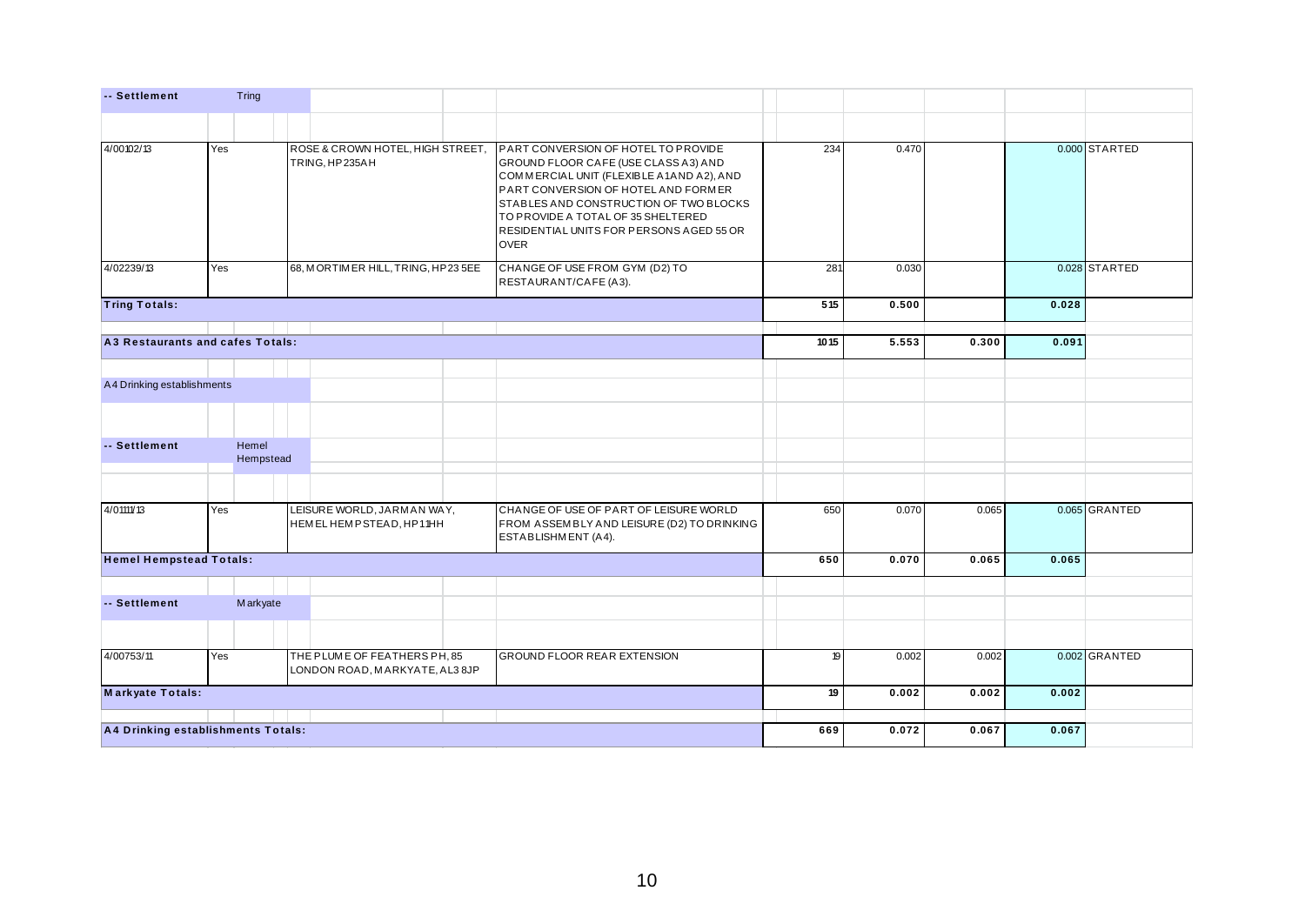| Permission<br>Reference        | PDL |                                             |  | <b>Address</b>                              | <b>Description</b>                                                                                                                                                                                                                                                                                                    | Outstanding<br>Floorspace |       | Area (ha)              |                  | <b>Status</b> |
|--------------------------------|-----|---------------------------------------------|--|---------------------------------------------|-----------------------------------------------------------------------------------------------------------------------------------------------------------------------------------------------------------------------------------------------------------------------------------------------------------------------|---------------------------|-------|------------------------|------------------|---------------|
|                                |     |                                             |  |                                             |                                                                                                                                                                                                                                                                                                                       |                           | Gross | <b>NonRes</b><br>Gross | <b>Use Class</b> |               |
| A5 Hot food takeaways          |     |                                             |  |                                             |                                                                                                                                                                                                                                                                                                                       |                           |       |                        |                  |               |
|                                |     |                                             |  |                                             |                                                                                                                                                                                                                                                                                                                       |                           |       |                        |                  |               |
|                                |     |                                             |  |                                             |                                                                                                                                                                                                                                                                                                                       |                           |       |                        |                  |               |
| -- Settlement                  |     | Hemel<br>Hempstead                          |  |                                             |                                                                                                                                                                                                                                                                                                                       |                           |       |                        |                  |               |
|                                |     |                                             |  |                                             |                                                                                                                                                                                                                                                                                                                       |                           |       |                        |                  |               |
| 4/01441/12                     | Yes | 23-25, MARLOWES, HEMEL<br>HEMPSTEAD, HP11LG |  |                                             | CONVERSION OF PUB AND FLAT TO TWO<br>COMMERCIAL UNITS/A5, TWO ONE-BED FLATS<br>AND TWO STUDIO FLATS WITH FIRST FLOOR REAR<br>EXTENSION AND SINGLE STOREY REAR STORAGE<br>UNITS (AMENDED SCHEME) - MINOR MATERIAL<br>AM ENDMENTS TO PLANNING PERMISSION<br>4/01112/11/FUL TO ALLOW ALTERATIONS TO THE<br><b>SCHEME</b> | 67                        | 0.041 | 0.028                  |                  | 0.020 STARTED |
| 4/01955/11                     | Yes |                                             |  | 14A LAWN LANE, HEM EL HEM PSTEAD,<br>HP39HL | CHANGE OF USE FROM FINANCIAL SERVICES (A2)<br>TO SANDWICH BAR AND HOT FOOD TAKE AWAY<br>(A5)                                                                                                                                                                                                                          | 39                        | 0.007 | 0.004                  |                  | 0.004 GRANTED |
| <b>Hemel Hempstead Totals:</b> |     |                                             |  |                                             |                                                                                                                                                                                                                                                                                                                       | 106                       | 0.048 | 0.032                  | 0.024            |               |
| A5 Hot food takeaways Totals:  |     |                                             |  |                                             | 106                                                                                                                                                                                                                                                                                                                   | 0.048                     | 0.032 | 0.024                  |                  |               |
|                                |     |                                             |  |                                             |                                                                                                                                                                                                                                                                                                                       |                           |       |                        |                  |               |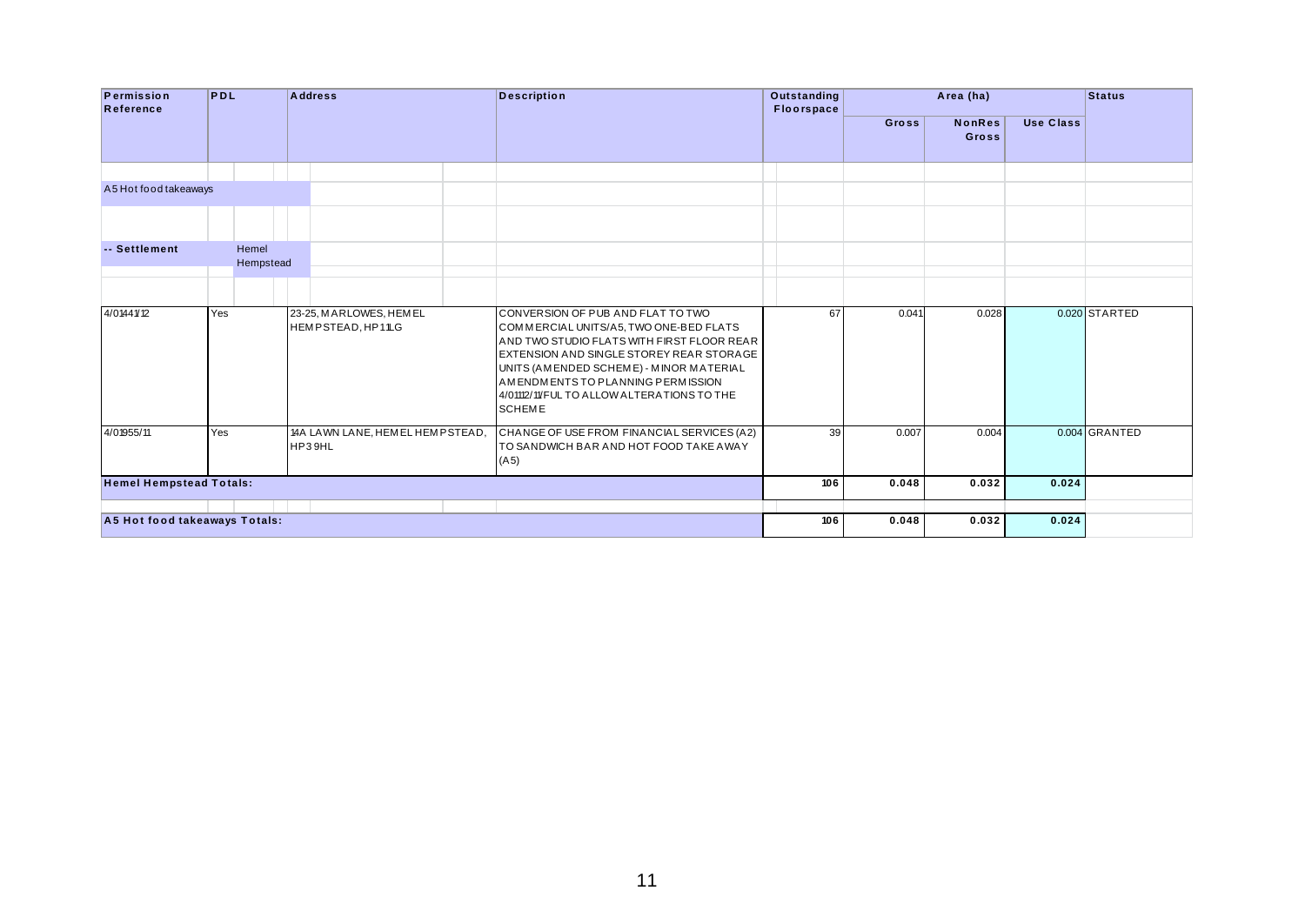### 7. B Mixed / B1 Use Class

| Permission<br>Reference        | <b>PDL</b>         |     | <b>Address</b>                                                                | <b>Description</b>                                                                                                                                                                                                                                  | <b>Outstanding</b><br><b>Floorspace</b> |       | Area (ha)                     |                  | <b>Status</b>    |
|--------------------------------|--------------------|-----|-------------------------------------------------------------------------------|-----------------------------------------------------------------------------------------------------------------------------------------------------------------------------------------------------------------------------------------------------|-----------------------------------------|-------|-------------------------------|------------------|------------------|
|                                |                    |     |                                                                               |                                                                                                                                                                                                                                                     |                                         | Gross | <b>NonRes</b><br><b>Gross</b> | <b>Use Class</b> |                  |
|                                |                    |     |                                                                               |                                                                                                                                                                                                                                                     |                                         |       |                               |                  |                  |
| B (Various)                    |                    |     |                                                                               |                                                                                                                                                                                                                                                     |                                         |       |                               |                  |                  |
|                                |                    |     |                                                                               |                                                                                                                                                                                                                                                     |                                         |       |                               |                  |                  |
| -- Settlement                  | <b>Berkhamsted</b> |     |                                                                               |                                                                                                                                                                                                                                                     |                                         |       |                               |                  |                  |
|                                |                    |     |                                                                               |                                                                                                                                                                                                                                                     |                                         |       |                               |                  |                  |
| 4/01244/13/FUL                 | Yes                |     | FORMER DURRANTS FURNITURE,<br>BILLET LANE, BERKHAM STED, HP4 1DP              | PART DEMOLITION AND SUBDIVISION AND<br>MATERIAL CHANGE TO ELEVATIONS OF SOME<br>EXISTING BUILDINGS. RELOCATION OF EXISTING<br>USES AND CREATION OF SMALLER B1/B2/B8<br><b>UNITS</b>                                                                 | 2220                                    | 0.369 |                               |                  | 0.369 GRANTED    |
| <b>Berkhamsted Totals:</b>     |                    |     |                                                                               |                                                                                                                                                                                                                                                     | 2220                                    | 0.369 |                               | 0.369            |                  |
|                                |                    |     |                                                                               |                                                                                                                                                                                                                                                     |                                         |       |                               |                  |                  |
| -- Settlement                  | Hemel<br>Hempstead |     |                                                                               |                                                                                                                                                                                                                                                     |                                         |       |                               |                  |                  |
|                                |                    |     |                                                                               |                                                                                                                                                                                                                                                     |                                         |       |                               |                  |                  |
| 4/01090/07                     | Yes                |     | Sunswept, Buncefield Lane, Hemel<br>Hempstead                                 | erection of replacement industrial units                                                                                                                                                                                                            | 420                                     | 0.271 | 0.271                         |                  | 0.136 STARTED    |
| 4/01148/12                     | Yes                |     | GOLDEN WEST FOODS LTD, THREE<br>CHERRY TREES LANE. HEMEL<br>HEMPSTEAD, HP27HG | REDEVELOPMENT OF SITE FOR INDUSTRIAL /<br>STORAGE PURPOSES (B1C / B2 / B8) VARIATION<br>OF TIME LIMIT TO PLANNING PERMISSION<br>4/00523/09/M OA                                                                                                     | 14000                                   | 2.820 | 2.820                         |                  | 2.820 GRANTED    |
| 4/01314/11                     | Yes                | 4SG | SCHROFF (UK) LTD, 47 MAYLANDS<br>AVENUE, HEM EL HEM PSTEAD, HP2               | DEMOLITION OF EXISTING BUILDING AND<br>DEVELOPMENT OF SITE FOR MIXED (B1) BUSINESS<br>USE WITH ANCILLARY (B8) ACCOMMODATION<br>AND ASSOCIATED CAR PARKING, ACCESS AND<br>LANDSCAPING - VARIATION OF TIME LIMIT TO<br>PLANNING PERMISSION 4/02762/07 | 3446                                    | 0.059 | 0.590                         |                  | 0.590 SUPERSEDED |
| 4/01994/11                     | Yes                |     | REAR OF UNITS 6 & 7, FINWAY ROAD,<br>HEMEL HEMPSTEAD, HP27PT                  | <b>SIX OUTBUILDINGS</b>                                                                                                                                                                                                                             | 176                                     | 0.037 | 0.037                         |                  | 0.037 GRANTED    |
| <b>Hemel Hempstead Totals:</b> |                    |     |                                                                               |                                                                                                                                                                                                                                                     | 18042                                   | 3.187 | 3.718                         | 3.583            |                  |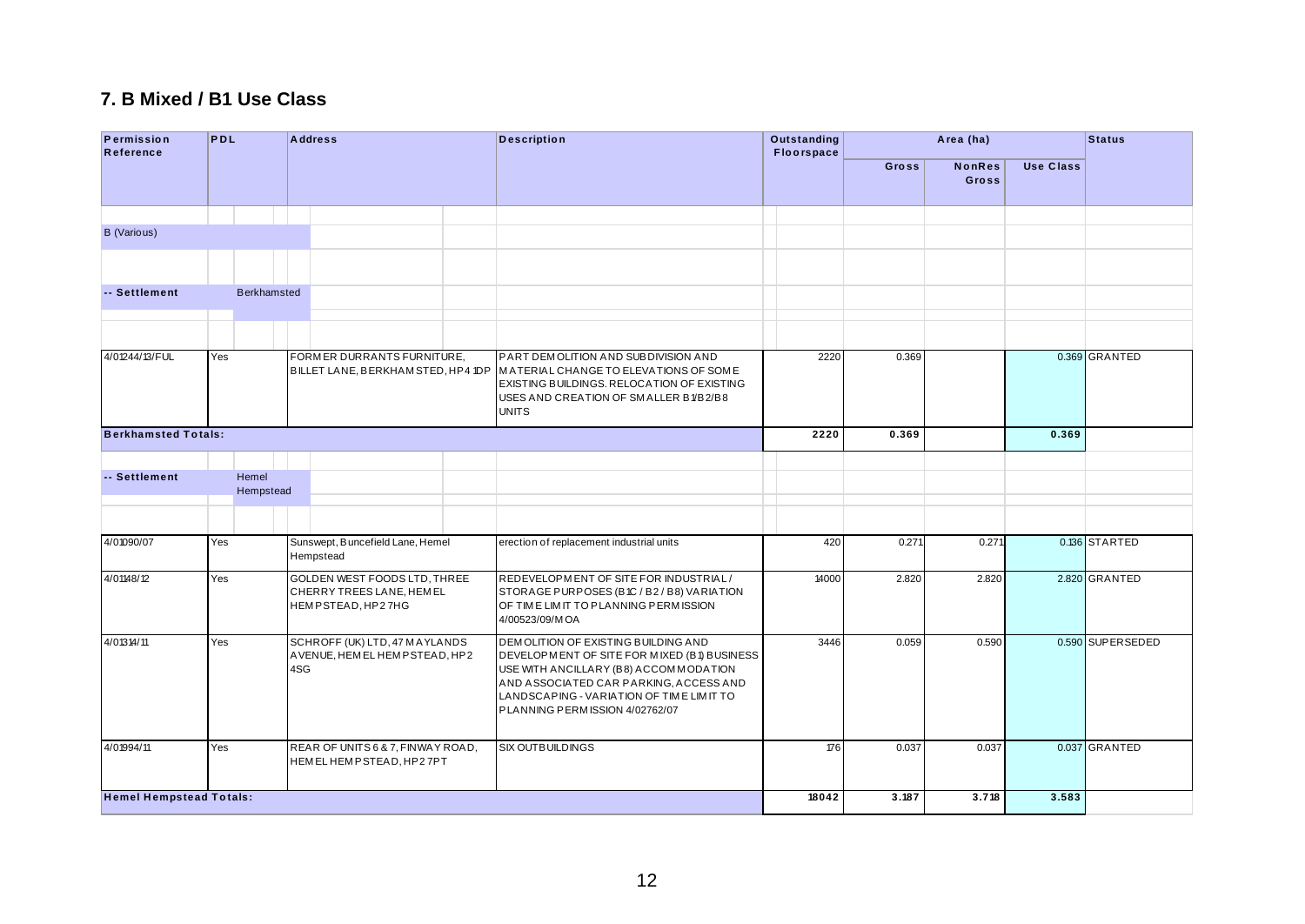| <b>PDL</b><br><b>Address</b><br><b>Description</b><br><b>Outstanding</b><br>Area (ha)<br><b>Status</b><br>Reference<br><b>Floorspace</b><br>Gross<br><b>NonRes</b><br><b>Use Class</b><br>Gross<br>Rest of<br>Dacorum<br>Yes<br>BOURNE END MILLS INDUSTRIAL<br>THE DEMOLITION OF EXISTING BUILDINGS AND<br>15423<br>3.870<br>3.870<br>3.870 GRANTED<br>ESTATE, BOURNE END LANE, HEM EL<br>THE REDEVELOPMENT TO PROVIDE B tc, B2 AND<br>HEMPSTEAD, HP12UJ<br>B8 FLOORSPACE TOTALLING APPROXIMATELY<br>15,500 SQ M WITH ASSOCIATED PARKING,<br>SERVICING AREAS AND LANDSCAPING WORKS<br>AND THE REALIGNMENT AND OPENING UP OF<br>THE BOURNE GUTTER AND CREATION OF A NEW<br>PUBLIC SPACE AT THE WESTERN END OF<br>BOURNE END LANE - VARIATION OF TIME LIMIT TO<br>PLANNING PERMISSION 4/02524/08/MOA<br>0.719 STARTED<br>Yes<br>A5 Furniture Warehouse, London Road,<br>Demolition of warehousing & erection of mixed use<br>1094<br>0.719<br>0.719<br>Flamstead<br>industrial units<br><b>Rest of Dacorum Totals:</b><br>16517<br>4.589<br>4.589<br>4.589<br><b>B</b> (Various) Totals:<br>8.541<br>36779<br>8.145<br>8.307<br><b>Markyate</b><br>Yes<br>LAND AT HICKS ROAD, MARKYATE,<br>COMPREHENSIVE REDEVELOPMENT TO PROVIDE<br>493<br>1900<br>0.570<br>0.446 STARTED<br>AL38LH<br>A RANGE OF 75 RESIDENTIAL DWELLINGS; NEW<br>CLASS B1, B2 AND B8 ACCOMMODATION<br>(INCLUDING THE RETENTION OF TWO LIGHT<br>INDUSTRIAL BUILDINGS WITHIN SHAROSE COURT);<br>A NEW SURGERY/HEALTH CENTRE; 3<br>COMMERCIAL UNITS (FOR CLASS A 1/A2/A3/A4<br>AND B1USE), CREATION OF A PUBLIC SQUARE,<br>ASSOCIATED LANDSCAPING; FORMATION OF<br>NEW ACCESS ROADS AND PROVISION OF 197 CAR<br>PARKING SPACE (AMENDED SCHEME)<br>493<br>1.900<br>0.570<br>0.146 |                         |  |  |  |  |  |  |
|------------------------------------------------------------------------------------------------------------------------------------------------------------------------------------------------------------------------------------------------------------------------------------------------------------------------------------------------------------------------------------------------------------------------------------------------------------------------------------------------------------------------------------------------------------------------------------------------------------------------------------------------------------------------------------------------------------------------------------------------------------------------------------------------------------------------------------------------------------------------------------------------------------------------------------------------------------------------------------------------------------------------------------------------------------------------------------------------------------------------------------------------------------------------------------------------------------------------------------------------------------------------------------------------------------------------------------------------------------------------------------------------------------------------------------------------------------------------------------------------------------------------------------------------------------------------------------------------------------------------------------------------------------------------------------------------------------------------------------------------|-------------------------|--|--|--|--|--|--|
|                                                                                                                                                                                                                                                                                                                                                                                                                                                                                                                                                                                                                                                                                                                                                                                                                                                                                                                                                                                                                                                                                                                                                                                                                                                                                                                                                                                                                                                                                                                                                                                                                                                                                                                                                | Permission              |  |  |  |  |  |  |
|                                                                                                                                                                                                                                                                                                                                                                                                                                                                                                                                                                                                                                                                                                                                                                                                                                                                                                                                                                                                                                                                                                                                                                                                                                                                                                                                                                                                                                                                                                                                                                                                                                                                                                                                                |                         |  |  |  |  |  |  |
|                                                                                                                                                                                                                                                                                                                                                                                                                                                                                                                                                                                                                                                                                                                                                                                                                                                                                                                                                                                                                                                                                                                                                                                                                                                                                                                                                                                                                                                                                                                                                                                                                                                                                                                                                | -- Settlement           |  |  |  |  |  |  |
|                                                                                                                                                                                                                                                                                                                                                                                                                                                                                                                                                                                                                                                                                                                                                                                                                                                                                                                                                                                                                                                                                                                                                                                                                                                                                                                                                                                                                                                                                                                                                                                                                                                                                                                                                | 4/02245/12              |  |  |  |  |  |  |
|                                                                                                                                                                                                                                                                                                                                                                                                                                                                                                                                                                                                                                                                                                                                                                                                                                                                                                                                                                                                                                                                                                                                                                                                                                                                                                                                                                                                                                                                                                                                                                                                                                                                                                                                                | 4/02349/08              |  |  |  |  |  |  |
|                                                                                                                                                                                                                                                                                                                                                                                                                                                                                                                                                                                                                                                                                                                                                                                                                                                                                                                                                                                                                                                                                                                                                                                                                                                                                                                                                                                                                                                                                                                                                                                                                                                                                                                                                |                         |  |  |  |  |  |  |
|                                                                                                                                                                                                                                                                                                                                                                                                                                                                                                                                                                                                                                                                                                                                                                                                                                                                                                                                                                                                                                                                                                                                                                                                                                                                                                                                                                                                                                                                                                                                                                                                                                                                                                                                                |                         |  |  |  |  |  |  |
|                                                                                                                                                                                                                                                                                                                                                                                                                                                                                                                                                                                                                                                                                                                                                                                                                                                                                                                                                                                                                                                                                                                                                                                                                                                                                                                                                                                                                                                                                                                                                                                                                                                                                                                                                | <b>B1Business</b>       |  |  |  |  |  |  |
|                                                                                                                                                                                                                                                                                                                                                                                                                                                                                                                                                                                                                                                                                                                                                                                                                                                                                                                                                                                                                                                                                                                                                                                                                                                                                                                                                                                                                                                                                                                                                                                                                                                                                                                                                | -- Settlement           |  |  |  |  |  |  |
|                                                                                                                                                                                                                                                                                                                                                                                                                                                                                                                                                                                                                                                                                                                                                                                                                                                                                                                                                                                                                                                                                                                                                                                                                                                                                                                                                                                                                                                                                                                                                                                                                                                                                                                                                |                         |  |  |  |  |  |  |
|                                                                                                                                                                                                                                                                                                                                                                                                                                                                                                                                                                                                                                                                                                                                                                                                                                                                                                                                                                                                                                                                                                                                                                                                                                                                                                                                                                                                                                                                                                                                                                                                                                                                                                                                                | 4/01173/11              |  |  |  |  |  |  |
|                                                                                                                                                                                                                                                                                                                                                                                                                                                                                                                                                                                                                                                                                                                                                                                                                                                                                                                                                                                                                                                                                                                                                                                                                                                                                                                                                                                                                                                                                                                                                                                                                                                                                                                                                | <b>Markyate Totals:</b> |  |  |  |  |  |  |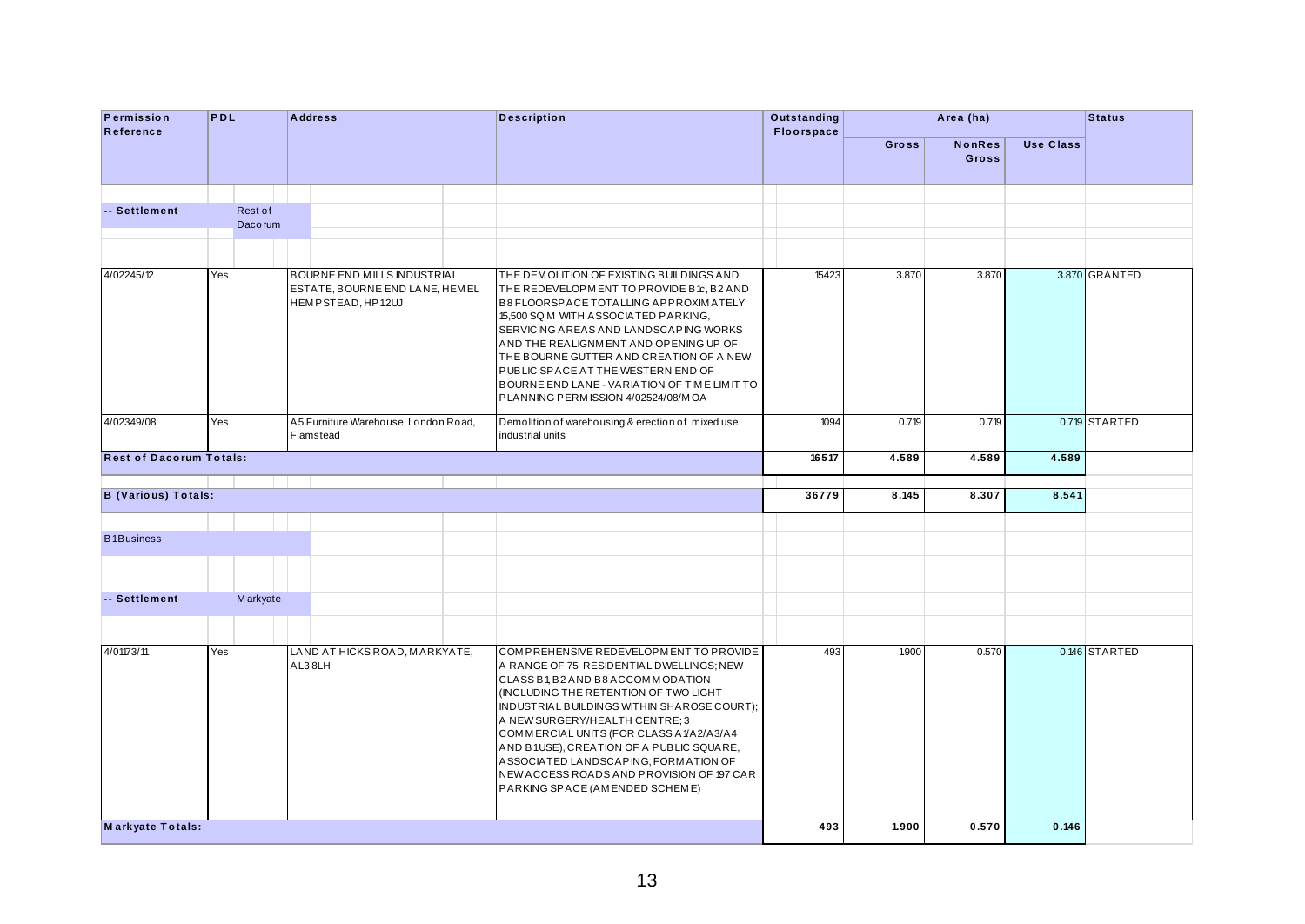| Permission<br>Reference        | PDL |                    |  | <b>Address</b>                                           | <b>Description</b>                                                                                                    | Outstanding<br>Floorspace                     |                                                                                                                                                                                                                                                                                                                                 |       | Area (ha)              |                  | <b>Status</b> |  |               |
|--------------------------------|-----|--------------------|--|----------------------------------------------------------|-----------------------------------------------------------------------------------------------------------------------|-----------------------------------------------|---------------------------------------------------------------------------------------------------------------------------------------------------------------------------------------------------------------------------------------------------------------------------------------------------------------------------------|-------|------------------------|------------------|---------------|--|---------------|
|                                |     |                    |  |                                                          |                                                                                                                       |                                               |                                                                                                                                                                                                                                                                                                                                 | Gross | <b>NonRes</b><br>Gross | <b>Use Class</b> |               |  |               |
|                                |     |                    |  |                                                          |                                                                                                                       |                                               |                                                                                                                                                                                                                                                                                                                                 |       |                        |                  |               |  |               |
| -- Settlement                  |     | Rest of<br>Dacorum |  |                                                          |                                                                                                                       |                                               |                                                                                                                                                                                                                                                                                                                                 |       |                        |                  |               |  |               |
|                                |     |                    |  |                                                          |                                                                                                                       |                                               |                                                                                                                                                                                                                                                                                                                                 |       |                        |                  |               |  |               |
| 4/00082/14                     |     | Yes                |  |                                                          |                                                                                                                       | PENDLEY FARM, STATION ROAD,<br>TRING, HP235QY | <b>IDEMOLITION OF STABLES AND BARN.</b><br>CONVERSION OF BARN TO MIXED BUSINESS (B1),<br>SHOP (A1) AND EQUESTRIAN USE AND<br>CONSTRUCTION OF HAY STORE. ALTERATIONS<br>TO INDOOR SCHOOL. CONVERSION OF STABLES<br>AND STORAGE BUILDINGS TO FOUR LIVE/WORK<br>UNITS AND CONSTRUCTION OF GARAGES FOR<br><b>EXISTING DWELLINGS</b> |       | 277                    | 0.790            | 0.790         |  | 0.000 GRANTED |
| 4/00431/11                     | Yes |                    |  | LOVETTS END FARM, DODDS LANE,<br>HEMEL HEMPSTEAD, HP26JN | DEMOLITION OF PORTAL FRAMED BARN.<br>CHANGE OF USE OF BARN TO STORAGE, OFFICE<br>AND WORKSHOP WITH ADDITIONAL PARKING |                                               | 800                                                                                                                                                                                                                                                                                                                             | 0.100 | 0.100                  |                  | 0.100 GRANTED |  |               |
| <b>Rest of Dacorum Totals:</b> |     |                    |  |                                                          |                                                                                                                       |                                               | 1077                                                                                                                                                                                                                                                                                                                            | 0.890 | 0.890                  | 0.100            |               |  |               |
|                                |     |                    |  |                                                          |                                                                                                                       |                                               |                                                                                                                                                                                                                                                                                                                                 |       |                        |                  |               |  |               |
| <b>B1 Business Totals:</b>     |     |                    |  |                                                          |                                                                                                                       |                                               | 1570                                                                                                                                                                                                                                                                                                                            | 2.790 | 1.460                  | 0.246            |               |  |               |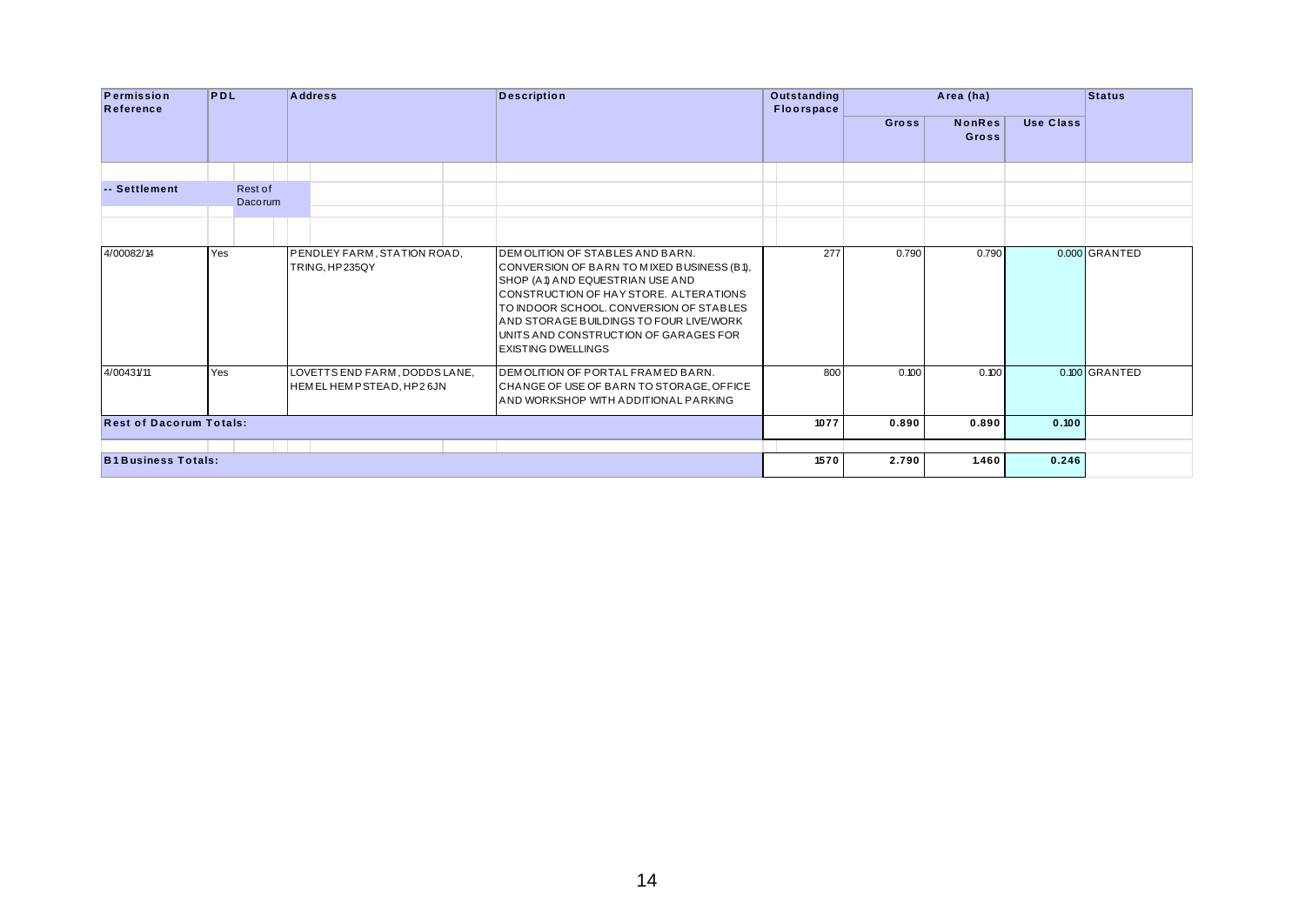| Permission                     | PDL |                    |                                                                                                | <b>Description</b>                                                                                                                                                                                                                                                                                                                                                                                                                                                                                                                                                                                                                                                                                                                                                                                                                                                                                                                                                                                                                                                                                             |                                  |        |                                     |                  |                  |
|--------------------------------|-----|--------------------|------------------------------------------------------------------------------------------------|----------------------------------------------------------------------------------------------------------------------------------------------------------------------------------------------------------------------------------------------------------------------------------------------------------------------------------------------------------------------------------------------------------------------------------------------------------------------------------------------------------------------------------------------------------------------------------------------------------------------------------------------------------------------------------------------------------------------------------------------------------------------------------------------------------------------------------------------------------------------------------------------------------------------------------------------------------------------------------------------------------------------------------------------------------------------------------------------------------------|----------------------------------|--------|-------------------------------------|------------------|------------------|
| Reference                      |     |                    | <b>Address</b>                                                                                 |                                                                                                                                                                                                                                                                                                                                                                                                                                                                                                                                                                                                                                                                                                                                                                                                                                                                                                                                                                                                                                                                                                                | Outstanding<br><b>Floorspace</b> | Gross  | Area (ha)<br><b>NonRes</b><br>Gross | <b>Use Class</b> | <b>Status</b>    |
| <b>B</b> ta Offices            |     |                    |                                                                                                |                                                                                                                                                                                                                                                                                                                                                                                                                                                                                                                                                                                                                                                                                                                                                                                                                                                                                                                                                                                                                                                                                                                |                                  |        |                                     |                  |                  |
|                                |     |                    |                                                                                                |                                                                                                                                                                                                                                                                                                                                                                                                                                                                                                                                                                                                                                                                                                                                                                                                                                                                                                                                                                                                                                                                                                                |                                  |        |                                     |                  |                  |
| -- Settlement                  |     | Hemel<br>Hempstead |                                                                                                |                                                                                                                                                                                                                                                                                                                                                                                                                                                                                                                                                                                                                                                                                                                                                                                                                                                                                                                                                                                                                                                                                                                |                                  |        |                                     |                  |                  |
|                                |     |                    |                                                                                                |                                                                                                                                                                                                                                                                                                                                                                                                                                                                                                                                                                                                                                                                                                                                                                                                                                                                                                                                                                                                                                                                                                                |                                  |        |                                     |                  |                  |
| 4/00031/13                     | Yes |                    | BOUNDARY WAY, HEM ELHEM PSTEAD,<br>HP27RH                                                      | LAND AT FORMER CATHERINE HOUSE, INDUSTRIAL BUILDING (USE CLASSES B1, B2 AND<br>B8) WITH CAR PARKING AND SERVICE YARD<br>(AMENDED SCHEME)                                                                                                                                                                                                                                                                                                                                                                                                                                                                                                                                                                                                                                                                                                                                                                                                                                                                                                                                                                       | 1495                             | 0.440  | 0.445                               |                  | 0.149 GRANTED    |
| 4/00078/12                     | Yes |                    | LAND ADJ TO TECHNOLOGIES HOUSE,<br>WOOD LANE END, HEMEL<br>HEMPSTEAD, HP24RQ                   | DEMOLITION OF SINGLE STOREY INDUSTRIAL<br>PROCESS BUILDING AND THE CONSTRUCTION OF<br>NEW 3 STOREY B1OFFICE HEADQUARTERS<br>BUILDING WITH ASSOCIATED EXTERNAL PARKING<br>AND SERVICING AREAS.                                                                                                                                                                                                                                                                                                                                                                                                                                                                                                                                                                                                                                                                                                                                                                                                                                                                                                                  | 3779                             | 0.570  | 0.570                               |                  | 0.570 STARTED    |
| 4/0085101                      | Yes |                    | Lucas Site Building 2, Maylands Avenue,<br>Hemel Hempstead                                     | DEMOLITION OF INDUSTRIAL & ERECTION OF 2<br><b>B ta OFFICE BUILDINGS</b>                                                                                                                                                                                                                                                                                                                                                                                                                                                                                                                                                                                                                                                                                                                                                                                                                                                                                                                                                                                                                                       | 10160                            | 2.430  | 2.430                               |                  | 1.215 STARTED    |
| 4/01382/09                     | Yes |                    | FORMER SAPPISITE, LOWER ROAD,<br>NASH MILLS, HEMEL HEMPSTEAD                                   | 450 DWELLINGS, COMPRISING 69 HOUSES, 380<br>APARTMENTS AND ONE FLAT OVER A GARAGE,<br>INCLUDING AFFORDABLE HOUSING, 620m2 OF<br>COMMUNITY, A3 RESTAURANT AND CAFE AND B1<br>BUSINESS/OFFICES USES WITHIN NASH HOUSE, A<br>145m2 D1CHILDREN'S DAY NURSERY WITHIN<br>STEPHENSON'S COTTAGE, THE USE OF THE<br>GROUND FLOORS OF BLOCKS K & ITO PROVIDE<br>352m2 OF B1BUSINESS/CRAFT WORKSHOPS,<br>PROVISION OF A HYDRO-ELECTRIC PLANT, A 64<br>BED CARE HOM E, RE-OP ENING AND<br>ENHANCEM ENT OF THE CULVERTED<br>WATERCOURSE THROUGH THE SITE AND THE<br>CONSTRUCTION OF VEHICULAR AND<br>PEDESTRIAN LINKS ACROSS THE RE-OPENED<br>WATERCOURSE, ON SITE CAR PARKING AND THE<br>RE-USE OF THE EXISTING CAR PARK TO THE<br>SOUTH OF RED LION LANE, ACCESS<br>IM PROVEMENTS INCLUDING THE PROVISION OF A<br>NEW ROUNDABOUT AT THE JUNCTION OF RED<br>LION LANE AND LOWER ROAD, ENHANCEM ENT OF<br>THE WAR MEMORIAL GARDENS, PROVISION OF<br>OPEN SPACE, PUBLIC SQUARES AND<br>LANDSCAPING AT THE FORMER SAPPIPAPER<br>MILL SITES LOCATED TO THE NORTH AND SOUTH<br>OF RED LION LANE, NASH MILLS (AMENDED<br>SCHEME) | 80                               | 5.000  | 0.254                               |                  | 0.050 STARTED    |
| 4/01388/12                     | Yes |                    | SEYMOUR HOUSE, WHITELEAF ROAD,<br>HEMEL HEMPSTEAD, HP3 9DE                                     | DEMOLITION OF REAR SINGLE STOREY<br>EXTENSION AND CONSTRUCTION OF TWO<br>STOREY REAR EXTENSION, INTERNAL AND<br>EXTERNAL ALTERATIONS ADDITIONAL CAR<br>PARKING/LOADING BAY AND CREATION OF<br>TERRACE AT SECOND FLOOR LEVEL                                                                                                                                                                                                                                                                                                                                                                                                                                                                                                                                                                                                                                                                                                                                                                                                                                                                                    | 234                              | 0.023  | 0.023                               |                  | 0.023 GRANTED    |
| 4/01399/13                     | Yes |                    | THE CAMPUS, MAYLANDS AVENUE,<br>HEMEL HEM PSTEAD, HP27TN                                       | MIXED USE DEVELOPMENT INCLUDING<br>HEADQUARTERS OFFICE BUILDING, DATA<br>STORAGE FACILITY AND ASSOCIATED PARKING                                                                                                                                                                                                                                                                                                                                                                                                                                                                                                                                                                                                                                                                                                                                                                                                                                                                                                                                                                                               | 9093                             | 3.780  | 3.780                               |                  | 0.000 GRANTED    |
| 4/02138/12                     | Yes |                    | LORD ALEXANDER HOUSE,<br>WATERHOUSE STREET, HEM EL<br>HEMPSTEAD, HP11DH                        | CHANGE OF USE OF GROUND FLOOR UNIT AND<br>COMMUNITY FACILITY (A2/D1) TO OFFICES (B1)                                                                                                                                                                                                                                                                                                                                                                                                                                                                                                                                                                                                                                                                                                                                                                                                                                                                                                                                                                                                                           | 159                              | 0.190  | 0.190                               |                  | 0.190 SUPERSEDED |
| 4/02381/13/FUL                 | Yes |                    | UNIT 15 MAYLANDS BUSINESS CENTRE, MEZZANINE FLOOR<br>REDBOURN ROAD, HEMEL<br>HEMPSTEAD, HP27ES |                                                                                                                                                                                                                                                                                                                                                                                                                                                                                                                                                                                                                                                                                                                                                                                                                                                                                                                                                                                                                                                                                                                | 40                               | 0.004  |                                     |                  | 0.004 GRANTED    |
| <b>Hemel Hempstead Totals:</b> |     |                    |                                                                                                |                                                                                                                                                                                                                                                                                                                                                                                                                                                                                                                                                                                                                                                                                                                                                                                                                                                                                                                                                                                                                                                                                                                | 25040                            | 12.437 | 7.692                               | 2.201            |                  |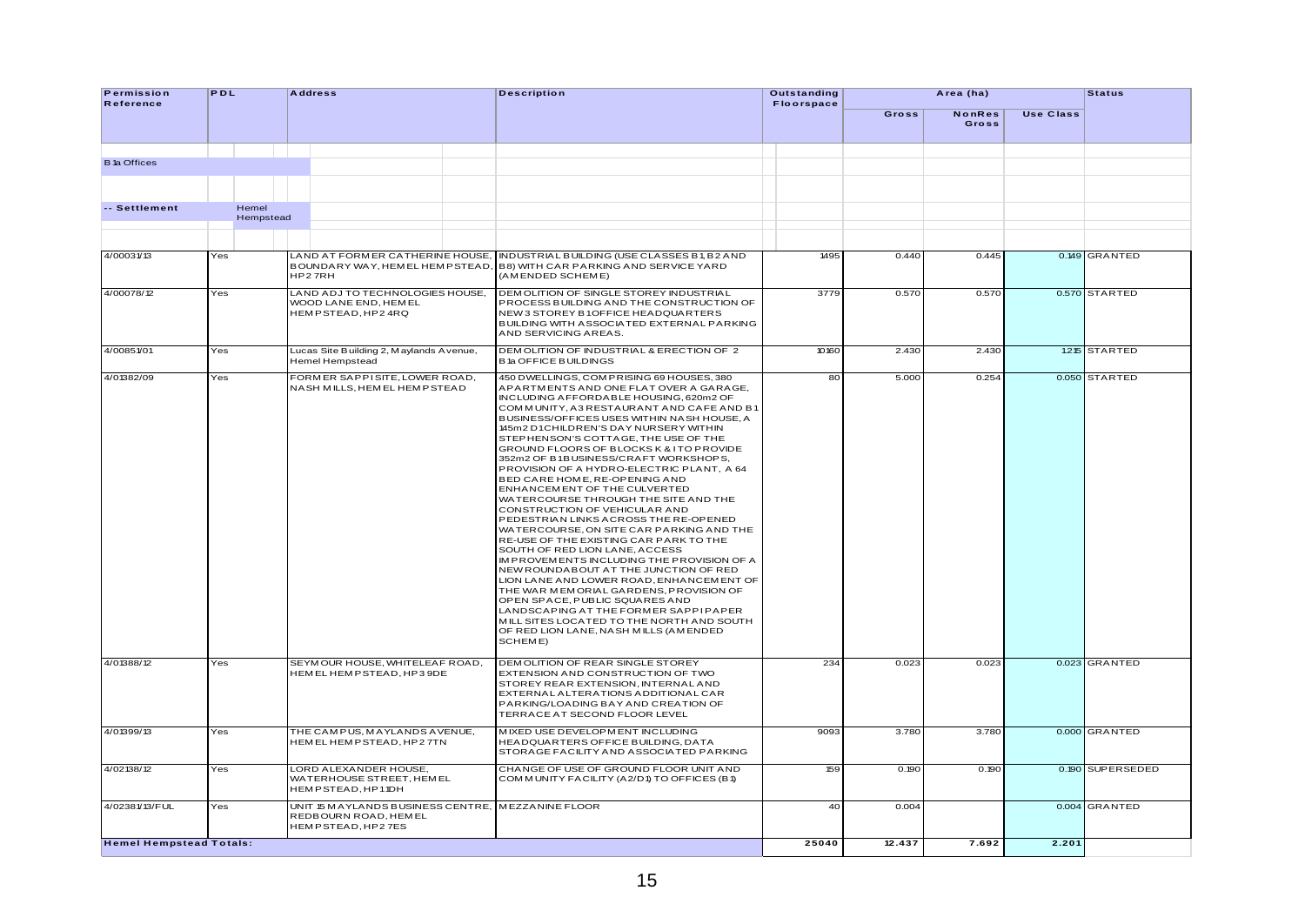| Permission<br>Reference        | PDL |                      | <b>Address</b>                                                     | <b>Description</b>                                                                                                                         | Outstanding<br>Floorspace |     |       | Area (ha)                     |                  | <b>Status</b> |
|--------------------------------|-----|----------------------|--------------------------------------------------------------------|--------------------------------------------------------------------------------------------------------------------------------------------|---------------------------|-----|-------|-------------------------------|------------------|---------------|
|                                |     |                      |                                                                    |                                                                                                                                            |                           |     | Gross | <b>NonRes</b><br><b>Gross</b> | <b>Use Class</b> |               |
|                                |     |                      |                                                                    |                                                                                                                                            |                           |     |       |                               |                  |               |
| -- Settlement                  |     | <b>Kings Langley</b> |                                                                    |                                                                                                                                            |                           |     |       |                               |                  |               |
|                                |     |                      |                                                                    |                                                                                                                                            |                           |     |       |                               |                  |               |
| 4/00733/12                     | Yes |                      | LAND R/O SARACENS HEAD, 47 HIGH<br>STREET, KINGS LANGLEY, WD4 9HU  | CONSTRUCTION OF FOUR (TWO BED FLATS) WITH<br>ANCILLARY PARKING AND CHANGE OF USE OF<br>BIN STORE TO B1 (OFFICE SPACE). (AMENDED<br>SCHEME) |                           | 53  | 0.080 | 0.005                         |                  | 0.005 STARTED |
| <b>Kings Langley Totals:</b>   |     |                      |                                                                    |                                                                                                                                            |                           | 53  | 0.080 | 0.005                         | 0.005            |               |
|                                |     |                      |                                                                    |                                                                                                                                            |                           |     |       |                               |                  |               |
| -- Settlement                  |     | Markyate             |                                                                    |                                                                                                                                            |                           |     |       |                               |                  |               |
|                                |     |                      |                                                                    |                                                                                                                                            |                           |     |       |                               |                  |               |
| 4/01292/11                     | Yes |                      | EX TRIDENT CAR SALES, HICKS ROAD,<br>MARKYATE, ST. ALBANS, AL3 8LJ | CONSTRUCTION OF FIRST FLOOR AND USE OF<br>BUILDING AS OFFICE/STORE - VARIATION OF TIME<br>LIMIT TO PLANNING PERMISSION 4/02094/08/FUL      |                           | 187 | 0.030 | 0.030                         |                  | 0.010 GRANTED |
| <b>Markyate Totals:</b>        |     |                      |                                                                    |                                                                                                                                            |                           | 187 | 0.030 | 0.030                         | 0.010            |               |
| -- Settlement                  |     | Rest of<br>Dacorum   |                                                                    |                                                                                                                                            |                           |     |       |                               |                  |               |
|                                |     |                      |                                                                    |                                                                                                                                            |                           |     |       |                               |                  |               |
| 4/00588/12                     | Yes |                      | BOXMOOR GOLF CLUB, BOX LANE,<br>HEMELHEMPSTEAD, HP30DJ             | CHANGE OF USE OF BOXMOOR CLUB HOUSE D2<br>TO B1(OFFICE). REFURBISHM ENT OF BUILDING<br>AND CAR PARK                                        |                           | 290 | 0.075 |                               |                  | 0.076 GRANTED |
| <b>Rest of Dacorum Totals:</b> |     |                      |                                                                    |                                                                                                                                            |                           | 290 | 0.075 |                               | 0.076            |               |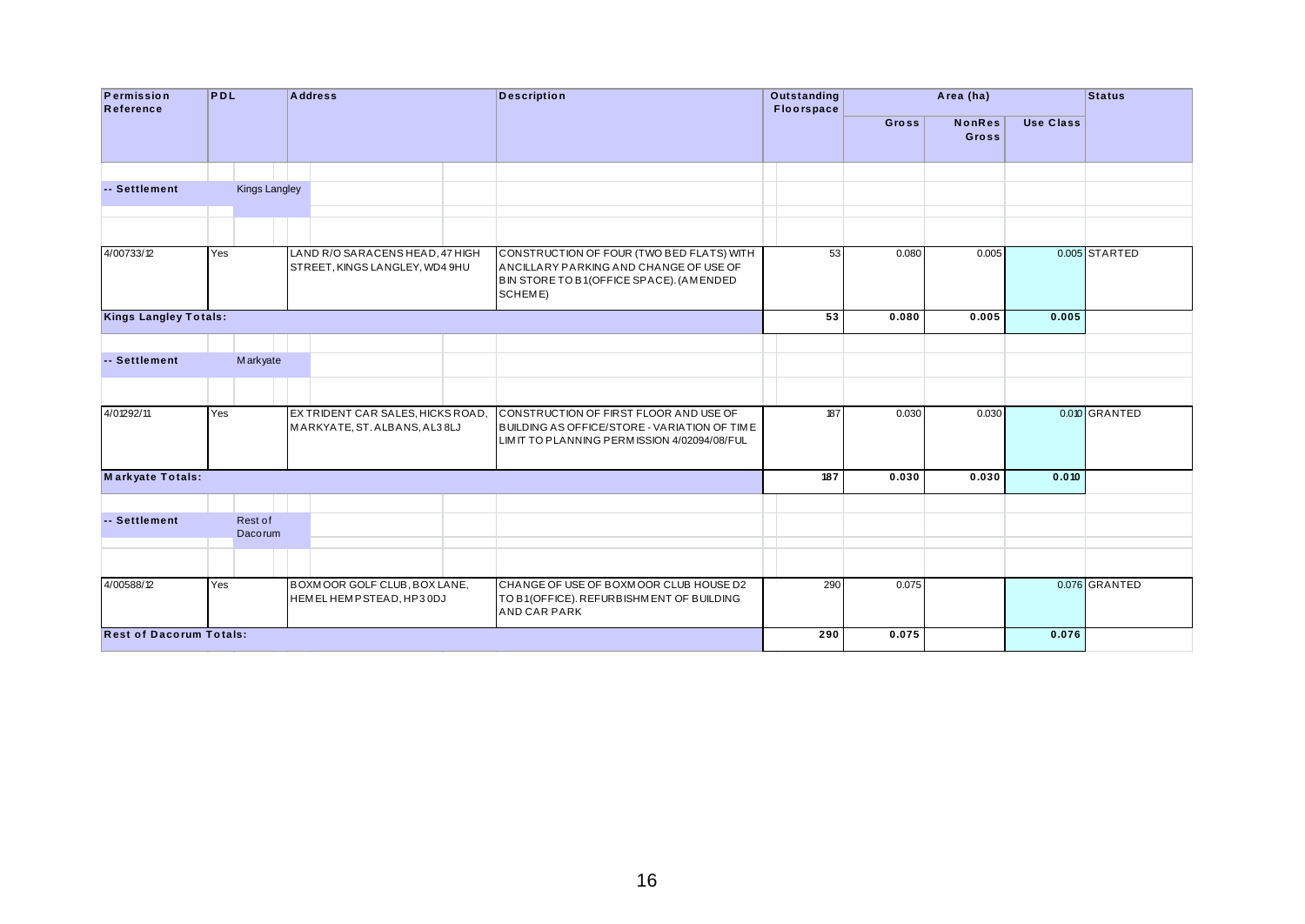| Permission<br>Reference     | <b>PDL</b> | <b>Address</b>                                                                  | <b>Description</b>                                                                                                                                                   | Outstanding<br>Floorspace |        | Area (ha)              |                  | <b>Status</b> |
|-----------------------------|------------|---------------------------------------------------------------------------------|----------------------------------------------------------------------------------------------------------------------------------------------------------------------|---------------------------|--------|------------------------|------------------|---------------|
|                             |            |                                                                                 |                                                                                                                                                                      |                           | Gross  | <b>NonRes</b><br>Gross | <b>Use Class</b> |               |
| -- Settlement               | Rural area |                                                                                 |                                                                                                                                                                      |                           |        |                        |                  |               |
| 4/00012/11                  | No         | HOME FARM. GREAT GADDESDEN.<br>HEMEL HEMPSTEAD, HP26EZ                          | ALTERATIONS AND CHANGE OF USE OF<br>A GRICULTURAL BUILDINGS TO OFFICES AND A<br>MEETING ROOM - VARIATION OF TIME LIMIT ON<br>PLANNING PERMISSION 4/00104/08/MFA      | 82                        | 0.214  | 0.214                  |                  | 0.011 STARTED |
| 4/00012/11                  | No         | HOME FARM, GREAT GADDESDEN,<br>HEMEL HEMPSTEAD, HP26EZ                          | ALTERATIONS AND CHANGE OF USE OF<br>A GRICULTURAL BUILDINGS TO OFFICES AND A<br>MEETING ROOM - VARIATION OF TIME LIMIT ON<br>PLANNING PERMISSION 4/00104/08/MFA      | 144                       | 0.214  | 0.214                  |                  | 0.020 STARTED |
| 4/00012/11                  | No         | HOME FARM, GREAT GADDESDEN,<br>HEMEL HEMPSTEAD. HP26EZ                          | ALTERATIONS AND CHANGE OF USE OF<br>A GRICULTURAL BUILDINGS TO OFFICES AND A<br>MEETING ROOM - VARIATION OF TIME LIMIT ON<br>PLANNING PERMISSION 4/00104/08/MFA      | 263                       | 0.214  | 0.214                  |                  | 0.036 STARTED |
| 4/00012/11                  | No         | HOME FARM, GREAT GADDESDEN,<br>HEMELHEMPSTEAD, HP26EZ                           | ALTERATIONS AND CHANGE OF USE OF<br>A GRICULTURAL BUILDINGS TO OFFICES AND A<br>MEETING ROOM - VARIATION OF TIME LIMIT ON<br>PLANNING PERMISSION 4/00104/08/MFA      | 97                        | 0.214  | 0.214                  |                  | 0.013 STARTED |
| 4/00012/11                  | No         | HOME FARM, GREAT GADDESDEN,<br>HEMEL HEMPSTEAD, HP26EZ                          | ALTERATIONS AND CHANGE OF USE OF<br>A GRICULTURAL BUILDINGS TO OFFICES AND A<br>MEETING ROOM - VARIATION OF TIME LIMIT ON<br>PLANNING PERMISSION 4/00104/08/M FA     | 77                        | 0.214  | 0.214                  |                  | 0.010 STARTED |
| 4/00012/11                  | No         | HOME FARM, GREAT GADDESDEN,<br>HEMEL HEMPSTEAD, HP26EZ                          | ALTERATIONS AND CHANGE OF USE OF<br>A GRICULTURAL BUILDINGS TO OFFICES AND A<br>MEETING ROOM - VARIATION OF TIME LIMIT ON<br>PLANNING PERMISSION 4/00104/08/MFA      | 244                       | 0.214  | 0.214                  |                  | 0.033 STARTED |
| 4/00012/11                  | No         | HOME FARM, GREAT GADDESDEN,<br>HEMEL HEMPSTEAD, HP26EZ                          | ALTERATIONS AND CHANGE OF USE OF<br>A GRICULTURAL BUILDINGS TO OFFICES AND A<br>MEETING ROOM - VARIATION OF TIME LIMIT ON<br>PLANNING PERMISSION 4/00104/08/MFA      | 181                       | 0.214  | 0.214                  |                  | 0.025 STARTED |
| 4/00012/11                  | No         | HOME FARM, GREAT GADDESDEN,<br>HEMEL HEMPSTEAD, HP26EZ                          | ALTERATIONS AND CHANGE OF USE OF<br>A GRICULTURAL BUILDINGS TO OFFICES AND A<br>MEETING ROOM - VARIATION OF TIME LIMIT ON<br>PLANNING PERMISSION 4/00104/08/MFA      | 412                       | 0.214  | 0.214                  |                  | 0.056 STARTED |
| 4/01352/11                  | Yes        | FORMER EGG PACKING STATION,<br>LUKES LANE, GUBBLECOTE, HP23 4QH                 | DEMOLITION OF EXISTING BUILDINGS.<br>CONSTRUCTION OF 26 DWELLINGS, 4 BUSINESS<br>UNITS, LANDSCAPING AND RESIDENTS<br><b>ALLOTMENTS</b>                               | 430                       | 1.600  |                        |                  | 0.050 GRANTED |
| 4/01469/11                  | Yes        | A SHRIDGE ESTATE OFFICE.<br>RINGSHALL ROAD, RINGSHALL,<br>BERKHAM STED, HP4 1LT | SINGLE STOREY EXTENSION TO ESTATE OFFICE<br>WITH LOFT CONVERSION, LANDSCAPING AND<br>CAR PARKING, EXTENSION TO MACHINERY BARN<br>AND RELOCATION OF FUEL STORAGE TANK | 157                       | 0.011  | 0.011                  |                  | 0.011 GRANTED |
| <b>Rural area Totals:</b>   |            |                                                                                 |                                                                                                                                                                      | 2087                      | 3.323  | 1.723                  | 0.265            |               |
| <b>B</b> 1a Offices Totals: |            |                                                                                 |                                                                                                                                                                      | 27657                     | 15.945 | 9.450                  | 2.557            |               |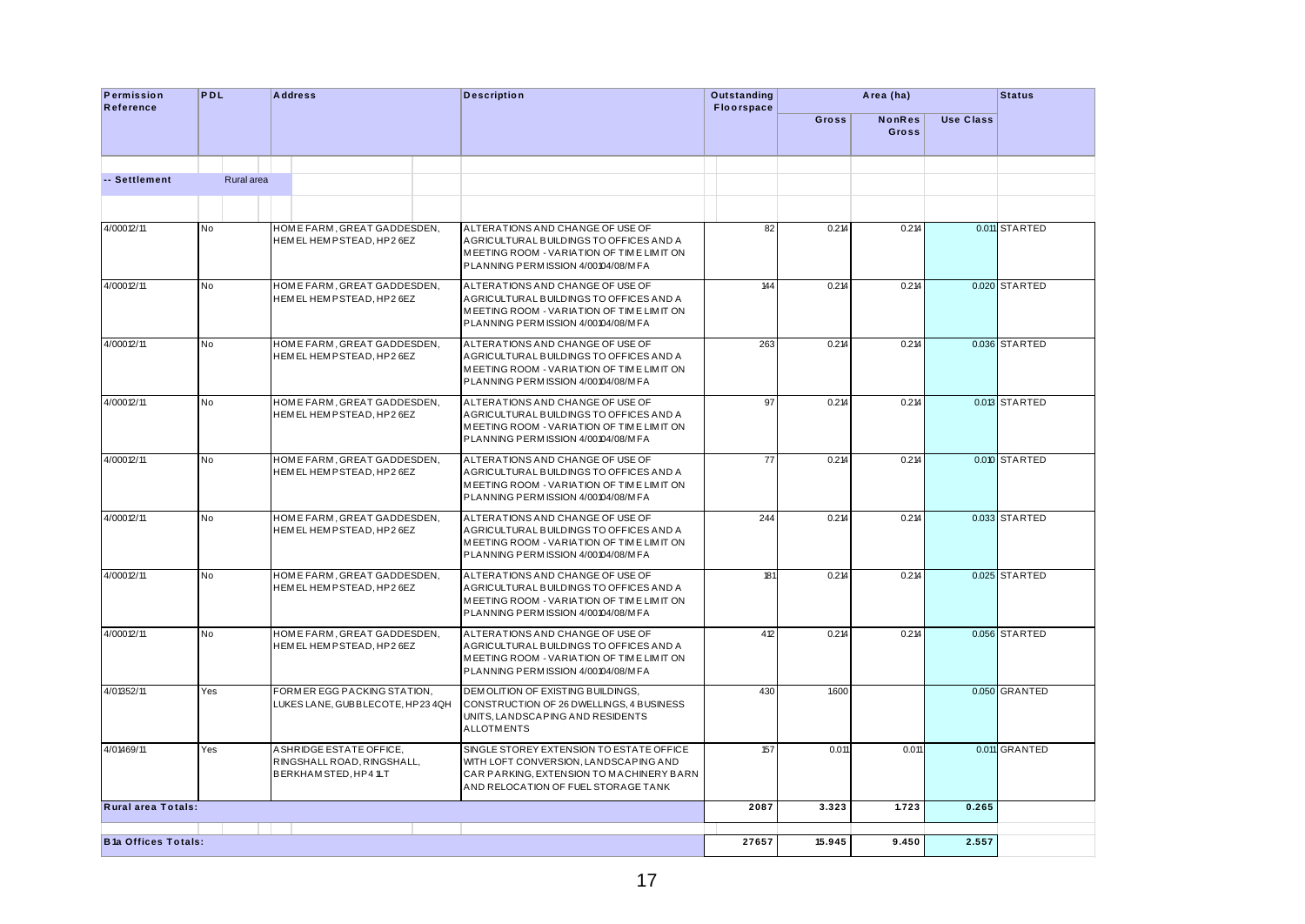| Permission<br>Reference                     | PDL                                |                    |  | <b>Address</b>                                           |  | <b>Description</b>                                                                                         | <b>Outstanding</b><br><b>Floorspace</b> |       | Area (ha)              |                  | <b>Status</b> |
|---------------------------------------------|------------------------------------|--------------------|--|----------------------------------------------------------|--|------------------------------------------------------------------------------------------------------------|-----------------------------------------|-------|------------------------|------------------|---------------|
|                                             |                                    |                    |  |                                                          |  |                                                                                                            |                                         | Gross | <b>NonRes</b><br>Gross | <b>Use Class</b> |               |
|                                             |                                    |                    |  |                                                          |  |                                                                                                            |                                         |       |                        |                  |               |
| B 1b Research and Development               |                                    |                    |  |                                                          |  |                                                                                                            |                                         |       |                        |                  |               |
|                                             |                                    |                    |  |                                                          |  |                                                                                                            |                                         |       |                        |                  |               |
| -- Settlement                               |                                    | Hemel<br>Hempstead |  |                                                          |  |                                                                                                            |                                         |       |                        |                  |               |
|                                             |                                    |                    |  |                                                          |  |                                                                                                            |                                         |       |                        |                  |               |
| 4/01451/12                                  | Yes                                |                    |  | UNITS 6 & 7, FINWAY ROAD, HEMEL<br>HEMPSTEAD, HP27PT     |  | EXTERNAL GANTRY TO REAR OF UNIT 7,<br>EXTERNAL PLANT, MEZZANINE FLOOR AND<br>ALTERATIONS TO FRONT CAR PARK | 595                                     | 0.200 | 0.060                  |                  | 0.060 GRANTED |
| <b>Hemel Hempstead Totals:</b>              |                                    |                    |  |                                                          |  |                                                                                                            | 595                                     | 0.200 | 0.060                  | 0.060            |               |
| <b>B1b Research and Development Totals:</b> |                                    |                    |  |                                                          |  |                                                                                                            | 595                                     | 0.200 | 0.060                  | 0.060            |               |
|                                             |                                    |                    |  |                                                          |  |                                                                                                            |                                         |       |                        |                  |               |
| B 1c Light Industry                         |                                    |                    |  |                                                          |  |                                                                                                            |                                         |       |                        |                  |               |
|                                             |                                    |                    |  |                                                          |  |                                                                                                            |                                         |       |                        |                  |               |
| -- Settlement                               |                                    | Rest of<br>Dacorum |  |                                                          |  |                                                                                                            |                                         |       |                        |                  |               |
|                                             |                                    |                    |  |                                                          |  |                                                                                                            |                                         |       |                        |                  |               |
| 4/00110/10                                  | No                                 |                    |  | New Ground Farm, New Ground Road,<br>Aldbury             |  | cou from farm buildings to B1use                                                                           | $\frac{1675}{ }$                        | 0.475 | 0.475                  |                  | 0.475 GRANTED |
| 4/0024112                                   | Yes                                |                    |  | LAND AT LOWER FARM END, LUTON<br>ROAD, MARKYATE, AL3 8PZ |  | CHANGE OF USE OF BARN FROM AGRICULTURAL<br>USE TO B1(C) LIGHT INDUSTRIAL USE                               | 90                                      | 0.009 | 0.009                  |                  | 0.009 GRANTED |
| <b>Rest of Dacorum Totals:</b>              |                                    |                    |  |                                                          |  |                                                                                                            | 1765                                    | 0.484 | 0.484                  | 0.484            |               |
|                                             |                                    |                    |  |                                                          |  |                                                                                                            |                                         |       |                        |                  |               |
|                                             | <b>B</b> 1c Light Industry Totals: |                    |  |                                                          |  |                                                                                                            | 1765                                    | 0.484 | 0.484                  | 0.484            |               |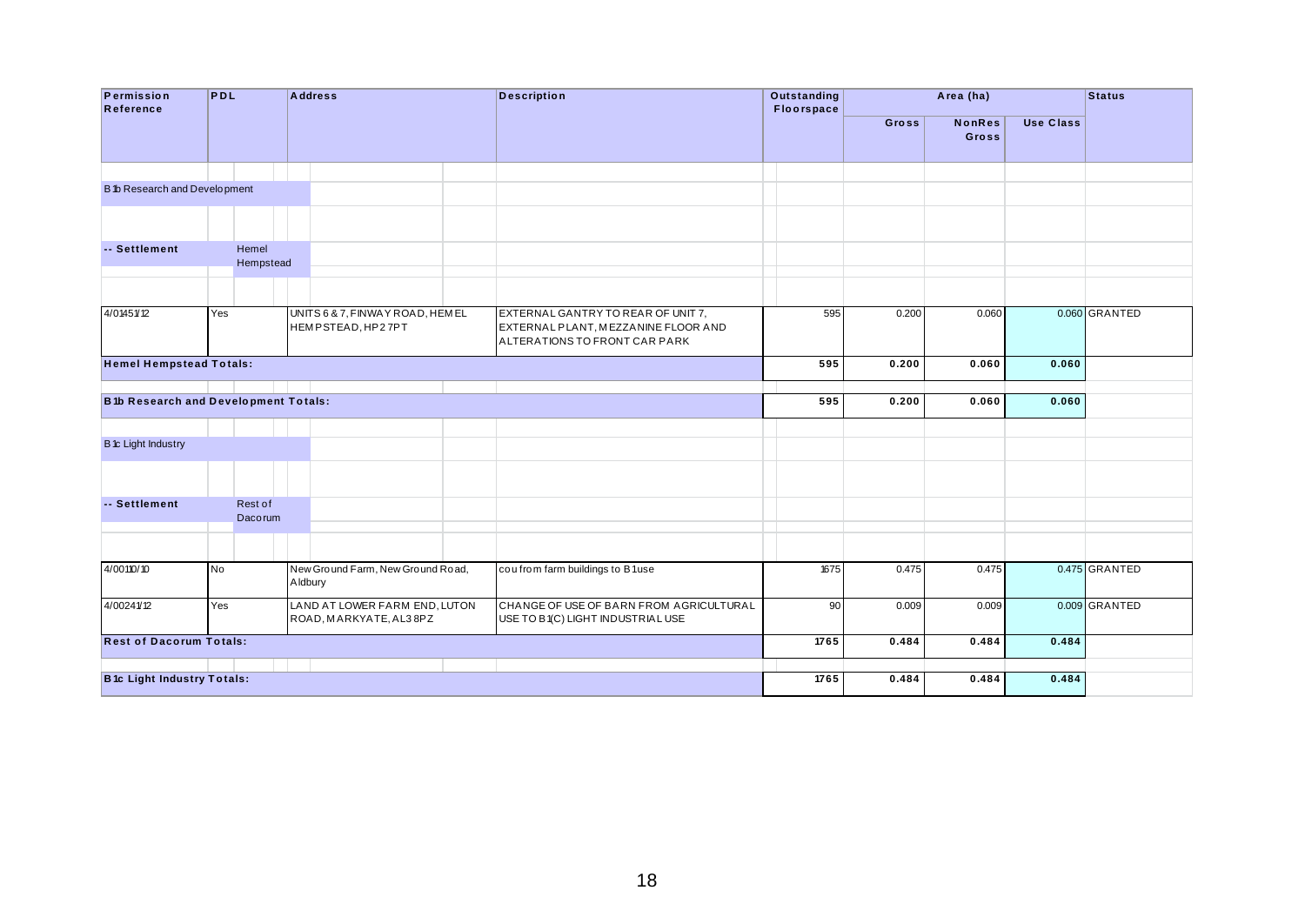# 8. B2 Use Class

| Permission<br>Reference        | <b>PDL</b> |                    | <b>Address</b>                                                               | <b>Description</b>                                                                                                                                                                                                               | Outstanding<br>Floorspace |       | Area (ha)                     |                  | Status        |
|--------------------------------|------------|--------------------|------------------------------------------------------------------------------|----------------------------------------------------------------------------------------------------------------------------------------------------------------------------------------------------------------------------------|---------------------------|-------|-------------------------------|------------------|---------------|
|                                |            |                    |                                                                              |                                                                                                                                                                                                                                  |                           | Gross | <b>NonRes</b><br><b>Gross</b> | <b>Use Class</b> |               |
|                                |            |                    |                                                                              |                                                                                                                                                                                                                                  |                           |       |                               |                  |               |
| <b>B2</b> General industrial   |            |                    |                                                                              |                                                                                                                                                                                                                                  |                           |       |                               |                  |               |
|                                |            |                    |                                                                              |                                                                                                                                                                                                                                  |                           |       |                               |                  |               |
| -- Settlement                  |            | Hemel<br>Hempstead |                                                                              |                                                                                                                                                                                                                                  |                           |       |                               |                  |               |
|                                |            |                    |                                                                              |                                                                                                                                                                                                                                  |                           |       |                               |                  |               |
| 4/0003113                      | Yes        |                    | BOUNDARY WAY, HEMEL HEMPSTEAD,<br>HP27RH                                     | LAND AT FORMER CATHERINE HOUSE, INDUSTRIAL BUILDING (USE CLASSES B1B2 AND<br><b>B8) WITH CAR PARKING AND SERVICE YARD</b><br>(AM ENDED SCHEME)                                                                                   | 376                       | 0.440 | 0.445                         |                  | 0.037 GRANTED |
| 4/00305/12                     | Yes        |                    | DESOUTTER BUILDING, MAXTED<br>CORNER, EATON ROAD, HEMEL<br>HEMPSTEAD, HP27DR | CHANGE OF USE FROM B8 (WAREHOUSE AND<br>DISTRIBUTION) TO B2 (GENERAL INDUSTRIAL) AND<br><b>B1(OFFICE) AND ALTERATIONS TO EXISTING</b><br>WALL AND ROOF AT THE REAR OF THE SINGLE<br><b>STOREY FACTORY AREA</b>                   | 7816                      | 0.780 | 0.780                         |                  | 0.780 GRANTED |
| 4/00516/13                     | Yes        |                    | 7 AVEBURY COURT, HEMEL<br>HEMPSTEAD, HP27TA                                  | CHANGE OF USE FROM PRINTERS (D1) TO<br>GENERAL INDUSTRIAL USE (B2).                                                                                                                                                              | 175                       | 0.022 | 0.022                         |                  | 0.022 GRANTED |
| 4/00819/11                     | Yes        |                    | UNIT 16, KENTS A VENUE, HEM EL<br>HEMPSTEAD, HP39XH                          | SINGLE STOREY FRONT EXTENSION                                                                                                                                                                                                    | 13                        | 0.001 | 0.001                         |                  | 0.001 GRANTED |
| 4/01894/12                     | Yes        |                    | 24 London Road, Apsley, Hemel<br>Hempstead, HP3 9SB                          | extension of existing workshop & erection of it's office<br>on 1st floor                                                                                                                                                         | 95                        | 0.020 | 0.020                         |                  | 0.000 GRANTED |
| 4/02017/11                     | Yes        |                    | EX AXIS POINT SITE, EASTMAN WAY,<br>HEMEL HEMPSTEAD, HP27FN                  | CONTRUCTION OF HGV OPERATIONS FACILITY<br>INCLUDING OFFICE UNIT, PROVISION OF PARKING<br>FOR HEAVY GOODS VEHICLES, SKIP STORAGE<br>AREA, UPGRADED VEHICULAR ACCESS, CLOSE<br>BOARDED FENCING, GATED ENTRANCE AND<br>LANDSCAPING. | 465                       | 0.650 | 0.065                         |                  | 0.065 GRANTED |
| <b>Hemel Hempstead Totals:</b> |            |                    |                                                                              |                                                                                                                                                                                                                                  | 8940                      | 1.913 | 1.333                         | 0.905            |               |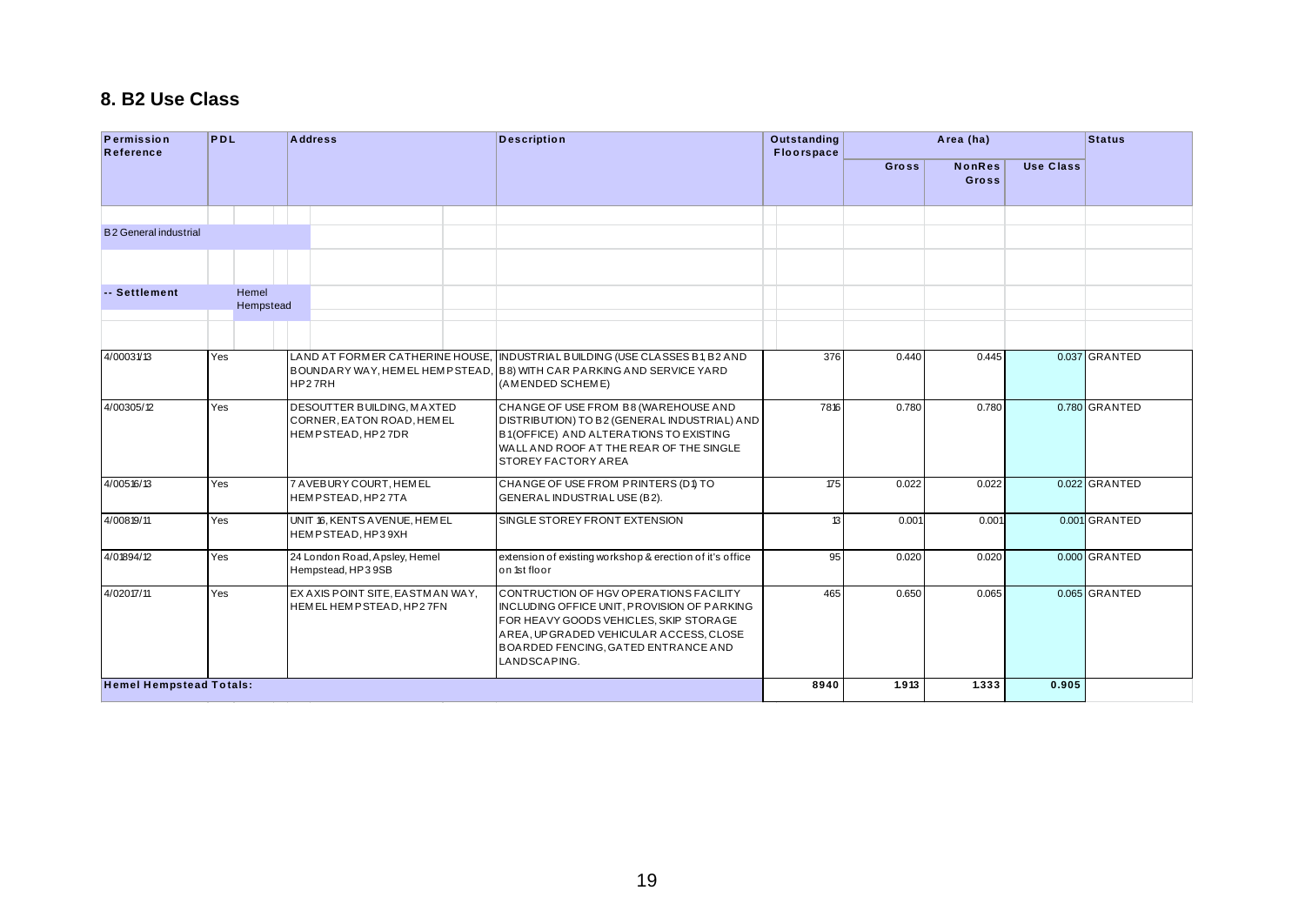| Permission<br>Reference              | PDL |          | <b>Address</b>                          | <b>Description</b>                                                                                                                                                                                                                                                                                                                                                                                                                                                 | Outstanding<br>Floorspace |       | Area (ha)                     |                  | <b>Status</b> |
|--------------------------------------|-----|----------|-----------------------------------------|--------------------------------------------------------------------------------------------------------------------------------------------------------------------------------------------------------------------------------------------------------------------------------------------------------------------------------------------------------------------------------------------------------------------------------------------------------------------|---------------------------|-------|-------------------------------|------------------|---------------|
|                                      |     |          |                                         |                                                                                                                                                                                                                                                                                                                                                                                                                                                                    |                           | Gross | <b>NonRes</b><br><b>Gross</b> | <b>Use Class</b> |               |
|                                      |     |          |                                         |                                                                                                                                                                                                                                                                                                                                                                                                                                                                    |                           |       |                               |                  |               |
| -- Settlement                        |     | Markyate |                                         |                                                                                                                                                                                                                                                                                                                                                                                                                                                                    |                           |       |                               |                  |               |
|                                      |     |          |                                         |                                                                                                                                                                                                                                                                                                                                                                                                                                                                    |                           |       |                               |                  |               |
| 4/01173/11                           | Yes |          | LAND AT HICKS ROAD, MARKYATE,<br>AL38LH | COMPREHENSIVE REDEVELOPMENT TO PROVIDE<br>A RANGE OF 75 RESIDENTIAL DWELLINGS; NEW<br>CLASS B1, B2 AND B8 ACCOM MODATION<br>(INCLUDING THE RETENTION OF TWO LIGHT)<br>INDUSTRIAL BUILDINGS WITHIN SHAROSE COURT);<br>A NEW SURGERY/HEALTH CENTRE; 3<br>COMMERCIAL UNITS (FOR CLASS A 1/A2/A3/A4<br>AND B1USE), CREATION OF A PUBLIC SQUARE,<br>ASSOCIATED LANDSCAPING; FORMATION OF<br>NEW ACCESS ROADS AND PROVISION OF 197 CAR<br>PARKING SPACE (AMENDED SCHEME) | 493                       | 1.900 | 0.570                         |                  | 0.147 STARTED |
| <b>Markyate Totals:</b>              |     |          |                                         |                                                                                                                                                                                                                                                                                                                                                                                                                                                                    | 493                       | 1.900 | 0.570                         | 0.147            |               |
| <b>B2 General industrial Totals:</b> |     |          |                                         |                                                                                                                                                                                                                                                                                                                                                                                                                                                                    | 9433                      | 3.813 | 1.903                         | 1.052            |               |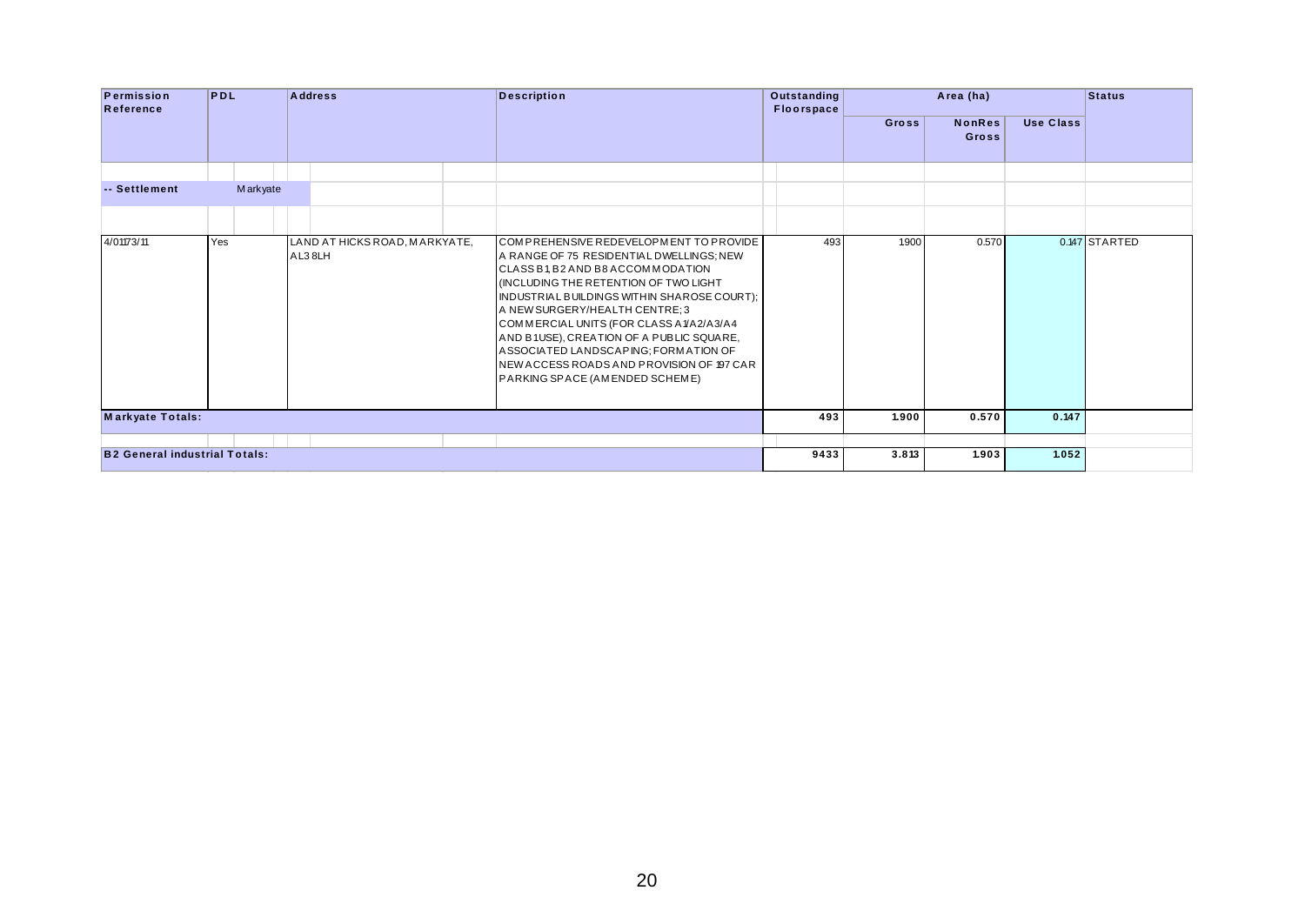## 9. B8 Use Class

| Permission<br>Reference            | PDL       |                    | <b>Address</b>                                                                                     | <b>Description</b>                                                                                                                            | Outstanding<br>Floorspace |       | Area (ha)              |                  | <b>Status</b> |
|------------------------------------|-----------|--------------------|----------------------------------------------------------------------------------------------------|-----------------------------------------------------------------------------------------------------------------------------------------------|---------------------------|-------|------------------------|------------------|---------------|
|                                    |           |                    |                                                                                                    |                                                                                                                                               |                           | Gross | <b>NonRes</b><br>Gross | <b>Use Class</b> |               |
|                                    |           |                    |                                                                                                    |                                                                                                                                               |                           |       |                        |                  |               |
| <b>B8 Storage and Distribution</b> |           |                    |                                                                                                    |                                                                                                                                               |                           |       |                        |                  |               |
|                                    |           |                    |                                                                                                    |                                                                                                                                               |                           |       |                        |                  |               |
| -- Settlement                      |           | Hemel<br>Hempstead |                                                                                                    |                                                                                                                                               |                           |       |                        |                  |               |
|                                    |           |                    |                                                                                                    |                                                                                                                                               |                           |       |                        |                  |               |
| 4/00031/13                         | Yes       |                    | BOUNDARY WAY, HEMEL HEMPSTEAD,<br>HP27RH                                                           | LAND AT FORMER CATHERINE HOUSE, INDUSTRIAL BUILDING (USE CLASSES B1B2 AND<br><b>B8) WITH CAR PARKING AND SERVICE YARD</b><br>(AMENDED SCHEME) | 86                        | 0.440 | 0.445                  |                  | 0.009 GRANTED |
| 4/00082/13                         |           | Unknown            | car park at Chancery Gate Business Centre,<br>Whiteleaf Road, Hemel Hempstead, HP3<br>9HD          | COU of car park (SG) to storage & distribution (B8)                                                                                           | 48                        | 0.049 | 0.049                  |                  | 0.000 GRANTED |
| 4/00556/13                         | <b>No</b> |                    | 7 - 8, MAXTED ROAD, HEMEL<br>HEMPSTEAD, HP27DX                                                     | SIDE AND REAR EXTENSION TO EXISTING<br>BUILDING, AND USE OF BUILDING FOR STORAGE<br>AND DISTRIBUTION (CLASS B8)                               | 360                       | 0.046 | 0.046                  |                  | 0.036 GRANTED |
| 4/00610/11                         | Yes       |                    | FORMER EXPRESS DAIRY, RIVERSEND<br>ROAD, HEMEL HEMPSTEAD, HP39AJ                                   | DEMOLITION OF DISUSED DAIRY DEPOT AND<br>CONSTRUCTION OF SIX STOREY SELF STORAGE<br><b>FACILITY</b>                                           | 9703                      | 0.325 | 0.325                  |                  | 0.325 STARTED |
| 4/01310/11                         | Yes       |                    | LAND BETWEEN HEM EL ONE AND<br>PENTAGON PARK (BLDG A),<br>BOUNDARY WAY, HEMEL HEMPSTEAD,<br>HP27YU | CONSTRUCTION OF ONE STORAGE AND<br>DISTRIBUTION UNIT (USE CLASS B8) WITH<br>IASSOCIATED CAR PARKING AND LANDSCAPING                           | 3366                      | 0.800 | 0.800                  |                  | 0.800 GRANTED |
| 4/01399/13                         | Yes       |                    | THE CAMPUS, MAYLANDS AVENUE,<br>HEMEL HEMPSTEAD, HP27TN                                            | MIXED USE DEVELOPMENT INCLUDING<br>HEADQUARTERS OFFICE BUILDING, DATA<br>STORAGE FACILITY AND ASSOCIATED PARKING                              | 23358                     | 3.780 | 3.780                  |                  | 0.000 GRANTED |
| 4/01450/12                         | Yes       |                    | Former Royal Mail Sorting Office, Paradise<br>Industrial Estate, Park Lane, Hemel<br>Hempdstead    | Mixed Use redevelopment comprising 86 dwellings a self<br>storage facility and associated parking and amenity                                 | 7011                      | 1.380 |                        |                  | 0.000 STARTED |
| <b>Hemel Hempstead Totals:</b>     |           |                    |                                                                                                    |                                                                                                                                               | 43932                     | 6.820 | 5.445                  | 1.170            |               |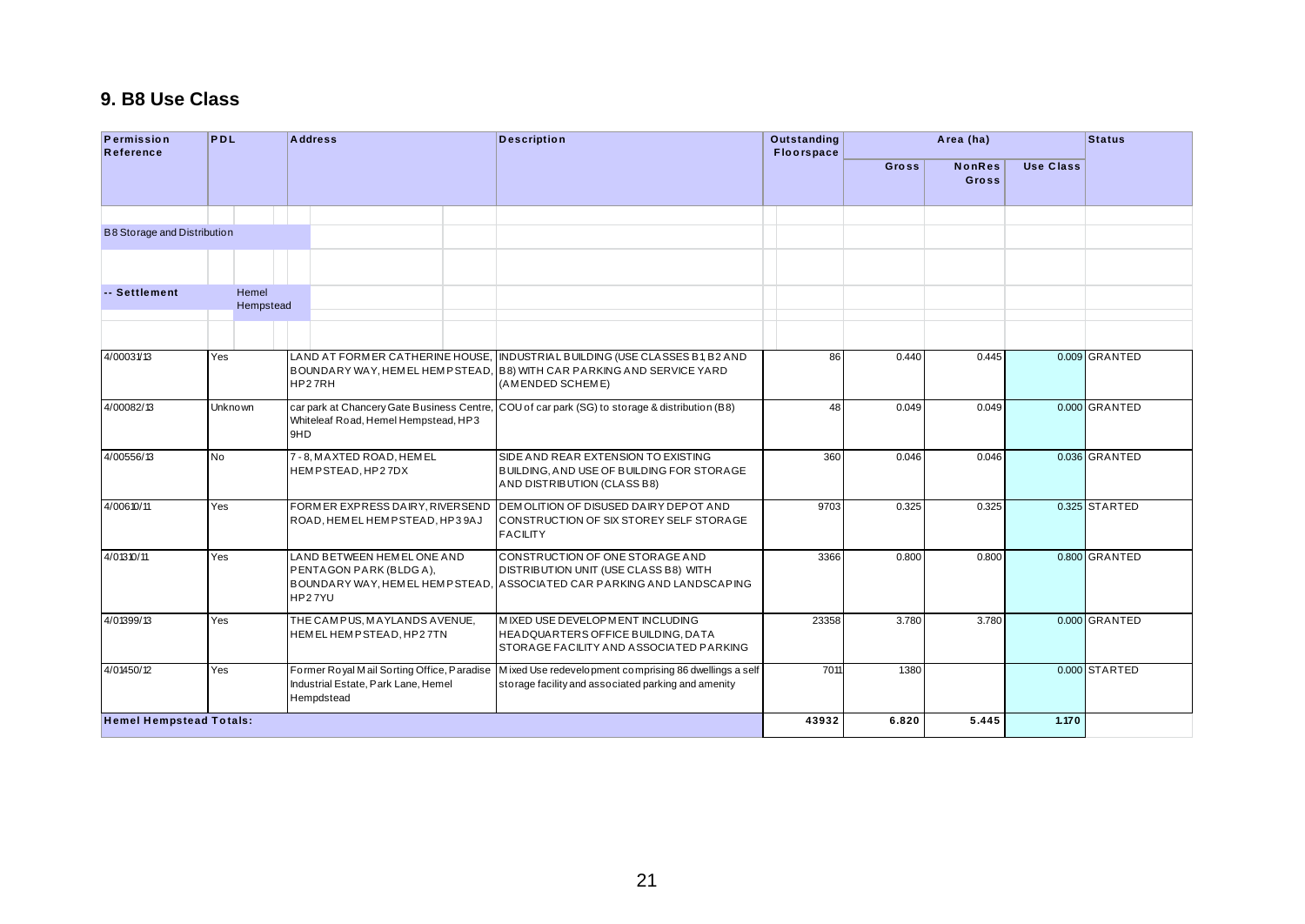| Permission<br>Reference        | PDL                                        |                    |  |         | <b>Address</b>                                              |       | <b>Description</b>                                                                                                                                                                                                                                                                                                                                                                                                                                               | <b>Outstanding</b><br><b>Floorspace</b> |       | Area (ha)              |                  | <b>Status</b> |
|--------------------------------|--------------------------------------------|--------------------|--|---------|-------------------------------------------------------------|-------|------------------------------------------------------------------------------------------------------------------------------------------------------------------------------------------------------------------------------------------------------------------------------------------------------------------------------------------------------------------------------------------------------------------------------------------------------------------|-----------------------------------------|-------|------------------------|------------------|---------------|
|                                |                                            |                    |  |         |                                                             |       |                                                                                                                                                                                                                                                                                                                                                                                                                                                                  |                                         | Gross | <b>NonRes</b><br>Gross | <b>Use Class</b> |               |
|                                |                                            |                    |  |         |                                                             |       |                                                                                                                                                                                                                                                                                                                                                                                                                                                                  |                                         |       |                        |                  |               |
| -- Settlement                  |                                            | Markyate           |  |         |                                                             |       |                                                                                                                                                                                                                                                                                                                                                                                                                                                                  |                                         |       |                        |                  |               |
|                                |                                            |                    |  |         |                                                             |       |                                                                                                                                                                                                                                                                                                                                                                                                                                                                  |                                         |       |                        |                  |               |
| 4/01173/11                     | Yes                                        |                    |  | AL3 8LH | LAND AT HICKS ROAD, MARKYATE,                               |       | COMPREHENSIVE REDEVELOPMENT TO PROVIDE<br>A RANGE OF 75 RESIDENTIAL DWELLINGS; NEW<br>CLASS B1, B2 AND B8 ACCOMMODATION<br>(INCLUDING THE RETENTION OF TWO LIGHT<br>INDUSTRIAL BUILDINGS WITHIN SHAROSE COURT);<br>A NEW SURGERY/HEALTH CENTRE; 3<br>COMMERCIAL UNITS (FOR CLASS A 1/A2/A3/A4<br>AND B1USE), CREATION OF A PUBLIC SQUARE,<br>ASSOCIATED LANDSCAPING; FORMATION OF<br>NEW ACCESS ROADS AND PROVISION OF 197 CAR<br>PARKING SPACE (AMENDED SCHEME) | 494                                     | 1900  | 0.570                  |                  | 0.147 STARTED |
| Markyate Totals:               |                                            |                    |  |         |                                                             |       |                                                                                                                                                                                                                                                                                                                                                                                                                                                                  | 494                                     | 1.900 | 0.570                  | 0.147            |               |
| -- Settlement                  |                                            | Rest of<br>Dacorum |  |         |                                                             |       |                                                                                                                                                                                                                                                                                                                                                                                                                                                                  |                                         |       |                        |                  |               |
| 4/00108/12                     | Yes                                        |                    |  |         | HOLBROOK, LONG LANE, BOVINGDON,<br>HEMEL HEMPSTEAD, HP3 ONE |       | <b>DEMOLITION OF HOLBROOK BUNGALOW AND</b><br>CONSTRUCTION OF SINGLE STOREY FRONT<br>EXTENSION TO HOLBROOK BARN                                                                                                                                                                                                                                                                                                                                                  | 42                                      | 0.060 | 0.060                  |                  | 0.004 GRANTED |
| <b>Rest of Dacorum Totals:</b> |                                            |                    |  |         |                                                             |       |                                                                                                                                                                                                                                                                                                                                                                                                                                                                  | 42                                      | 0.060 | 0.060                  | 0.004            |               |
|                                |                                            |                    |  |         |                                                             |       |                                                                                                                                                                                                                                                                                                                                                                                                                                                                  |                                         |       |                        |                  |               |
|                                | <b>B8 Storage and Distribution Totals:</b> |                    |  |         |                                                             | 44468 | 8.780                                                                                                                                                                                                                                                                                                                                                                                                                                                            | 6.075                                   | 1.321 |                        |                  |               |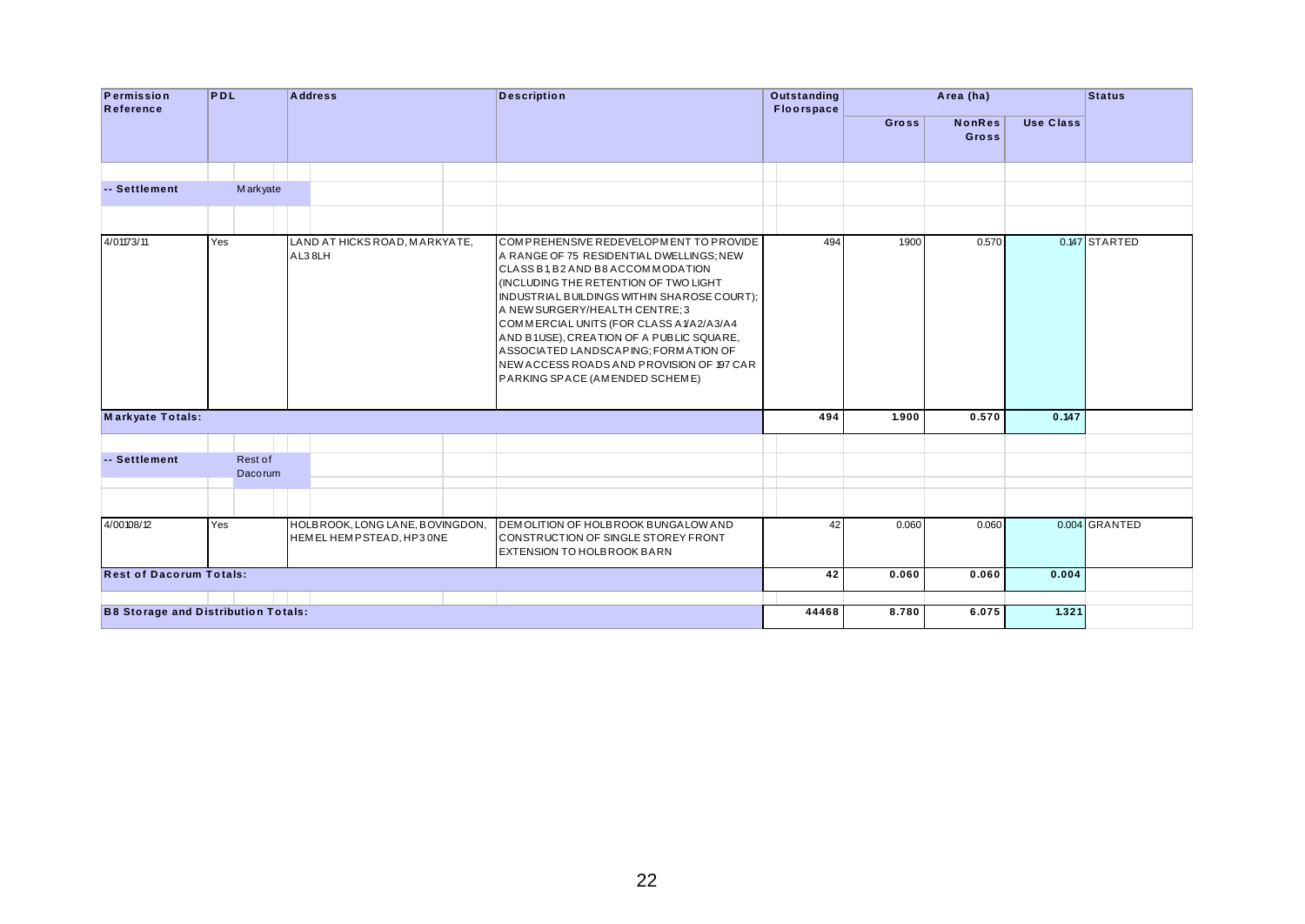# 10. C1 Use Class

| Permission<br>Reference        | PDL |                    | <b>Address</b>                                                           | <b>Description</b>                                                                                                                                                                                                                | Outstanding<br><b>Floorspace</b> |       | Area (ha)              |                  | <b>Status</b>    |
|--------------------------------|-----|--------------------|--------------------------------------------------------------------------|-----------------------------------------------------------------------------------------------------------------------------------------------------------------------------------------------------------------------------------|----------------------------------|-------|------------------------|------------------|------------------|
|                                |     |                    |                                                                          |                                                                                                                                                                                                                                   |                                  | Gross | <b>NonRes</b><br>Gross | <b>Use Class</b> |                  |
|                                |     |                    |                                                                          |                                                                                                                                                                                                                                   |                                  |       |                        |                  |                  |
| C1General                      |     |                    |                                                                          |                                                                                                                                                                                                                                   |                                  |       |                        |                  |                  |
|                                |     |                    |                                                                          |                                                                                                                                                                                                                                   |                                  |       |                        |                  |                  |
| -- Settlement                  |     | Hemel<br>Hempstead |                                                                          |                                                                                                                                                                                                                                   |                                  |       |                        |                  |                  |
|                                |     |                    |                                                                          |                                                                                                                                                                                                                                   |                                  |       |                        |                  |                  |
| 4/01878/11                     | Yes |                    | 47 M A YLANDS AVENUE, HEM EL<br>HEMPSTEAD, HP24SG                        | DEMOLITION OF EXISTING BUILDING AND<br>CONSTRUCTION OF HOTEL WITH ANCILLARY<br>CONFERENCE/ MEETING ROOMS, ASSOCIATED<br>ACCESS, CAR PARKING AND LANDSCAPING -<br>VARIATION OF TIME LIMIT TO PLANNING<br>PERMISSION 4/01513/08/MFA | 5818                             | 0.590 | 0.590                  |                  | 0.590 SUPERSEDED |
| <b>Hemel Hempstead Totals:</b> |     |                    |                                                                          |                                                                                                                                                                                                                                   | 5818                             | 0.590 | 0.590                  | 0.590            |                  |
|                                |     |                    |                                                                          |                                                                                                                                                                                                                                   |                                  |       |                        |                  |                  |
| -- Settlement                  |     | Rest of<br>Dacorum |                                                                          |                                                                                                                                                                                                                                   |                                  |       |                        |                  |                  |
|                                |     |                    |                                                                          |                                                                                                                                                                                                                                   |                                  |       |                        |                  |                  |
|                                |     |                    |                                                                          |                                                                                                                                                                                                                                   |                                  |       |                        |                  |                  |
| 4/00639/11                     | Yes |                    | BROADWAY ORCHARD, LONDON<br>ROAD, BOURNE END, HEMEL<br>HEMPSTEAD, HP12RU | CHANGE OF USE OF FARM BUILDING TO HOLIDAY<br><b>ACCOMMODATION</b>                                                                                                                                                                 | 98                               | 0.010 | 0.010                  |                  | 0.010 GRANTED    |
| 4/01250/11                     | Yes |                    | BALSHAW HEATH, BULLBEGGARS<br>LANE, POTTEN END, BERKHAMSTED,<br>HP42RS   | DEMOLITION OF TWO OFFICE BUILDINGS AND<br>CONSTRUCTION OF REPLACEMENT BUILDING TO<br>PROVIDE HOLIDAY ACCOMMODATION AND<br>CONVERSION OF EXISTING OFFICE BUILDING TO<br>ALSO PROVIDE HOLIDAY ACCOMMODATION                         | 110                              | 0.180 | 0.180                  |                  | 0.010 GRANTED    |
| 4/01250/11                     | Yes |                    | BALSHAW HEATH, BULLBEGGARS<br>LANE, POTTEN END, BERKHAMSTED,<br>HP42RS   | DEMOLITION OF TWO OFFICE BUILDINGS AND<br>CONSTRUCTION OF REPLACEMENT BUILDING TO<br>PROVIDE HOLIDAY ACCOMMODATION AND<br>CONVERSION OF EXISTING OFFICE BUILDING TO<br>ALSO PROVIDE HOLIDAY ACCOMMODATION                         | 188                              | 0.180 | 0.180                  |                  | 0.020 GRANTED    |
| <b>Rest of Dacorum Totals:</b> |     |                    |                                                                          |                                                                                                                                                                                                                                   | 396                              | 0.370 | 0.370                  | 0.040            |                  |
|                                |     |                    |                                                                          |                                                                                                                                                                                                                                   |                                  |       |                        |                  |                  |
| -- Settlement                  |     | Rural area         |                                                                          |                                                                                                                                                                                                                                   |                                  |       |                        |                  |                  |
|                                |     |                    |                                                                          |                                                                                                                                                                                                                                   |                                  |       |                        |                  |                  |
| 4/01336/06                     |     | Unknown            | Folly Farm, Long Marston                                                 | conversion of barns into 3 holiday accommodation<br>units                                                                                                                                                                         | 263                              | 0.026 | 0.040                  |                  | 0.000 STARTED    |
| <b>Rural area Totals:</b>      |     |                    |                                                                          |                                                                                                                                                                                                                                   | 263                              | 0.026 | 0.040                  | 0.000            |                  |
|                                |     |                    |                                                                          |                                                                                                                                                                                                                                   |                                  |       |                        |                  |                  |
| <b>C1 General Totals:</b>      |     |                    |                                                                          |                                                                                                                                                                                                                                   | 6477                             | 0.986 | 1.000                  | 0.630            |                  |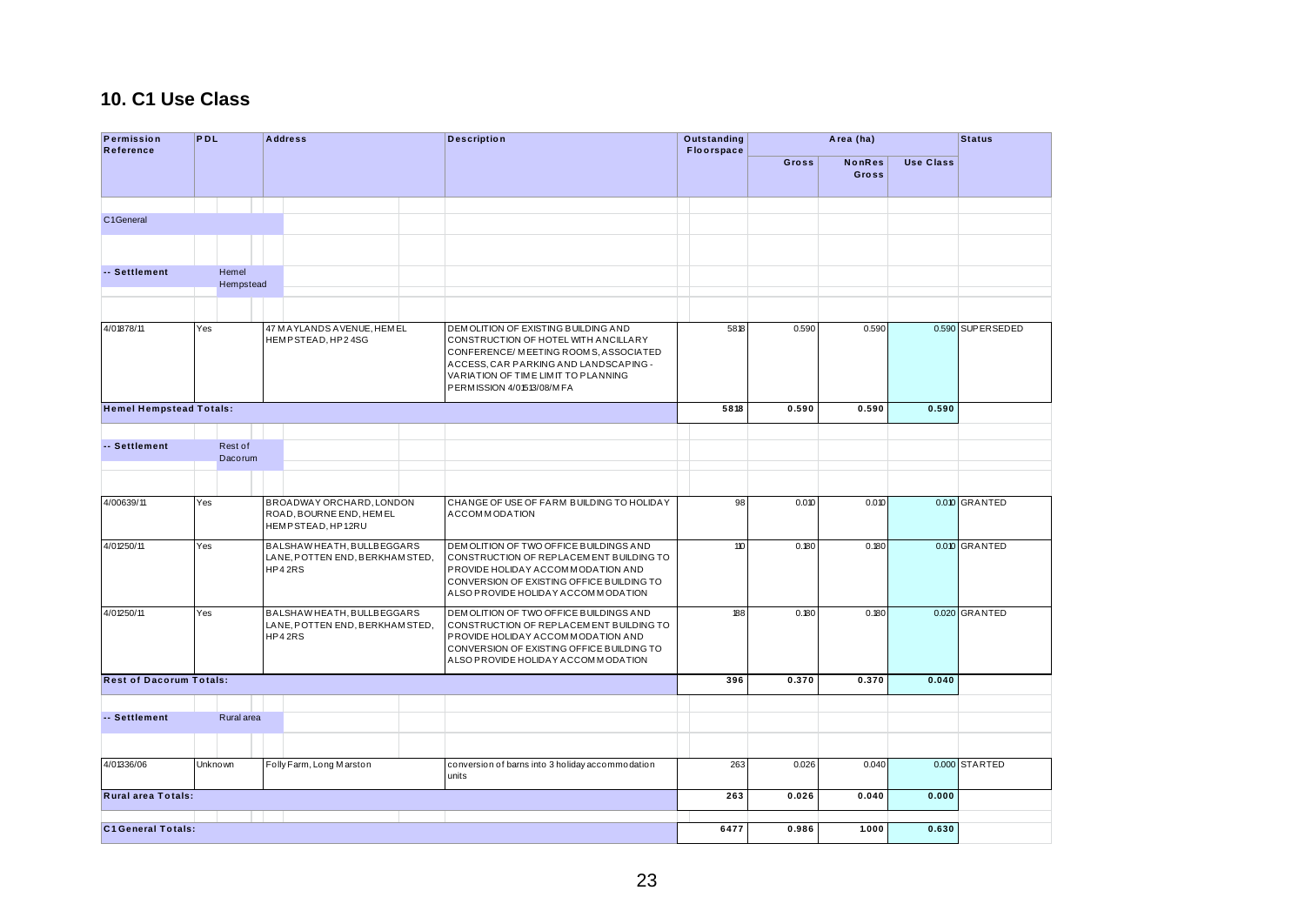### **11. C2 Use Class**

| Permission<br><b>Reference</b> | PDL |                      | <b>Address</b>                                                              | <b>Description</b>                                                                                                                                                                                                                                                                                                                                                                                                                                                                                                                                                                                                                                                                                                                                                                                                                                                                                                                                                                                                                                                                                           | Outstanding<br>Floorspace |       | Area (ha)              |                  | <b>Status</b> |
|--------------------------------|-----|----------------------|-----------------------------------------------------------------------------|--------------------------------------------------------------------------------------------------------------------------------------------------------------------------------------------------------------------------------------------------------------------------------------------------------------------------------------------------------------------------------------------------------------------------------------------------------------------------------------------------------------------------------------------------------------------------------------------------------------------------------------------------------------------------------------------------------------------------------------------------------------------------------------------------------------------------------------------------------------------------------------------------------------------------------------------------------------------------------------------------------------------------------------------------------------------------------------------------------------|---------------------------|-------|------------------------|------------------|---------------|
|                                |     |                      |                                                                             |                                                                                                                                                                                                                                                                                                                                                                                                                                                                                                                                                                                                                                                                                                                                                                                                                                                                                                                                                                                                                                                                                                              |                           | Gross | <b>NonRes</b><br>Gross | <b>Use Class</b> |               |
| C2 Floorspace                  |     |                      |                                                                             |                                                                                                                                                                                                                                                                                                                                                                                                                                                                                                                                                                                                                                                                                                                                                                                                                                                                                                                                                                                                                                                                                                              |                           |       |                        |                  |               |
| -- Settlement                  |     | Hemel                |                                                                             |                                                                                                                                                                                                                                                                                                                                                                                                                                                                                                                                                                                                                                                                                                                                                                                                                                                                                                                                                                                                                                                                                                              |                           |       |                        |                  |               |
|                                |     | Hempstead            |                                                                             |                                                                                                                                                                                                                                                                                                                                                                                                                                                                                                                                                                                                                                                                                                                                                                                                                                                                                                                                                                                                                                                                                                              |                           |       |                        |                  |               |
| 4/01039/12                     | Yes |                      | HEMPSTEAD, HP25XT                                                           | ST. PAULS UNIT, SLIPPERS HILL, HEMEL CHANGE OF USE FROM D1MEDICAL/HEALTH<br>CARE TO C2 INPATIENTS CARE                                                                                                                                                                                                                                                                                                                                                                                                                                                                                                                                                                                                                                                                                                                                                                                                                                                                                                                                                                                                       | 1162                      | 0.600 | 0.600                  |                  | 0.600 GRANTED |
| 4/01382/09                     | Yes |                      | FORMER SAPPISITE, LOWER ROAD,<br>NASH MILLS. HEMEL HEMPSTEAD                | 450 DWELLINGS, COM PRISING 69 HOUSES, 380<br>APARTMENTS AND ONE FLAT OVER A GARAGE,<br>INCLUDING A FFORDABLE HOUSING, 620m2 OF<br>COMMUNITY, A3 RESTAURANT AND CAFE AND B1<br>BUSINESS/OFFICES USES WITHIN NASH HOUSE, A<br>145m2 D1CHILDREN'S DAY NURSERY WITHIN<br>STEPHENSON'S COTTAGE, THE USE OF THE<br>GROUND FLOORS OF BLOCKS K & ITO PROVIDE<br>352m2 OF B1BUSINESS/CRAFT WORKSHOPS,<br>PROVISION OF A HYDRO-ELECTRIC PLANT, A 64<br>BED CARE HOME, RE-OPENING AND<br>ENHANCEMENT OF THE CULVERTED<br>WATERCOURSE THROUGH THE SITE AND THE<br>CONSTRUCTION OF VEHICULAR AND<br>PEDESTRIAN LINKS ACROSS THE RE-OPENED<br>WATERCOURSE, ON SITE CAR PARKING AND THE<br>RE-USE OF THE EXISTING CAR PARK TO THE<br>SOUTH OF RED LION LANE, ACCESS<br>IMPROVEMENTS INCLUDING THE PROVISION OF A<br>NEW ROUNDABOUT AT THE JUNCTION OF RED<br>LION LANE AND LOWER ROAD, ENHANCEM ENT OF<br>THE WAR MEMORIAL GARDENS, PROVISION OF<br>OPEN SPACE, PUBLIC SQUARES AND<br>LANDSCAPING AT THE FORMER SAPPIPAPER<br>MILL SITES LOCATED TO THE NORTH AND SOUTH<br>OF RED LION LANE, NASH MILLS (AMENDED<br>SCHEME) | 3029                      | 5.000 | 0.254                  |                  | 0.102 STARTED |
| <b>Hemel Hempstead Totals:</b> |     |                      |                                                                             |                                                                                                                                                                                                                                                                                                                                                                                                                                                                                                                                                                                                                                                                                                                                                                                                                                                                                                                                                                                                                                                                                                              | 4 1 9 1                   | 5.600 | 0.854                  | 0.702            |               |
| -- Settlement                  |     | <b>Kings Langley</b> |                                                                             |                                                                                                                                                                                                                                                                                                                                                                                                                                                                                                                                                                                                                                                                                                                                                                                                                                                                                                                                                                                                                                                                                                              |                           |       |                        |                  |               |
|                                |     |                      |                                                                             |                                                                                                                                                                                                                                                                                                                                                                                                                                                                                                                                                                                                                                                                                                                                                                                                                                                                                                                                                                                                                                                                                                              |                           |       |                        |                  |               |
| 4/01800/12                     | Yes |                      | KINGS LANGLEY DELIVERY OFFICE, 32<br>HIGH STREET, KINGS LANGLEY, WD4<br>AA8 | DEMOLITION OF EXISTING BUILDING AND<br>CONSTRUCTION OF 36 BEDROOM RESIDENTIAL<br>CARE HOME WITH PARKING, TREE PROTECTION<br>AND GARDENS.                                                                                                                                                                                                                                                                                                                                                                                                                                                                                                                                                                                                                                                                                                                                                                                                                                                                                                                                                                     | 1794                      | 0.224 | 0.224                  |                  | 0.224 GRANTED |
| <b>Kings Langley Totals:</b>   |     |                      |                                                                             |                                                                                                                                                                                                                                                                                                                                                                                                                                                                                                                                                                                                                                                                                                                                                                                                                                                                                                                                                                                                                                                                                                              | 1794                      | 0.224 | 0.224                  | 0.224            |               |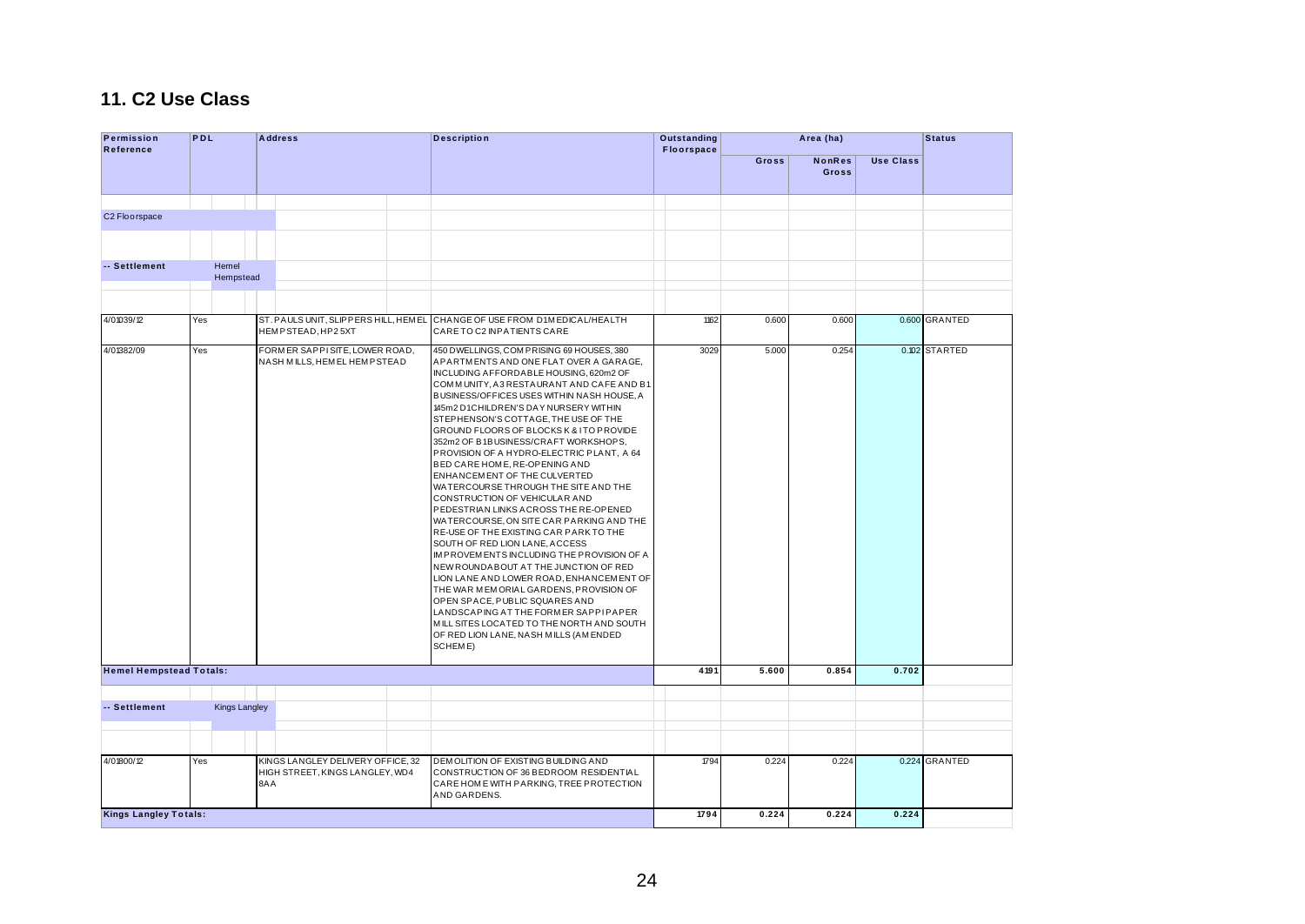| Permission<br>Reference        | PDL |                    | <b>Address</b>                                                                      | <b>Description</b>                                                                                                                                        | <b>Outstanding</b><br>Floorspace |              | Area (ha)                     |                  | <b>Status</b> |
|--------------------------------|-----|--------------------|-------------------------------------------------------------------------------------|-----------------------------------------------------------------------------------------------------------------------------------------------------------|----------------------------------|--------------|-------------------------------|------------------|---------------|
|                                |     |                    |                                                                                     |                                                                                                                                                           |                                  | <b>Gross</b> | <b>NonRes</b><br><b>Gross</b> | <b>Use Class</b> |               |
|                                |     |                    |                                                                                     |                                                                                                                                                           |                                  |              |                               |                  |               |
| -- Settlement                  |     | Rest of<br>Dacorum |                                                                                     |                                                                                                                                                           |                                  |              |                               |                  |               |
|                                |     |                    |                                                                                     |                                                                                                                                                           |                                  |              |                               |                  |               |
| 4/00440/12                     | Yes |                    | PRIORY GRANGE, LONGCROFT LANE,<br>FELDEN, HEM EL HEM PSTEAD, HP3<br>OB <sub>N</sub> | EXTENSION OF EXISTING STORE TO PROVIDE<br><b>LAUNDRY FACILITY</b>                                                                                         | 14                               | 0.001        | 0.001                         |                  | 0.001 GRANTED |
| 4/02249/13/FUL                 |     | <b>Unknown</b>     | PRIORY GRANGE, LONGCROFT LANE,<br>FELDEN, HEM EL HEM PSTEAD, HP3<br>OB <sub>N</sub> | LINK CORRIDOR FROM RECEPTION TO ROBIN<br>WARD, SINGLE STOREY EXTENSIONS TO DOVE<br>AND ROBIN WARDS TO PROVIDE ADDITIONAL<br>LOUNGE SPACE (AMENDED SCHEME) | 138                              | 0.014        | 0.014                         |                  | 0.014 GRANTED |
| <b>Rest of Dacorum Totals:</b> |     |                    |                                                                                     |                                                                                                                                                           | 152                              | 0.015        | 0.015                         | 0.015            |               |
| <b>C2 Floorspace Totals:</b>   |     |                    |                                                                                     |                                                                                                                                                           | 6137                             | 5.839        | 1.093                         | 0.941            |               |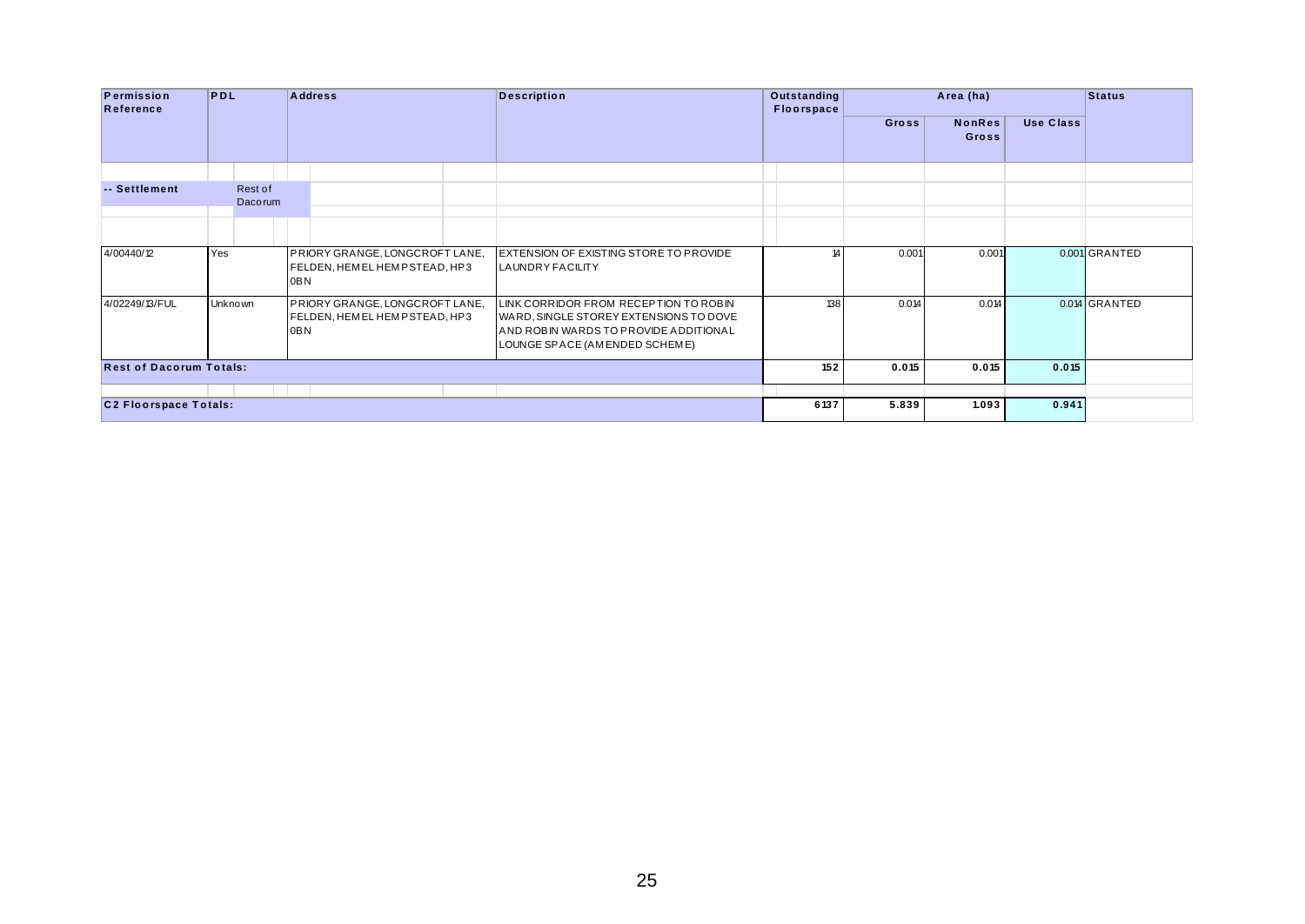#### **12. D1 Use Class**

| 12. D1 Use Class               |         |           |  |                                                          |                                                                                                |             |       |                               |                  |               |
|--------------------------------|---------|-----------|--|----------------------------------------------------------|------------------------------------------------------------------------------------------------|-------------|-------|-------------------------------|------------------|---------------|
| Permission                     | PDL     |           |  | <b>Address</b>                                           | <b>Description</b>                                                                             | Outstanding |       | Area (ha)                     |                  | <b>Status</b> |
| Reference                      |         |           |  |                                                          |                                                                                                | Floorspace  | Gross | <b>NonRes</b><br><b>Gross</b> | <b>Use Class</b> |               |
| D1Non-residential institutions |         |           |  |                                                          |                                                                                                |             |       |                               |                  |               |
|                                |         |           |  |                                                          |                                                                                                |             |       |                               |                  |               |
| -- Settlement                  |         | Bovingdon |  |                                                          |                                                                                                |             |       |                               |                  |               |
|                                |         |           |  |                                                          |                                                                                                |             |       |                               |                  |               |
| 4/01331/13                     | Unknown |           |  | The Surgery, Hyde Meadows, Bovingdon,<br>Hemel Hempstead | single storey rear extension to the existing surgery (D1)<br>to facilitate bakery lessons (D1) | 28          | 0.003 | 0.003                         |                  | 0.003 GRANTED |
| <b>Bovingdon Totals:</b>       |         |           |  |                                                          |                                                                                                | 28          | 0.003 | 0.003                         | 0.003            |               |

| -- Settlement  | Hemel<br>Hempstead |                                                                                               |                                                                                                                                                                                                                |      |       |       |                 |
|----------------|--------------------|-----------------------------------------------------------------------------------------------|----------------------------------------------------------------------------------------------------------------------------------------------------------------------------------------------------------------|------|-------|-------|-----------------|
|                |                    |                                                                                               |                                                                                                                                                                                                                |      |       |       |                 |
| 4/00064/14/SPA | Yes                | <b>QUANTUM HOUSE, MAYLANDS</b><br>AVENUE, HEM EL HEM PSTEAD, HP2<br>7DE                       | CHANGE OF USE FROM OFFICE (B1) TO STATE-<br>FUNDED SCHOOL (D1)                                                                                                                                                 | 2066 | 0.332 | 0.332 | $0.332$ GRANTED |
| 4/00127/13     | <b>Yes</b>         | GALLEY HILL, HEMEL HEM PSTEAD                                                                 | GADEBRIDGE BAPTIST CHURCH &, 361, DEMOLITION OF EXISTING MANSE AND MEETING<br>ROOMS, EXTENSION OF RETAINED CHURCH TO<br>PROVIDE COMMUNITY ROOMS, KITCHENS &<br>TOILETS, NEW MANSE AND FIVE 4-BED<br>DWELLINGS. | 284  | 0.190 |       | $0.028$ STARTED |
| 4/00283/14/FUL | Unknown            | YEWTREE PRIMARY SCHOOL.<br>FLETCHER WAY, HEMEL HEMPSTEAD,<br>HP25QR                           | CONSTRUCTION OF ROOF OVER EXISTING<br>INTERNAL COURTYARD AND ASSOCIATED<br>CONVERSION TO CREATE NEW INTERNAL SPACE                                                                                             | 70   | 0.007 | 0.007 | 0.007 GRANTED   |
| 4/00529/11     | Yes                | <b>ALEXANDRA ROAD</b><br>CONGREGATIONAL CHURCH,<br>ALEXANDRA ROAD, HEMEL<br>HEMPSTEAD, HP25BS | PARTIAL DEMOLITION, CONSTRUCTION OF LINK<br>EXTENSION BETWEEN THREE CHURCH BUILDINGS<br>AND CONVERSION OF UPPER FLOORS OF OLD<br><b>IMANSE INTO THREE FLATS</b>                                                | 130  | 0.053 | 0.013 | 0.013 STARTED   |
| 4/00562/13     | Yes                | FORMER SNOOKER CLUB, HENRY<br>WELLS SQUARE. HEMEL HEM PSTEAD.<br>HP26BJ                       | CHANGE OF USE FROM SNOOKER CLUB (D2) TO<br>PLACE OF WORSHIP (D1)                                                                                                                                               | 434  | 0.047 | 0.047 | 0.043 GRANTED   |
| 4/00803/13     | <b>No</b>          | <b>HEMELHEMPSTEAD</b>                                                                         | ADJ HIGHFIELD HALL, CAMBRIAN WAY, PROPOSED NEW MEDICAL CENTRE WITH<br>ASSOCIATED PARKING AND PUBLIC REALM<br>WORKS (AMENDED SCHEME).                                                                           | 436  | 0.110 | 0.109 | 0.109 GRANTED   |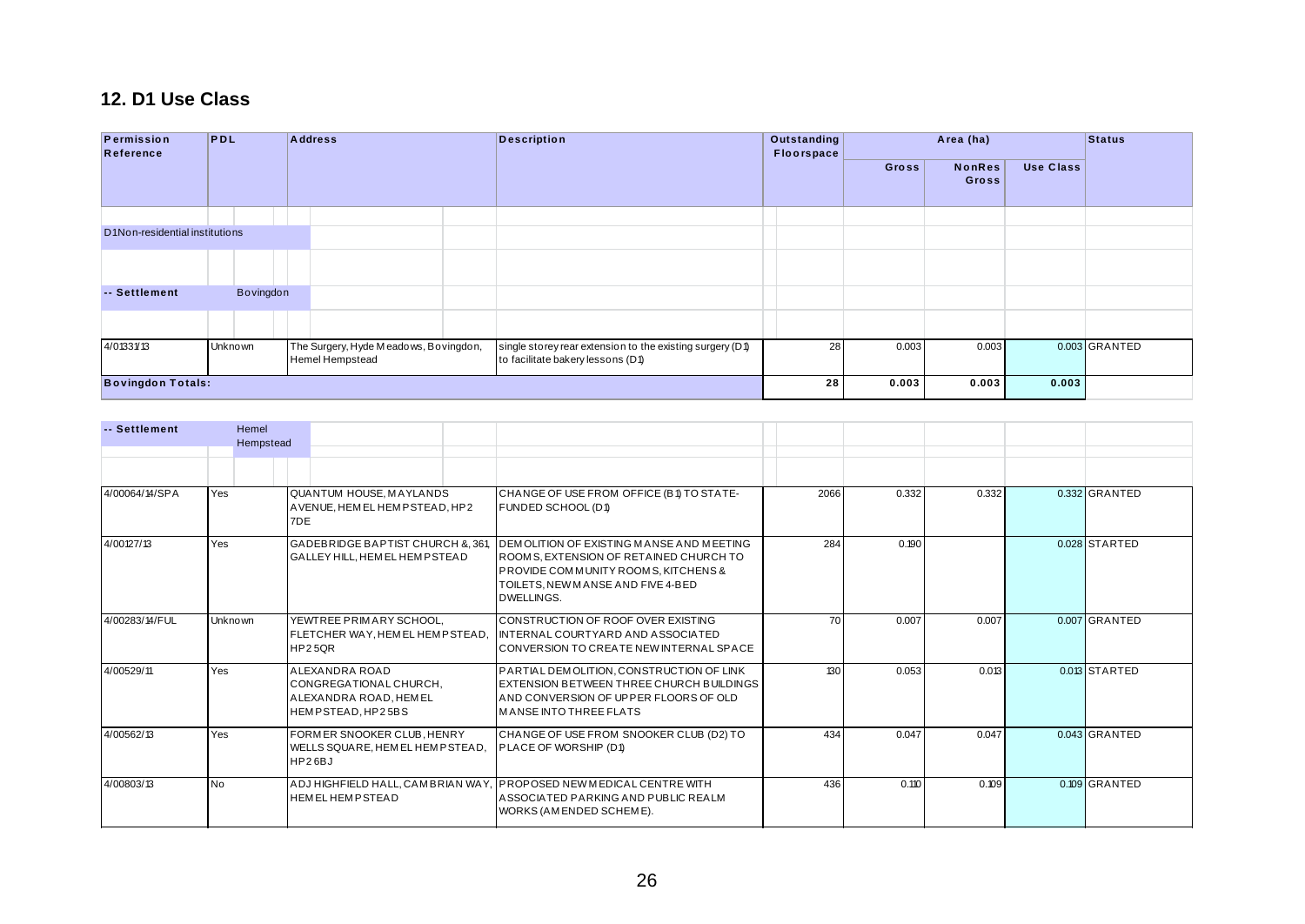| 4/00963/11                       | Yes       | BOURNE METHODIST CHURCH,<br>NORTHRIDGE WAY, HEM EL<br>HEMPSTEAD, HP12AU                                    | REPLACEMENT CHURCH BUILDINGS                                                                                                                                                                                                                                                                                                                                                                                                                                                                                                                                                                                                                                                                                                                                                                                                                                                                                                                                                                                                                                                                                 | 754         | 0.210          | 22.290         |       | 0.290 STARTED                  |
|----------------------------------|-----------|------------------------------------------------------------------------------------------------------------|--------------------------------------------------------------------------------------------------------------------------------------------------------------------------------------------------------------------------------------------------------------------------------------------------------------------------------------------------------------------------------------------------------------------------------------------------------------------------------------------------------------------------------------------------------------------------------------------------------------------------------------------------------------------------------------------------------------------------------------------------------------------------------------------------------------------------------------------------------------------------------------------------------------------------------------------------------------------------------------------------------------------------------------------------------------------------------------------------------------|-------------|----------------|----------------|-------|--------------------------------|
| 4/01210/13/CMA                   | Yes       | Brockswood Primary School, Shenley<br>Road, Hemel Hempstead, HP2 7QH                                       | Erection of a 2 classroom block                                                                                                                                                                                                                                                                                                                                                                                                                                                                                                                                                                                                                                                                                                                                                                                                                                                                                                                                                                                                                                                                              | 157         | 1.500          | 1.500          |       | 0.016 STARTED                  |
| 4/01382/09                       | Yes       | FORMER SAPPISITE, LOWER ROAD,<br>NASH MILLS, HEM EL HEM PSTEAD                                             | 450 DWELLINGS, COM PRISING 69 HOUSES, 380<br>APARTMENTS AND ONE FLAT OVER A GARAGE,<br>INCLUDING A FFORDABLE HOUSING, 620m2 OF<br>COMMUNITY, A3 RESTAURANT AND CAFE AND B1<br>BUSINESS/OFFICES USES WITHIN NASH HOUSE, A<br>145m2 D1CHILDREN'S DAY NURSERY WITHIN<br>STEPHENSON'S COTTAGE, THE USE OF THE<br>GROUND FLOORS OF BLOCKS K & ITO PROVIDE<br>352m2 OF B1BUSINESS/CRAFT WORKSHOPS,<br>PROVISION OF A HYDRO-ELECTRIC PLANT, A 64<br>BED CARE HOME, RE-OPENING AND<br>ENHANCEM ENT OF THE CULVERTED<br>WATERCOURSE THROUGH THE SITE AND THE<br>CONSTRUCTION OF VEHICULAR AND<br>PEDESTRIAN LINKS ACROSS THE RE-OPENED<br>WATERCOURSE, ON SITE CAR PARKING AND THE<br>RE-USE OF THE EXISTING CAR PARK TO THE<br>SOUTH OF RED LION LANE, ACCESS<br>IMPROVEMENTS INCLUDING THE PROVISION OF A<br>NEW ROUNDABOUT AT THE JUNCTION OF RED<br>LION LANE AND LOWER ROAD, ENHANCEMENT OF<br>THE WAR MEMORIAL GARDENS, PROVISION OF<br>OPEN SPACE, PUBLIC SQUARES AND<br>LANDSCAPING AT THE FORMER SAPPIPAPER<br>MILL SITES LOCATED TO THE NORTH AND SOUTH<br>OF RED LION LANE, NASH MILLS (AMENDED<br>SCHEME) | 145         | 5.000          | 0.254          |       | 0.014 STARTED                  |
| 4/01382/09                       | Yes       | FORMER SAPPISITE, LOWER ROAD,<br>NASH MILLS, HEMEL HEMPSTEAD                                               | 450 DWELLINGS, COM PRISING 69 HOUSES, 380<br>APARTMENTS AND ONE FLAT OVER A GARAGE,<br>INCLUDING AFFORDABLE HOUSING, 620m2 OF<br>COMMUNITY, A3 RESTAURANT AND CAFE AND B1<br>BUSINESS/OFFICES USES WITHIN NASH HOUSE, A<br>145m2 D1CHILDREN'S DAY NURSERY WITHIN<br>STEPHENSON'S COTTAGE, THE USE OF THE<br>GROUND FLOORS OF BLOCKS K & ITO PROVIDE<br>352m2 OF B1BUSINESS/CRAFT WORKSHOPS,<br>PROVISION OF A HYDRO-ELECTRIC PLANT, A 64<br>BED CARE HOME, RE-OPENING AND<br>ENHANCEM ENT OF THE CULVERTED<br>WATERCOURSE THROUGH THE SITE AND THE<br>CONSTRUCTION OF VEHICULAR AND<br>PEDESTRIAN LINKS ACROSS THE RE-OPENED<br>WATERCOURSE, ON SITE CAR PARKING AND THE<br>RE-USE OF THE EXISTING CAR PARK TO THE<br>SOUTH OF RED LION LANE, ACCESS<br>IMPROVEMENTS INCLUDING THE PROVISION OF A<br>NEW ROUNDABOUT AT THE JUNCTION OF RED<br>LION LANE AND LOWER ROAD, ENHANCEMENT OF<br>THE WAR MEMORIAL GARDENS, PROVISION OF<br>OPEN SPACE, PUBLIC SQUARES AND<br>LANDSCAPING AT THE FORMER SAPPIPAPER<br>MILL SITES LOCATED TO THE NORTH AND SOUTH<br>OF RED LION LANE, NASH MILLS (AMENDED<br>SCHEME)  | 104         | 5.000          | 0.254          |       | 0.010 STARTED                  |
| 4/02017/13/CMA<br>4/02078/13/CPA | Yes<br>No | South Hill JM I School, Heath Lane, Hemel<br>Hempstead, HP11TT<br>Galley Hill Primary School, Galley Hill, | Construction of 2 storey 8 classroom block<br>Construction of new 4 classroom block                                                                                                                                                                                                                                                                                                                                                                                                                                                                                                                                                                                                                                                                                                                                                                                                                                                                                                                                                                                                                          | 1148<br>360 | 0.075<br>2.130 | 0.075<br>0.040 |       | 0.075 GRANTED<br>0.040 GRANTED |
|                                  |           | Hemel Hempstead, HP13JY                                                                                    |                                                                                                                                                                                                                                                                                                                                                                                                                                                                                                                                                                                                                                                                                                                                                                                                                                                                                                                                                                                                                                                                                                              |             |                |                |       |                                |
| <b>Hemel Hempstead Totals:</b>   |           |                                                                                                            |                                                                                                                                                                                                                                                                                                                                                                                                                                                                                                                                                                                                                                                                                                                                                                                                                                                                                                                                                                                                                                                                                                              | 6088        | 14.654         | 24.921         | 0.977 |                                |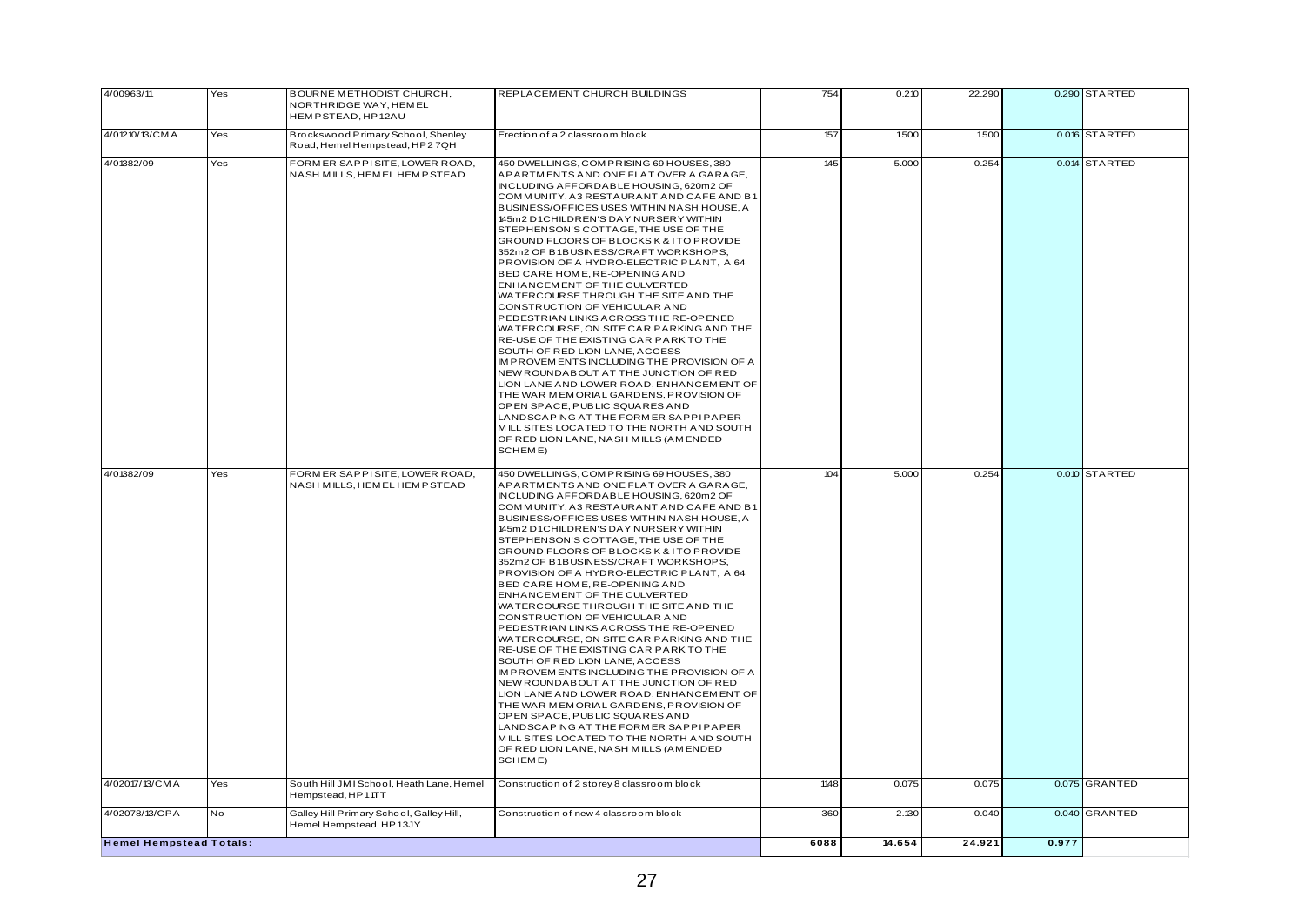| Permission<br>Reference        | PDL |                    | <b>Address</b> |                                                                                   | <b>Description</b> | <b>Outstanding</b><br><b>Floorspace</b>                                                                                                                                                                                                                                                                                                                                                                                                                          |     | Area (ha) |                        | <b>Status</b>    |               |
|--------------------------------|-----|--------------------|----------------|-----------------------------------------------------------------------------------|--------------------|------------------------------------------------------------------------------------------------------------------------------------------------------------------------------------------------------------------------------------------------------------------------------------------------------------------------------------------------------------------------------------------------------------------------------------------------------------------|-----|-----------|------------------------|------------------|---------------|
|                                |     |                    |                |                                                                                   |                    |                                                                                                                                                                                                                                                                                                                                                                                                                                                                  |     | Gross     | <b>NonRes</b><br>Gross | <b>Use Class</b> |               |
|                                |     |                    |                |                                                                                   |                    |                                                                                                                                                                                                                                                                                                                                                                                                                                                                  |     |           |                        |                  |               |
| -- Settlement                  |     | Markyate           |                |                                                                                   |                    |                                                                                                                                                                                                                                                                                                                                                                                                                                                                  |     |           |                        |                  |               |
|                                |     |                    |                |                                                                                   |                    |                                                                                                                                                                                                                                                                                                                                                                                                                                                                  |     |           |                        |                  |               |
| 4/01173/11                     | Yes |                    |                | LAND AT HICKS ROAD, MARKYATE,<br>AL38LH                                           |                    | COMPREHENSIVE REDEVELOPMENT TO PROVIDE<br>A RANGE OF 75 RESIDENTIAL DWELLINGS; NEW<br>CLASS B1, B2 AND B8 ACCOMMODATION<br>(INCLUDING THE RETENTION OF TWO LIGHT<br>INDUSTRIAL BUILDINGS WITHIN SHAROSE COURT);<br>A NEW SURGERY/HEALTH CENTRE; 3<br>COMMERCIAL UNITS (FOR CLASS A 1/A2/A3/A4<br>AND B1USE), CREATION OF A PUBLIC SQUARE,<br>ASSOCIATED LANDSCAPING; FORMATION OF<br>NEW ACCESS ROADS AND PROVISION OF 197 CAR<br>PARKING SPACE (AMENDED SCHEME) | 344 | 1.900     | 0.570                  |                  | 0.130 STARTED |
| <b>Markyate Totals:</b>        |     |                    |                |                                                                                   |                    |                                                                                                                                                                                                                                                                                                                                                                                                                                                                  | 344 | 1.900     | 0.570                  | 0.130            |               |
|                                |     |                    |                |                                                                                   |                    |                                                                                                                                                                                                                                                                                                                                                                                                                                                                  |     |           |                        |                  |               |
| -- Settlement                  |     | Northchurch        |                |                                                                                   |                    |                                                                                                                                                                                                                                                                                                                                                                                                                                                                  |     |           |                        |                  |               |
|                                |     |                    |                |                                                                                   |                    |                                                                                                                                                                                                                                                                                                                                                                                                                                                                  |     |           |                        |                  |               |
| 4/02036/13/FUL                 |     | Unknown            |                | ST MARY'S C of E FIRST SCHOOL, NEW<br>ROAD, NORTHCHURCH,<br>BERKHAM STED, HP4 3QZ |                    | SINGLE AND TWO STOREY EXTENSIONS AND<br>ALTERATIONS, REPLACEMENT WINDOWS AND<br>ALTERATIONS TO PARKING AREA                                                                                                                                                                                                                                                                                                                                                      | 272 | 0.027     | 0.027                  |                  | 0.027 GRANTED |
| <b>Northchurch Totals:</b>     |     |                    |                |                                                                                   |                    |                                                                                                                                                                                                                                                                                                                                                                                                                                                                  | 272 | 0.027     | 0.027                  | 0.027            |               |
| -- Settlement                  |     | Potten End         |                |                                                                                   |                    |                                                                                                                                                                                                                                                                                                                                                                                                                                                                  |     |           |                        |                  |               |
|                                |     |                    |                |                                                                                   |                    |                                                                                                                                                                                                                                                                                                                                                                                                                                                                  |     |           |                        |                  |               |
| 4/02016/13/CMA                 | Yes |                    |                | Potten End School, Church Road, Potten<br>End, HP4 2QY                            |                    | Construction of 3 classroom building                                                                                                                                                                                                                                                                                                                                                                                                                             | 265 | 0.579     | 0.579                  |                  | 0.030 GRANTED |
| <b>Potten End Totals:</b>      |     |                    |                |                                                                                   |                    |                                                                                                                                                                                                                                                                                                                                                                                                                                                                  | 265 | 0.579     | 0.579                  | 0.030            |               |
|                                |     |                    |                |                                                                                   |                    |                                                                                                                                                                                                                                                                                                                                                                                                                                                                  |     |           |                        |                  |               |
| -- Settlement                  |     | Rest of<br>Dacorum |                |                                                                                   |                    |                                                                                                                                                                                                                                                                                                                                                                                                                                                                  |     |           |                        |                  |               |
|                                |     |                    |                |                                                                                   |                    |                                                                                                                                                                                                                                                                                                                                                                                                                                                                  |     |           |                        |                  |               |
| 4/00130/13/FUL                 | Yes |                    |                | Rudolf Steiner School, Langley Hill, Kings<br>Langley, WD4 9HG                    |                    | Proposed alterations & extensions to main cluster of<br>buildings                                                                                                                                                                                                                                                                                                                                                                                                | 381 | 0.094     | 0.094                  |                  | 0.094 GRANTED |
| <b>Rest of Dacorum Totals:</b> |     |                    |                |                                                                                   |                    |                                                                                                                                                                                                                                                                                                                                                                                                                                                                  | 381 | 0.094     | 0.094                  | 0.094            |               |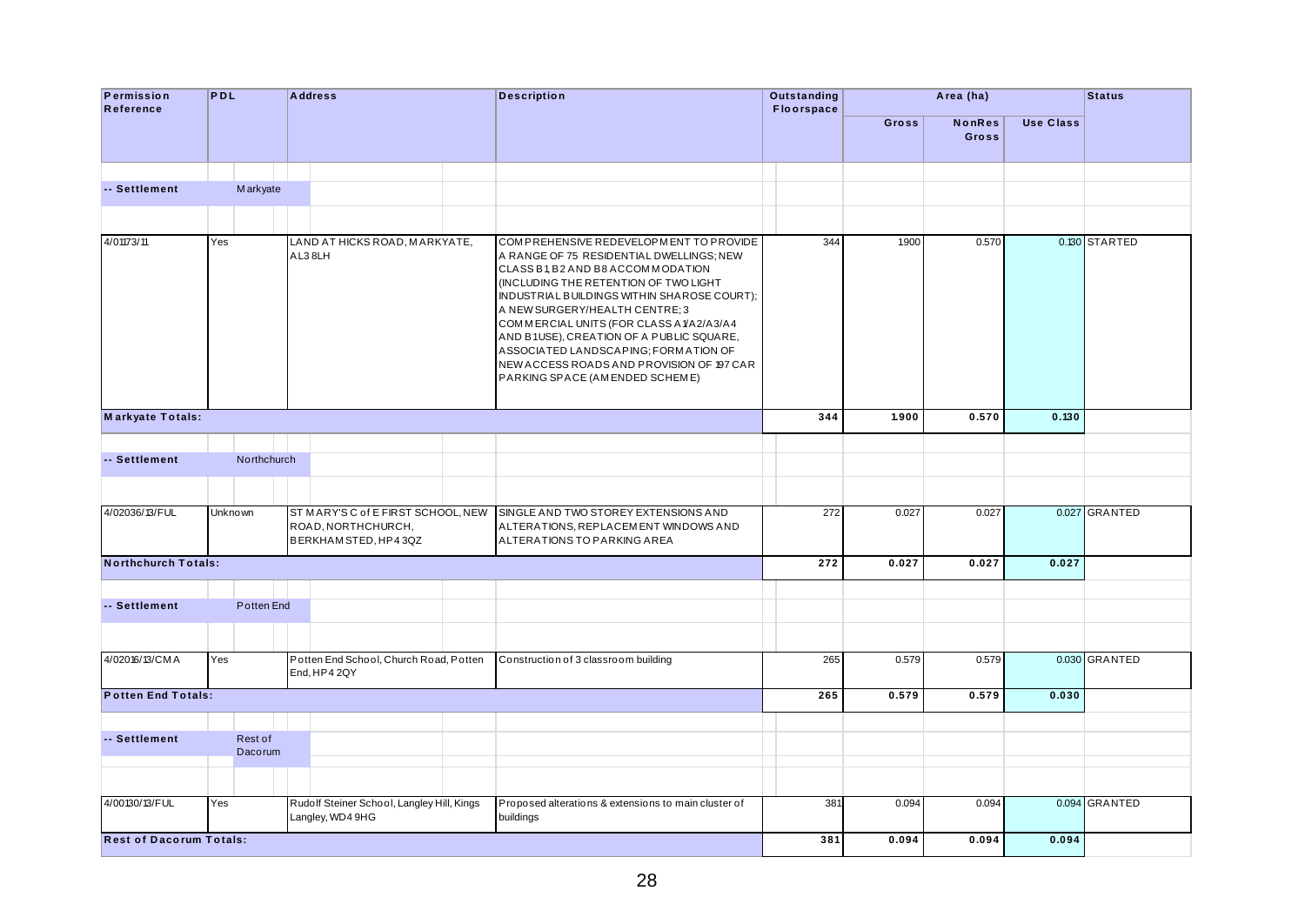| Permission<br>Reference | <b>PDL</b>      | <b>Address</b> |                                                                | <b>Description</b>                                                                                            | Outstanding<br>Floorspace |     |              | Area (ha)                     |           | Status        |
|-------------------------|-----------------|----------------|----------------------------------------------------------------|---------------------------------------------------------------------------------------------------------------|---------------------------|-----|--------------|-------------------------------|-----------|---------------|
|                         |                 |                |                                                                |                                                                                                               |                           |     | <b>Gross</b> | <b>NonRes</b><br><b>Gross</b> | Use Class |               |
|                         |                 |                |                                                                |                                                                                                               |                           |     |              |                               |           |               |
| -- Settlement           | <b>Tring</b>    |                |                                                                |                                                                                                               |                           |     |              |                               |           |               |
|                         |                 |                |                                                                |                                                                                                               |                           |     |              |                               |           |               |
| 4/02331/12              | IN <sub>o</sub> |                | AKEMAN STREET BAPTIST CHURCH,<br>AKEMAN STREET, TRING, HP236AA | TWO SINGLE STOREY SIDE LINKED EXTENSIONS<br>ANCILLARY FACILITIES AND INTERNAL<br>ALTERATIONS (AMENDED SCHEME) |                           | 119 | 0.250        | 0.250                         |           | 0.250 GRANTED |
| <b>Tring Totals:</b>    |                 |                |                                                                |                                                                                                               |                           | 119 | 0.250        | 0.250                         | 0.250     |               |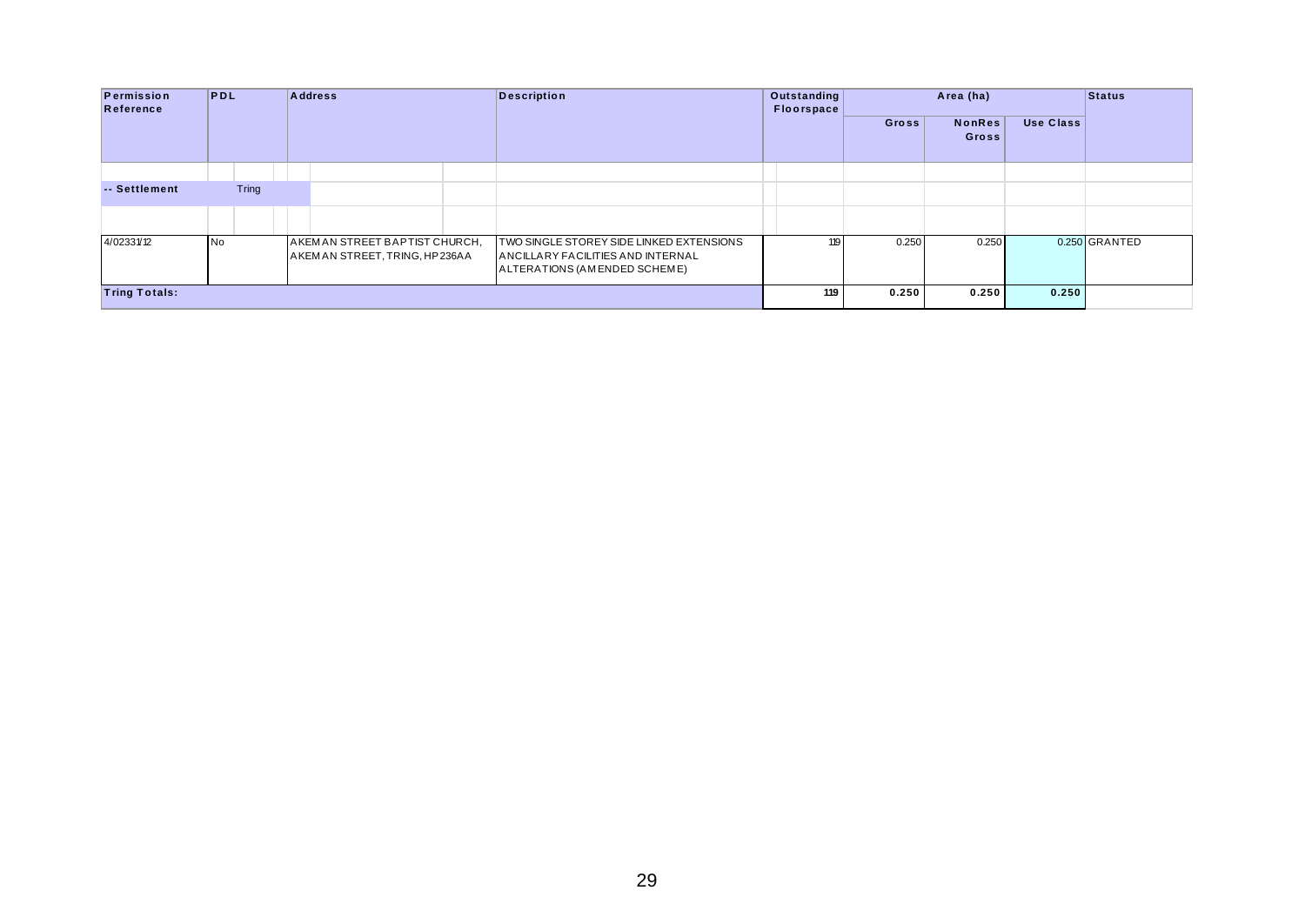# 13. D2 Use Class

| Permission<br>Reference        | <b>PDL</b>     |                           | <b>Address</b>                                                                     | <b>Description</b>                                                                                          | <b>Outstanding</b><br>Floorspace |       | Area (ha)              |                  | <b>Status</b> |
|--------------------------------|----------------|---------------------------|------------------------------------------------------------------------------------|-------------------------------------------------------------------------------------------------------------|----------------------------------|-------|------------------------|------------------|---------------|
|                                |                |                           |                                                                                    |                                                                                                             |                                  | Gross | <b>NonRes</b><br>Gross | <b>Use Class</b> |               |
|                                |                |                           |                                                                                    |                                                                                                             |                                  |       |                        |                  |               |
|                                |                |                           |                                                                                    |                                                                                                             |                                  |       |                        |                  |               |
| D2 Assembly and leisure        |                |                           |                                                                                    |                                                                                                             |                                  |       |                        |                  |               |
|                                |                |                           |                                                                                    |                                                                                                             |                                  |       |                        |                  |               |
| -- Settlement                  |                | Hemel<br>Hempstead        |                                                                                    |                                                                                                             |                                  |       |                        |                  |               |
|                                |                |                           |                                                                                    |                                                                                                             |                                  |       |                        |                  |               |
| 4/00668/13                     | No             |                           | LEVERSTOCK GREEN CRICKET CLUB.<br><b>BEDMOND ROAD, HEMEL</b><br>HEMPSTEAD, HP3 8LJ | SINGLE STOREY SIDE EXTENSION                                                                                | 55                               | 0.006 | 0.006                  |                  | 0.006 STARTED |
| <b>Hemel Hempstead Totals:</b> |                |                           |                                                                                    |                                                                                                             | 55                               | 0.006 | 0.006                  | 0.006            |               |
| -- Settlement                  |                | Markyate                  |                                                                                    |                                                                                                             |                                  |       |                        |                  |               |
|                                |                |                           |                                                                                    |                                                                                                             |                                  |       |                        |                  |               |
| 4/01549/13                     |                | <b>Unknown</b>            | Markyate Village Hall, Cavendish Road,<br>Markyate, AL3 8PS                        | rear extension to village hall                                                                              | 49                               | 0.006 | 0.006                  |                  | 0.005 GRANTED |
| <b>Markyate Totals:</b>        |                |                           |                                                                                    |                                                                                                             | 49                               | 0.006 | 0.006                  | 0.005            |               |
| -- Settlement                  |                | Rest of<br><b>Dacorum</b> |                                                                                    |                                                                                                             |                                  |       |                        |                  |               |
|                                |                |                           |                                                                                    |                                                                                                             |                                  |       |                        |                  |               |
| 4/00398/13                     | Yes            |                           | ROAD, BERKHAM STED, HP43AE                                                         | LAND AT CHESHAM FIELDS, CHESHAM REPLACEMENT SPORTS PAVILION AND NEW<br>CHANGING ROOM BLOCK                  | 392                              | 0.310 | 0.310                  |                  | 0.310 GRANTED |
| 4/01962/12                     | No             |                           | LAND AT KINGFISHER HOUSE,<br>SHARPES LANE, BOURNE END, HEMEL<br>HEMPSTEAD, HP12RX  | MACHINERY STORE AND FISHERMAN'S REST<br>HUT/ CLEANING FACILITY AND ALTERATIONS TO<br><b>EXISTING ACCESS</b> | 112                              | 0.085 | 0.085                  |                  | 0.085 STARTED |
| 4/02114/12                     | N <sub>o</sub> |                           | LAND AT SPORTS GROUND,<br>HOM EFIELD, POTTEN END,<br>BERKHAM STED, HP4 2QU         | CONSTRUCTION OF REPLACEMENT SCOUT HUT                                                                       | 162                              | 0.069 | 0.069                  |                  | 0.016 GRANTED |
| 4/02206/13/FUL                 |                | <b>Unknown</b>            | LITTLE HAY GOLF COMPLEX,<br>HEMPSTEAD ROAD, BOVINGDON,<br>HEMEL HEMPSTEAD, HP30XT  | SINGLE-STOREY FRONT EXTENSION TO EXISTING<br>CLUBHOUSE.                                                     | 86                               | 0.008 | 0.008                  |                  | 0.008 GRANTED |
| 4/02328/12                     | Yes            |                           | THE SCOUT HALL, CHURCH END,<br>MARKYATE, ST. ALBANS, AL3 8PY                       | REPLACEMENT SCOUT HUT                                                                                       | 244                              | 0.167 | 0.167                  |                  | 0.167 GRANTED |
| <b>Rest of Dacorum Totals:</b> |                |                           |                                                                                    |                                                                                                             | 996                              | 0.639 | 0.639                  | 0.586            |               |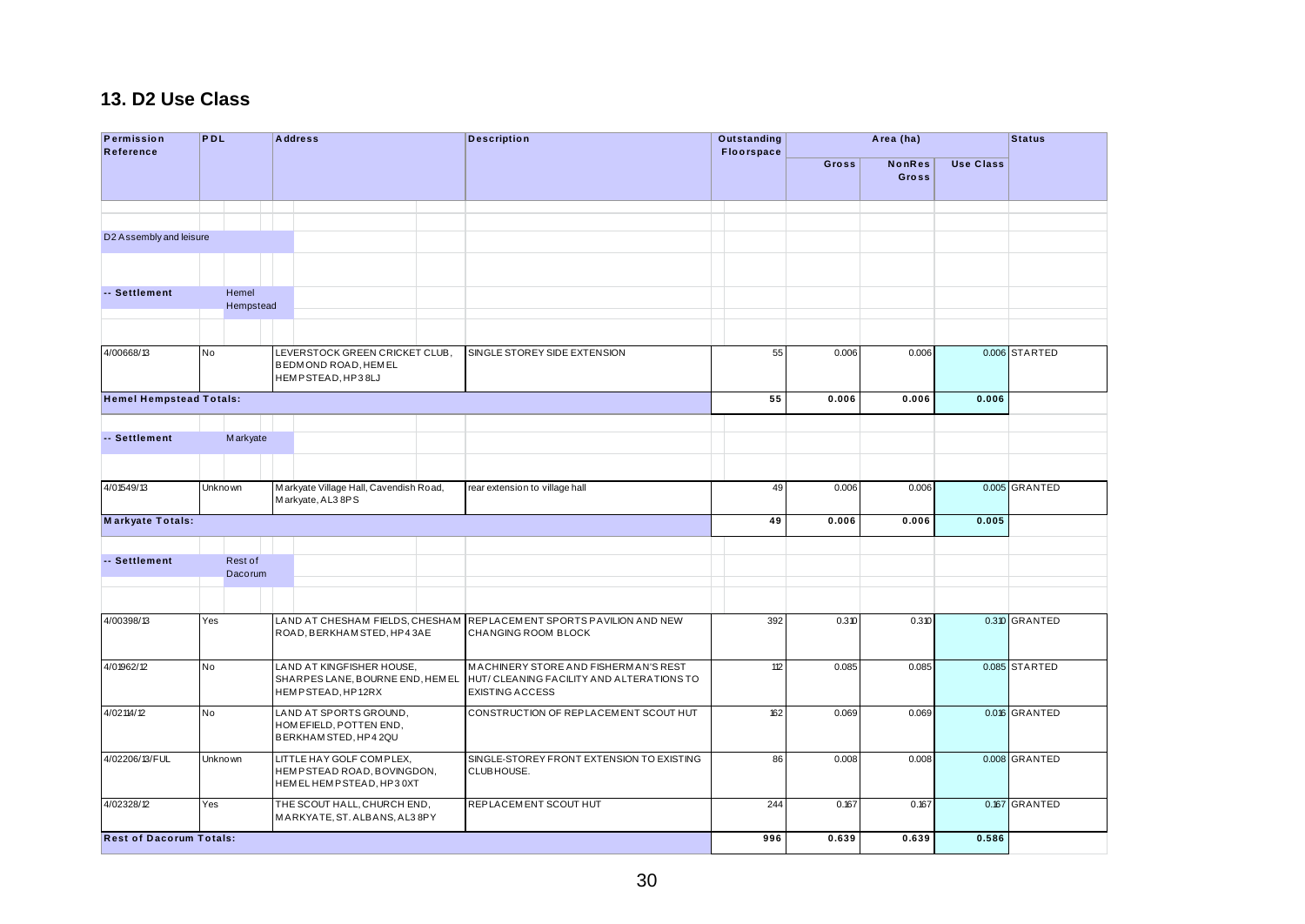| Permission<br>Reference         | PDL |            | <b>Address</b> |                                                                    |       | <b>Description</b>                                                                                                                    | Outstanding<br><b>Floorspace</b> |       | Area (ha) | <b>Status</b> |               |
|---------------------------------|-----|------------|----------------|--------------------------------------------------------------------|-------|---------------------------------------------------------------------------------------------------------------------------------------|----------------------------------|-------|-----------|---------------|---------------|
|                                 |     |            |                |                                                                    | Gross | <b>NonRes</b><br><b>Gross</b>                                                                                                         | <b>Use Class</b>                 |       |           |               |               |
|                                 |     |            |                |                                                                    |       |                                                                                                                                       |                                  |       |           |               |               |
| -- Settlement                   |     | Rural area |                |                                                                    |       |                                                                                                                                       |                                  |       |           |               |               |
|                                 |     |            |                |                                                                    |       |                                                                                                                                       |                                  |       |           |               |               |
| 4/00374/13                      | Yes |            |                | LAND ADJ. CLUBHOUSE, ASHRIDGE<br>GOLF CLUB, GOLF CLUB ROAD, LITTLE |       | DEMOLITION OF EXISTING TIMBER SHED AND<br>CONSTRUCTION OF STORAGE FACILITY AND<br>GADDESDEN, BERKHAMSTED, HP4 1LY ANCILLARY CLUB ROOM | 320                              | 0.030 |           |               | 0.032 STARTED |
| 4/01487/10                      | Yes |            |                | RECREATION GROUND, STATION<br>ROAD, LONG MARSTON, TRING            |       | EXTENSION TO LONG MARSTON FOOTBALL CLUB<br><b>CHANGING ROOMS</b>                                                                      | 48                               | 0.005 | 0.005     |               | 0.005 STARTED |
| <b>Rural area Totals:</b>       |     |            |                |                                                                    |       |                                                                                                                                       | 368                              | 0.035 | 0.005     | 0.037         |               |
| -- Settlement                   |     | Tring      |                |                                                                    |       |                                                                                                                                       |                                  |       |           |               |               |
|                                 |     |            |                |                                                                    |       |                                                                                                                                       |                                  |       |           |               |               |
| 4/0047113                       | Yes |            | 16AJ           | YG31, 81-81A keman Street, Tring, HP23                             |       | COU from It. industrial to martial arts training                                                                                      | 76                               | 0.008 | 0.008     |               | 0.008 GRANTED |
| <b>Tring Totals:</b>            |     |            |                | 76                                                                 | 0.008 | 0.008                                                                                                                                 | 0.008                            |       |           |               |               |
|                                 |     |            |                |                                                                    |       |                                                                                                                                       |                                  |       |           |               |               |
| D2 Assembly and leisure Totals: |     |            |                |                                                                    |       |                                                                                                                                       | 1544                             | 0.694 | 0.664     | 0.642         |               |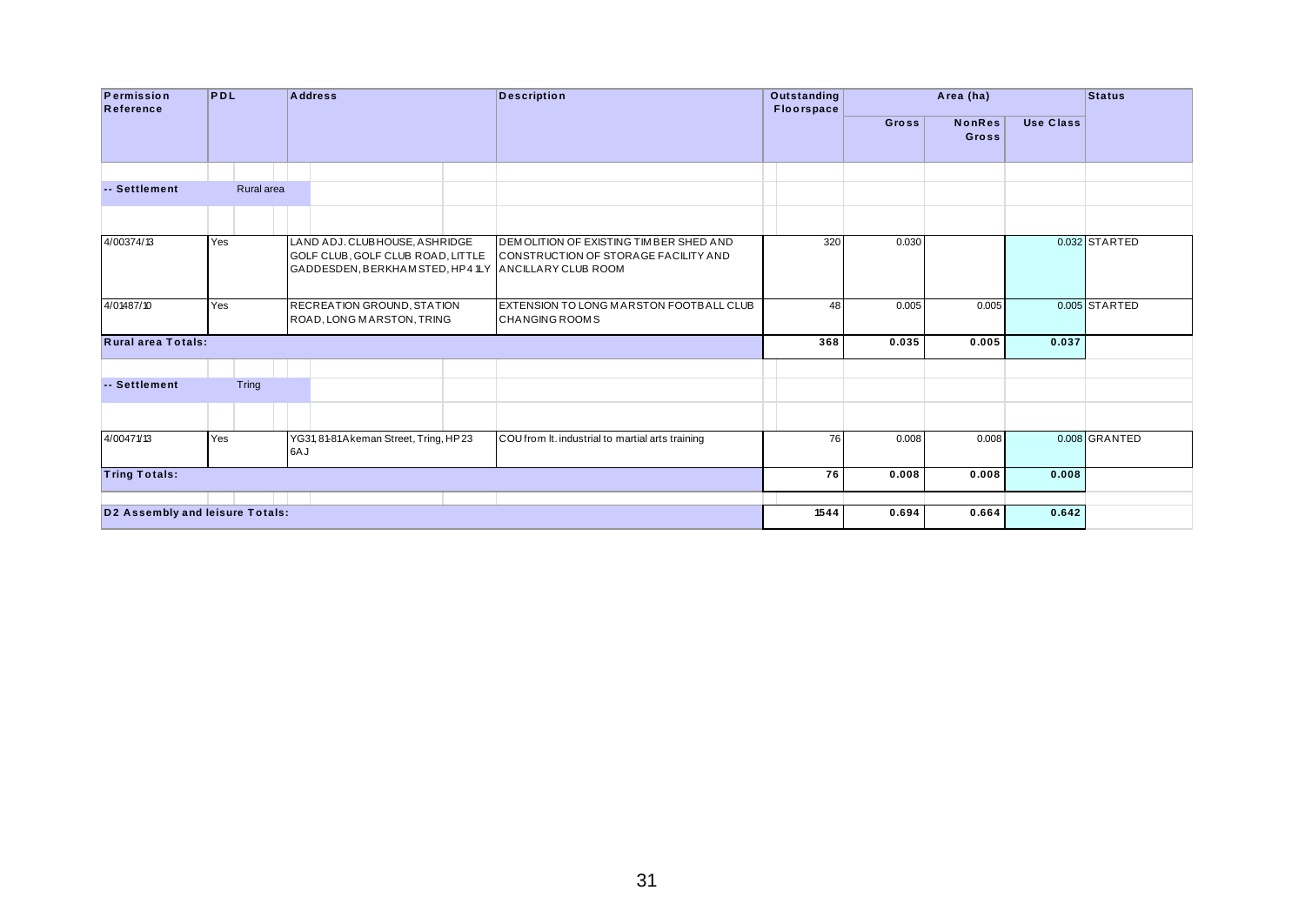#### **14. No Specific Use Class**

| Permission<br>Reference        | PDL |       |           |        | <b>Address</b>                                                     | <b>Description</b>                                                                                                                                | Outstanding<br><b>Floorspace</b> |                  | Area (ha) |       | Status        |
|--------------------------------|-----|-------|-----------|--------|--------------------------------------------------------------------|---------------------------------------------------------------------------------------------------------------------------------------------------|----------------------------------|------------------|-----------|-------|---------------|
|                                |     |       |           |        |                                                                    | Gross                                                                                                                                             | <b>NonRes</b><br>Gross           | <b>Use Class</b> |           |       |               |
|                                |     |       |           |        |                                                                    |                                                                                                                                                   |                                  |                  |           |       |               |
| <b>SG Floorspace</b>           |     |       |           |        |                                                                    |                                                                                                                                                   |                                  |                  |           |       |               |
|                                |     |       |           |        |                                                                    |                                                                                                                                                   |                                  |                  |           |       |               |
| -- Settlement                  |     | Hemel | Hempstead |        |                                                                    |                                                                                                                                                   |                                  |                  |           |       |               |
|                                |     |       |           |        |                                                                    |                                                                                                                                                   |                                  |                  |           |       |               |
| 4/00073/14/CMA                 | Yes |       |           |        | Bishops Yard, Bishops House, Mark Road,<br>Hemel Hempstead, HP27BW | Construction of steel portal frame building with pitched<br>roof to cover area used to sort waste from skips                                      | 146                              | 0.088            | 0.088     |       | 0.015 GRANTED |
| 4/01236/12                     | Yes |       |           |        | 17 ALEXANDRA ROAD, HEM EL<br>HEMPSTEAD, HP25BS                     | CHANGE OF USE FROM HAIR SALON (A1) TO<br>WELLBEING CENTRE (SUI GENERIS)                                                                           | 51                               | 0.006            |           |       | 0.005 GRANTED |
| 4/01312/13                     | Yes |       |           |        | THE ELMS, REDBOURN ROAD, HEMEL<br>HEMPSTEAD, HP27AZ                | DEMOLITION OF DWELLING AND CONTRUCTION<br>OF 41BED HOSTEL WITH PART BASEMENT,<br>VEHICULAR ACCESS, CAR PARKING, FENCING<br><b>AND LANDSCAPING</b> | 1718                             | 0.179            | 0.179     |       | 0.179 STARTED |
| 4/02305/13/FUL                 | Yes |       |           | HP11LA | 27 MARLOWES, HEMEL HEMPSTEAD,                                      | CHANGE OF USE FROM SHOP (A2) TO NAIL BAR<br>(SUI GENERIS)                                                                                         | 80                               | 0.008            |           |       | 0.008 GRANTED |
| <b>Hemel Hempstead Totals:</b> |     |       |           |        |                                                                    |                                                                                                                                                   | 1995                             | 0.281            | 0.267     | 0.207 |               |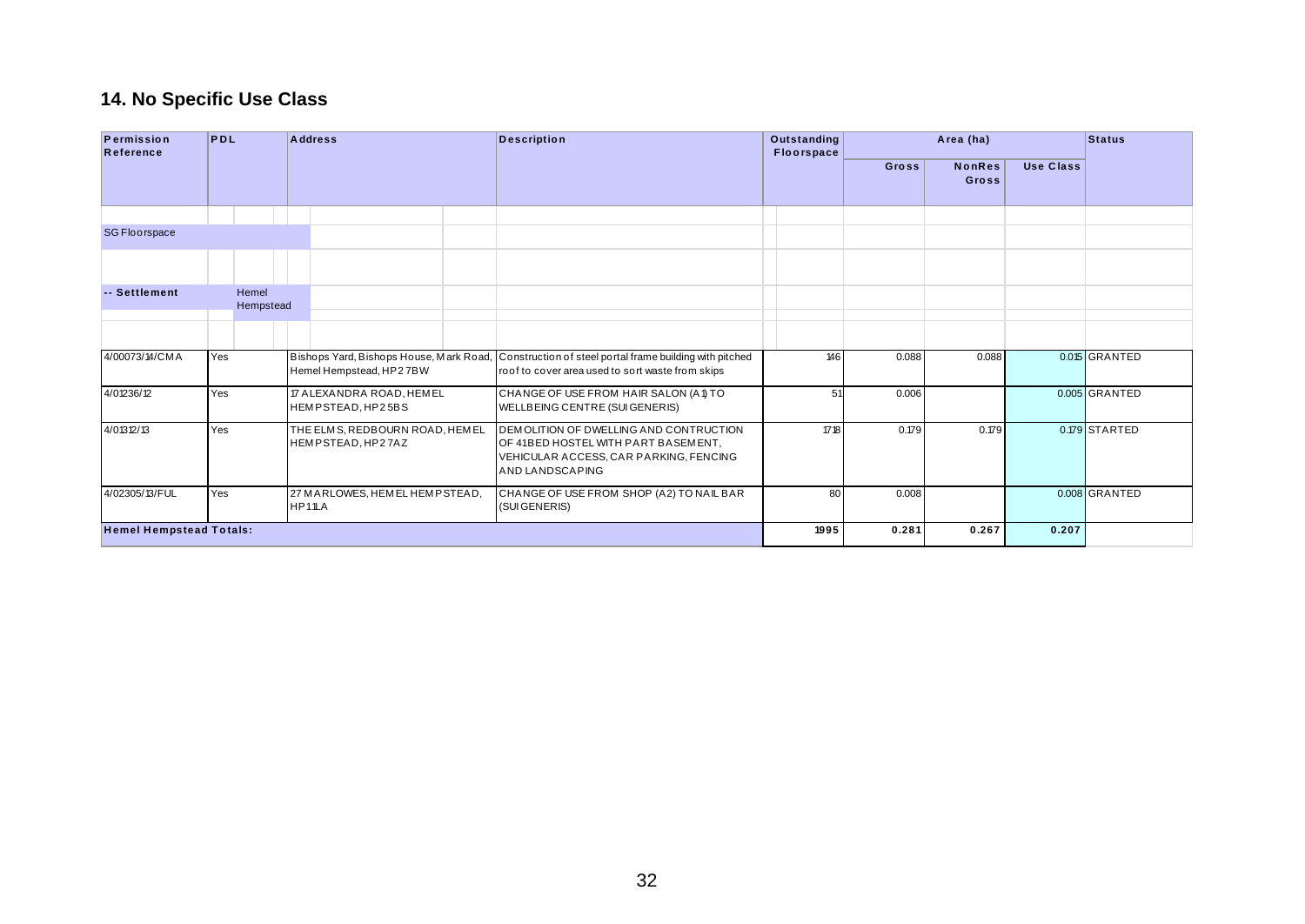| Permission<br>Reference        | PDL            |                           |                                                                             | <b>Address</b>                                                                |  | <b>Description</b>                                                                                                                                                  | Outstanding<br><b>Floorspace</b> |        | Area (ha)              |                  | <b>Status</b> |
|--------------------------------|----------------|---------------------------|-----------------------------------------------------------------------------|-------------------------------------------------------------------------------|--|---------------------------------------------------------------------------------------------------------------------------------------------------------------------|----------------------------------|--------|------------------------|------------------|---------------|
|                                |                |                           |                                                                             |                                                                               |  |                                                                                                                                                                     |                                  | Gross  | <b>NonRes</b><br>Gross | <b>Use Class</b> |               |
|                                |                |                           |                                                                             |                                                                               |  |                                                                                                                                                                     |                                  |        |                        |                  |               |
| -- Settlement                  |                | Rest of<br><b>Dacorum</b> |                                                                             |                                                                               |  |                                                                                                                                                                     |                                  |        |                        |                  |               |
|                                |                |                           |                                                                             |                                                                               |  |                                                                                                                                                                     |                                  |        |                        |                  |               |
| 4/00180/13                     | N <sub>o</sub> |                           |                                                                             | <b>WOODVIEW, RUCKLERS LANE, KINGS</b>                                         |  | <b>BOARDING CATTERY</b>                                                                                                                                             | 199                              | 0.050  | 0.050                  |                  | 0.050 GRANTED |
| 4/0049113                      | Yes            |                           | LANGLEY, WD4 9NA<br>WATER END GARAGE, WATER END,<br>HEMEL HEMPSTEAD, HP13BD |                                                                               |  | CHANGE OF USE FROM WINE WAREHOUSE TO<br>VEHICLE REPAIR WORKSHOP - VARIATION OF<br>TIME LIMIT TO PLANNING PERMISSION<br>4/02440/04/FUL AS EXTENDED BY 4/00094/10/VOT | 228                              | 0.060  |                        |                  | 0.060 GRANTED |
| 4/00866/11                     | Yes            |                           |                                                                             | 5RE                                                                           |  | AUTORAMA, COW ROAST, TRING, HP23 SINGLE STOREY EXTENSION TO WORKSHOP AND<br>ALTERATIONS (AMENDED SCHEME)                                                            | 26                               | 0.005  | 0.005                  |                  | 0.005 GRANTED |
| 4/01056/12                     | Yes            |                           |                                                                             | Berkhamsted Sewage Treatment Works,<br>Bullbeggars Lane, Berkhamsted, HP4 2RS |  | Provision of welfare building & 2 storage units following<br>demolition of existing buildings                                                                       | 74                               | 0.030  | 0.030                  |                  | 0.030 STARTED |
| 4/01293/13                     | N <sub>o</sub> |                           |                                                                             | CHAMPNEYS HEALTH RESORT,<br>WIGGINTON, TRING, HP23 6HY                        |  | EXTENSION TO OWNERS DWELLING, BUSINESS<br>SUITE AND NEW ENTRANCE GATE                                                                                               | 74                               | 0.004  | 0.004                  |                  | 0.004 GRANTED |
| 4/01733/05                     | Yes            |                           |                                                                             | Champneys, Chesham Road, Wigginton                                            |  | erection of extensions                                                                                                                                              | 865                              | 0.100  | 0.035                  |                  | 0.000 STARTED |
| 4/02256/11                     | Yes            |                           |                                                                             | 559 LONDON ROAD, BOXMOOR, HEMEL<br>HEMPSTEAD, HP12RE                          |  | REPLACEMENT OF EXISTING WORKSHOPS AND<br>OFFICE UNIT (AMENDED SCHEME)                                                                                               | 70                               | 0.007  | 0.007                  |                  | 0.007 GRANTED |
| 4/02302/13/FUL                 |                | <b>Unknown</b>            | 5RE                                                                         | <b>BMW SPECIALIST CARS LTD, COW</b><br>ROAST, TRING, HP23 5RE, TRING, HP23    |  | PROPOSED SINGLE STOREY EXTENSION, WITH<br>INTERNAL AND EXTERNAL REFURBISHMENT<br>WORKS.                                                                             | 141                              | 0.025  | 0.014                  |                  | 0.000 GRANTED |
| <b>Rest of Dacorum Totals:</b> |                |                           |                                                                             |                                                                               |  |                                                                                                                                                                     | 1677                             | 0.281  | 0.145                  | 0.156            |               |
| <b>SG Floorspace Totals:</b>   |                |                           |                                                                             |                                                                               |  |                                                                                                                                                                     | 3672                             | 0.562  | 0.412                  | 0.363            |               |
| <b>Dacorum Totals:</b>         |                |                           |                                                                             |                                                                               |  |                                                                                                                                                                     | 16 10 4 2                        | 77.674 | 62.729                 | 22.123           |               |
| <b>Use Class Gains Totals:</b> |                |                           |                                                                             |                                                                               |  |                                                                                                                                                                     | 161042                           | 77.674 | 62.729                 | 22.123           |               |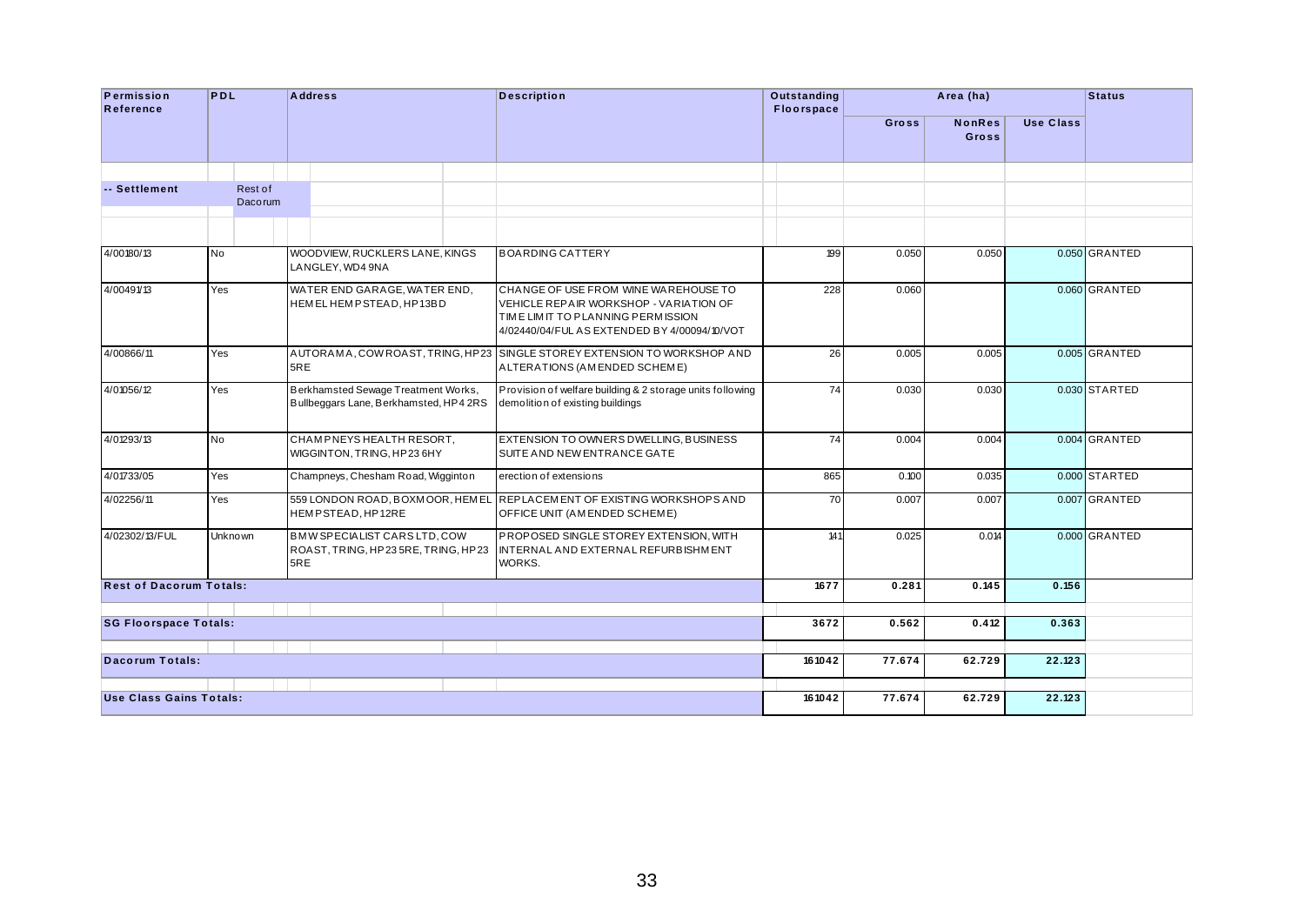# **15. Summary of Committed Floorspace commitments**

|                                                    |                     |                |                |                        |              | <b>Use Class</b>         |                        |                |                |                        |                  |                        |
|----------------------------------------------------|---------------------|----------------|----------------|------------------------|--------------|--------------------------|------------------------|----------------|----------------|------------------------|------------------|------------------------|
| <b>SETTLEMENTS</b>                                 | A1                  | A <sub>2</sub> | A3-A5          | в                      | <b>B1</b>    | <b>B2</b>                | <b>B8</b>              | C <sub>1</sub> | C <sub>2</sub> | D1                     | D <sub>2</sub>   | <b>Others</b>          |
|                                                    |                     |                |                | (mixed)                |              |                          |                        |                |                |                        |                  |                        |
|                                                    |                     |                |                |                        |              |                          |                        |                |                |                        |                  |                        |
| Berkhamsted                                        | 2,283               | 0              | 61             | 2,220                  | $\mathbf 0$  | 0                        | $\Omega$               | 0              | 0              | $\Omega$               | $\Omega$         | 0                      |
| Hemel Hempstead                                    | 8,807               | 0              | 1195           | 18,042                 | 25,635       | 8,940                    | 43,932                 | 5,818          | 4,191          | 6,088                  | 55               | 1,995                  |
| Tring                                              | 60                  | 47             | 515            | 0                      | 0            | 0                        | 0                      | $\Omega$       | 0              | 119                    | 76               | 0                      |
| Northchurch                                        | 0                   | 0              | $\mathbf 0$    | 0                      | 0            | $\mathbf 0$              | $\mathbf 0$            | 0              | 0              | 272                    | 0                | 0                      |
| Bovingdon                                          | 0                   | 40             | 0              | 0                      | $\Omega$     | $\Omega$                 | $\Omega$               | 0              | 0              | 28                     | $\Omega$         | 0                      |
| Kings Langley                                      | $\Omega$            | 34             | 0              | 0                      | 53           | $\Omega$                 | $\Omega$               | 0              | 1,794          | $\Omega$               | $\Omega$         | 0                      |
| Markyate                                           | 244                 | 0              | 19             | $\mathbf 0$            | 680          | 493                      | 494                    | 0              | 0              | 344                    | 49               | $\mathbf 0$            |
| Rest of Dacorum                                    | 143                 | 0              | 0              | 16,517                 | 5,219        | 0                        | 42                     | 659            | 152            | 646                    | 1,364            | 1,677                  |
|                                                    |                     |                |                |                        |              |                          |                        |                |                |                        |                  |                        |
| <b>TOTALS (Gross)</b>                              | 11,537              | 121            | 1,790          | 36,779                 | 31,587       | 9,433                    | 44,468                 | 6,477          | 6,137          | 7,497                  | 1,544            | 3,672                  |
| Less Floorspace Lost                               | 2,627               | 640            | 284            | 11,873                 | 17,507       | 3,320                    | 13,756                 | 0              | 303            | 2,206                  | 3,127            | 3,337                  |
|                                                    |                     |                |                | 24,906                 | 14,080       | 6,113                    | 30,712                 | 6,477          | 5,834          | 5,291                  | $-1,583$         | 335                    |
| <b>TOTALS (Net)</b>                                | 8,910               | $-519$         | 1,506          |                        |              |                          |                        |                |                |                        |                  |                        |
| TOTAL FLOORSPACE LOSSES RESULTING FROM COMMITMENTS |                     |                |                |                        |              |                          |                        |                |                |                        |                  |                        |
|                                                    |                     |                |                |                        |              | <b>Use Class</b>         |                        |                |                |                        |                  |                        |
| <b>SETTLEMENTS</b>                                 | A1                  | A2             | A3-A5          | в                      | <b>B1</b>    | <b>B2</b>                | <b>B8</b>              | C1             | C <sub>2</sub> | D1                     | D <sub>2</sub>   |                        |
|                                                    |                     |                |                | (mixed)                |              |                          |                        |                |                |                        |                  |                        |
|                                                    |                     |                |                |                        |              |                          |                        |                |                |                        |                  |                        |
| Berkhamsted                                        | 386                 | $\pmb{0}$      | $\mathbf 0$    | $\mathbf 0$            | 981          | 3,320                    | $\mathsf 0$            | 0              | $\pmb{0}$      | $\mathbf 0$            | $\mathbf 0$      | 0                      |
| Hemel Hempstead                                    | 1,875               | 442            | 284            | $\mathsf 0$            | 11,458       | $\pmb{0}$                | 8,324                  | $\mathsf 0$    | 200            | 2,153                  | 1,172            | $\pmb{0}$              |
| Tring<br>Northchurch                               | $70\,$<br>$\pmb{0}$ | 0<br>$\pmb{0}$ | 0<br>$\pmb{0}$ | $\pmb{0}$<br>$\pmb{0}$ | 1,060<br>489 | $\pmb{0}$<br>$\mathbf 0$ | $\pmb{0}$<br>$\pmb{0}$ | 0<br>0         | 0<br>$\pmb{0}$ | $\pmb{0}$<br>$\pmb{0}$ | 341<br>$\pmb{0}$ | $\pmb{0}$<br>$\pmb{0}$ |
|                                                    |                     |                |                |                        |              |                          |                        |                |                |                        |                  |                        |
| Bovingdon                                          | 68                  | $\mathsf 0$    | $\pmb{0}$      | $\pmb{0}$              | $\pmb{0}$    | $\mathbf 0$              | $\pmb{0}$              | 0              | 0              | $\pmb{0}$              | $\pmb{0}$        | $\mathsf 0$            |
| Kings Langley                                      | $\pmb{0}$           | 198            | $\pmb{0}$      | $\mathbf 0$            | 170          | $\mathbf 0$              | 53                     | 0              | $\mathsf 0$    | $\pmb{0}$              | $\pmb{0}$        | 700                    |
| Markyate                                           | $\mathsf 0$         | $\mathbf 0$    | $\pmb{0}$      | $\pmb{0}$              | 117          | $\mathbf 0$              | $\pmb{0}$              | 0              | $\pmb{0}$      | $\pmb{0}$              | $\pmb{0}$        | 102                    |
| Rest of Dacorum                                    | 228                 | $\mathsf 0$    | $\mathsf 0$    | 11873                  | 3,232        | $\mathbf 0$              | 5,379                  | 0              | 103            | 53                     | 1,614            | Other<br>2,535         |

Rest of Dacorum = "Rest of Dacorum" and "Rural Area" in the use class schedules.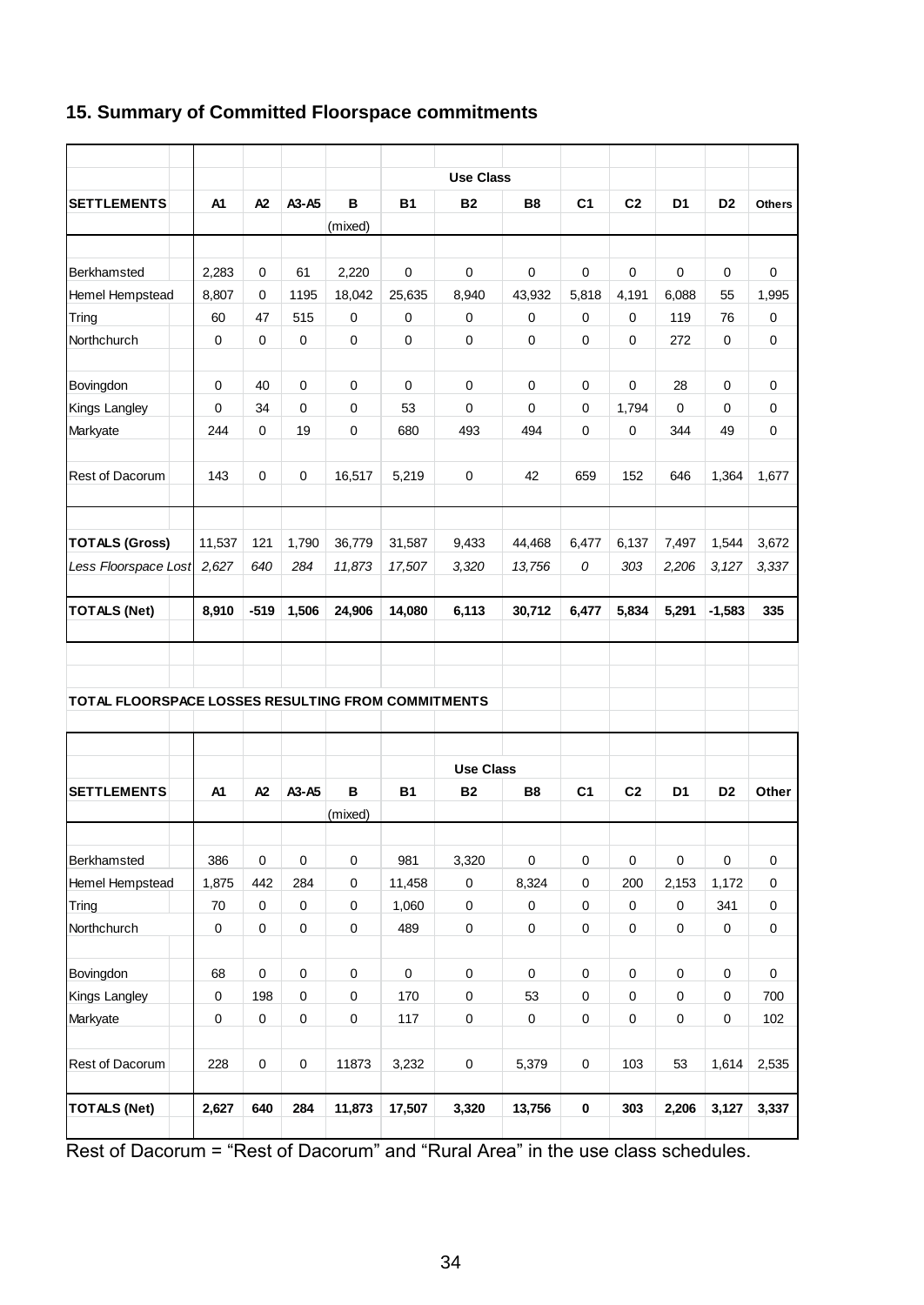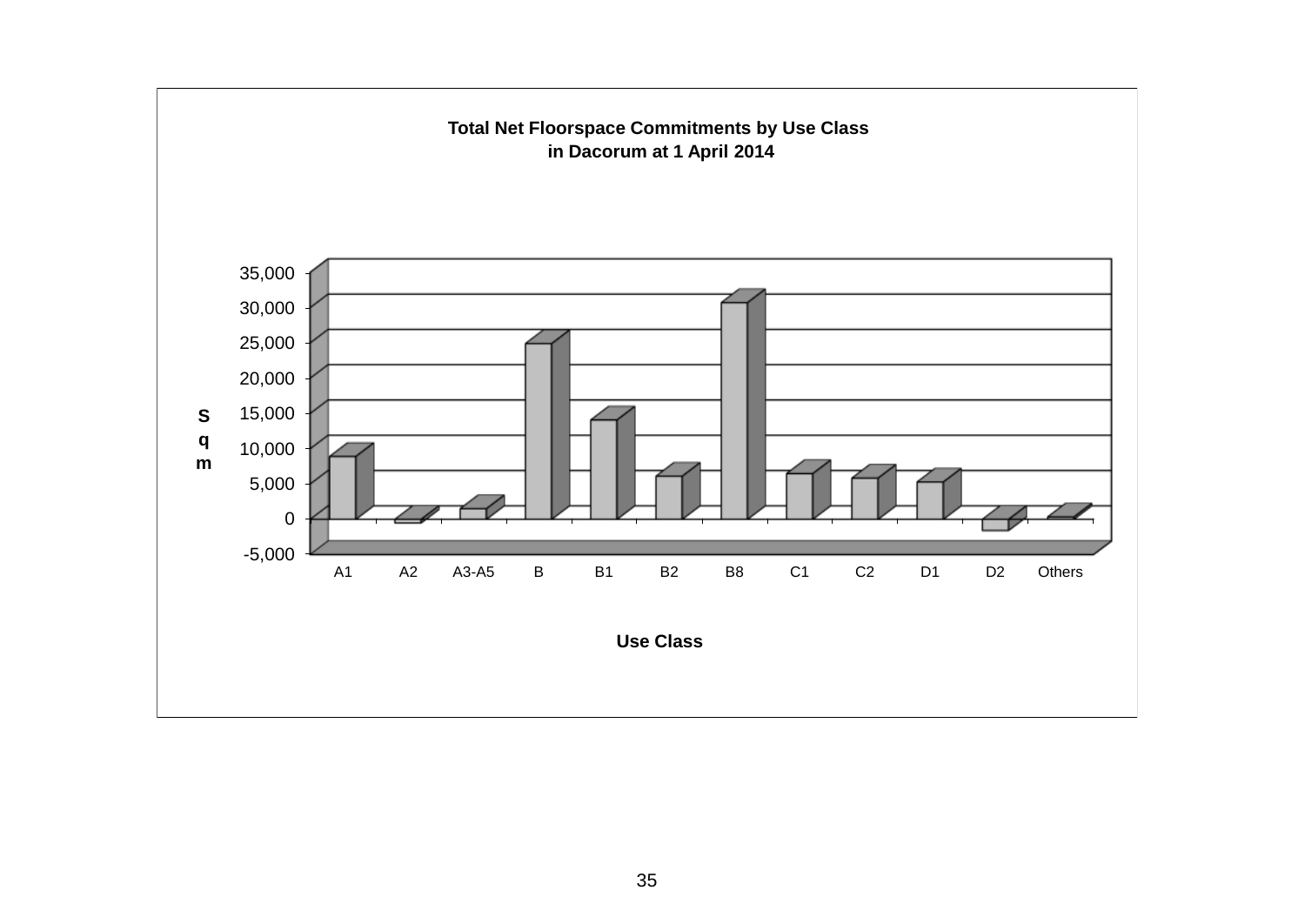| Dacorum Non Res Fully Completed Development in Period v2 |                    |                                                         |  |                                                       |                                                                                                                                                                                       |                                                                                                           |                                 |
|----------------------------------------------------------|--------------------|---------------------------------------------------------|--|-------------------------------------------------------|---------------------------------------------------------------------------------------------------------------------------------------------------------------------------------------|-----------------------------------------------------------------------------------------------------------|---------------------------------|
| Permission<br>Reference                                  | <b>Address</b>     |                                                         |  |                                                       | <b>Description</b>                                                                                                                                                                    |                                                                                                           | Gain<br>Floor-<br>space<br>(m2) |
| <b>Use Class</b>                                         | A1Shops            |                                                         |  |                                                       |                                                                                                                                                                                       |                                                                                                           |                                 |
| - Settlement                                             |                    | <b>Berkhamsted</b>                                      |  |                                                       |                                                                                                                                                                                       |                                                                                                           |                                 |
| 4/01424/11                                               |                    | (ex Birchnells), 195 HIGH STREET, BERKHAM STED, HP4 1AD |  |                                                       | AND ASSOCIATED PARKING ARRANGEMENTS                                                                                                                                                   | DEMOLITION OF EXISTING BUILDING AND CONSTRUCTION OF<br>REPLACEMENT BUILDING WITH RETAIL UNIT, THREE FLATS | 26                              |
| 4/01485/13                                               |                    | 232 HIGH STREET, BERKHAM STED, HP4 1AG                  |  |                                                       | GROUND FLOOR SHOP                                                                                                                                                                     | CHANGE OF USE OF FIRST FLOOR FLAT ABOVE SHOP INTO<br>ANCILLARY OFFICE AND STORAGE AREA FOR THE EXISTING   | 100                             |
| 4/01537/12                                               |                    | LANE, BERKHAM STED, HP42NT                              |  | STRONGS PRINTING SERVICES, BANK MILL WHARF, BANK MILL | <b>SHOP</b>                                                                                                                                                                           | PART CHANGE OF USE FROM (B1) LIGHT INDUSTRIAL TO (A1)                                                     | 23                              |
| <b>Berkhamsted Totals:</b>                               |                    |                                                         |  |                                                       |                                                                                                                                                                                       |                                                                                                           | 149                             |
|                                                          |                    |                                                         |  |                                                       |                                                                                                                                                                                       |                                                                                                           |                                 |
| - Settlement                                             |                    | <b>Hemel Hempstead</b>                                  |  |                                                       |                                                                                                                                                                                       |                                                                                                           |                                 |
| 4/00062/12                                               |                    | ROAD, HEM EL HEM PSTEAD, HP3 9BY                        |  | HEMEL FOOD GARDEN, CENTRAL NURSERY, TWO WATERS        | CHANGE OF USE OF GARAGE/STORE TO SHOP                                                                                                                                                 |                                                                                                           | 60                              |
| 4/01561/12                                               | 4JS                |                                                         |  | TESCO STORES LTD, JARMAN WAY, HEMEL HEMPSTEAD, HP2    | CUSTOMER COLLECTION POD AND CANOPY                                                                                                                                                    |                                                                                                           | 26                              |
| 4/01775/12                                               | HP27BA             |                                                         |  | FORMER MFISITE, REDBOURN ROAD, HEMEL HEMPSTEAD,       | SUBM ISSION OF RESERVED MATTERS (APPEARANCE,<br>AND CONDITION 15 TO OUTLINE PLANNING PERMISSION<br>4/00152/12/MOA (DEMOLITION OF EXISTING UNIT AND<br>MATTERS RESERVED EXCEPT ACCESS) | LANDSCAPING, LAYOUT AND SCALE) PURSUANT CONDTION 1<br>CONSTRUCTION OF REPLACEMENT RETAIL UNIT WITH ALL    | 1500                            |
| <b>Hemel Hempstead Totals:</b>                           |                    |                                                         |  |                                                       |                                                                                                                                                                                       |                                                                                                           | 1586                            |
| - Settlement                                             |                    |                                                         |  |                                                       |                                                                                                                                                                                       |                                                                                                           |                                 |
|                                                          |                    | Rest of Dacorum                                         |  |                                                       |                                                                                                                                                                                       |                                                                                                           |                                 |
|                                                          |                    |                                                         |  |                                                       |                                                                                                                                                                                       |                                                                                                           |                                 |
| 4/01404/11                                               | HP <sub>12RZ</sub> |                                                         |  | LAND AT WINKWELL DOCK, WINKWELL, HEM EL HEM PSTEAD,   | REPLACEMENT OF CHANDLERS AND OFFICE WITH TWO                                                                                                                                          | STOREY CHANDLERS SHOP AND OFFICE (AMENDED SCHEME)                                                         | 75                              |
|                                                          |                    |                                                         |  |                                                       |                                                                                                                                                                                       |                                                                                                           |                                 |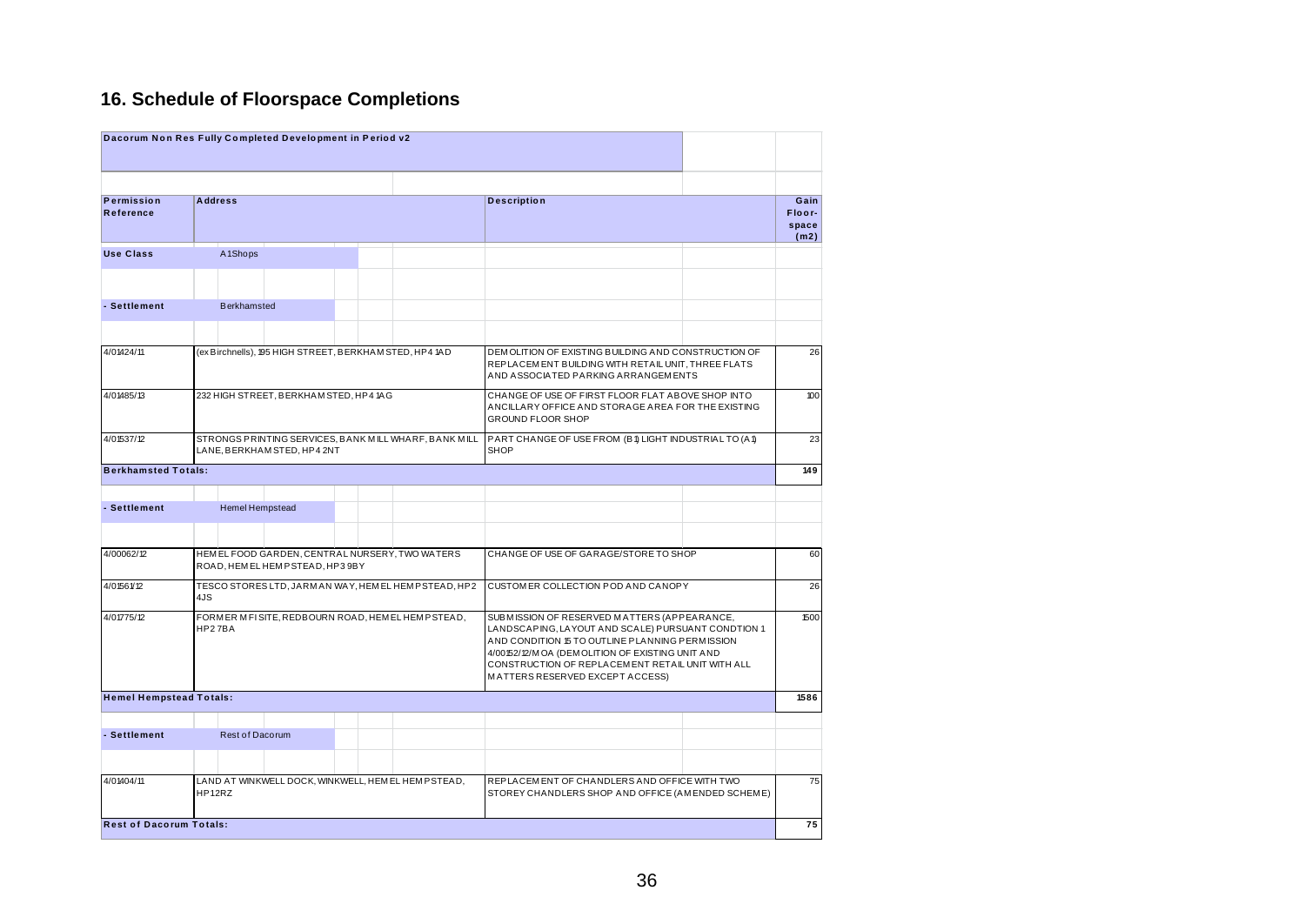| Permission<br>Reference                        | <b>Address</b>     |                                                    |  | <b>Description</b>                                                                                                                                           | Gain<br>Floor-<br>space<br>(m2) |
|------------------------------------------------|--------------------|----------------------------------------------------|--|--------------------------------------------------------------------------------------------------------------------------------------------------------------|---------------------------------|
| - Settlement                                   | <b>Tring</b>       |                                                    |  |                                                                                                                                                              |                                 |
|                                                |                    |                                                    |  |                                                                                                                                                              |                                 |
| 4/02180/11                                     |                    | 39 FROGM ORE STREET, TRING, HP235AU                |  | CHANGE OF USE FROM FITNESS STUDIO (SUI GENERIS) TO<br>SHOP (A1)                                                                                              | 42                              |
| <b>Tring Totals:</b>                           |                    |                                                    |  |                                                                                                                                                              | 42                              |
| <b>A1Shops Totals:</b>                         |                    |                                                    |  |                                                                                                                                                              | 1852                            |
| <b>Use Class</b>                               | services           | A2 Financial and professional                      |  |                                                                                                                                                              |                                 |
| - Settlement                                   | <b>Berkhamsted</b> |                                                    |  |                                                                                                                                                              |                                 |
| 4/00674/13                                     |                    | 234a HIGH STREET, BERKHAM STED, HP4 1AG            |  | CHANGE OF USE FROM OFFICE (B1USE) TO FINANCIAL<br>SERVICES (A2 USE).                                                                                         | 56                              |
| 4/01250/13                                     |                    | 233 HIGH STREET, BERKHAM STED, HP4 1AD             |  | CHANGE OF USE FROM SHOP (A1) TO ESTATE AGENTS (A2)                                                                                                           | 63                              |
| <b>Berkhamsted Totals:</b>                     |                    |                                                    |  |                                                                                                                                                              | 119                             |
| - Settlement                                   | Tring              |                                                    |  |                                                                                                                                                              |                                 |
| 4/01226/13                                     |                    | 35A, HIGH STREET, TRING, HP235AA                   |  | CHANGE OF USE OF SHOP UNIT (FROM A1TO A2)                                                                                                                    | $30\,$                          |
| <b>Tring Totals:</b>                           |                    |                                                    |  |                                                                                                                                                              | 30                              |
| A2 Financial and professional services Totals: |                    |                                                    |  |                                                                                                                                                              | 149                             |
| <b>Use Class</b>                               |                    | A3 Restaurants and cafes                           |  |                                                                                                                                                              |                                 |
|                                                |                    |                                                    |  |                                                                                                                                                              |                                 |
| - Settlement                                   | <b>Berkhamsted</b> |                                                    |  |                                                                                                                                                              |                                 |
| 4/00425/13                                     |                    | 25 AND 27, LOWER KINGS ROAD, BERKHAM STED, HP4 9AE |  | INTERNAL ALTERATIONS TO COMBINE 25 & 27 WITH EXTENSION<br>AND OUTDOOR EATING AREA TO REAR. CHANGE OF USE OF<br>NO 27 FROM SHOP (A1) TO CAFÉ/RESTAURANT (A3). | 85                              |
| <b>Berkhamsted Totals:</b>                     |                    |                                                    |  |                                                                                                                                                              |                                 |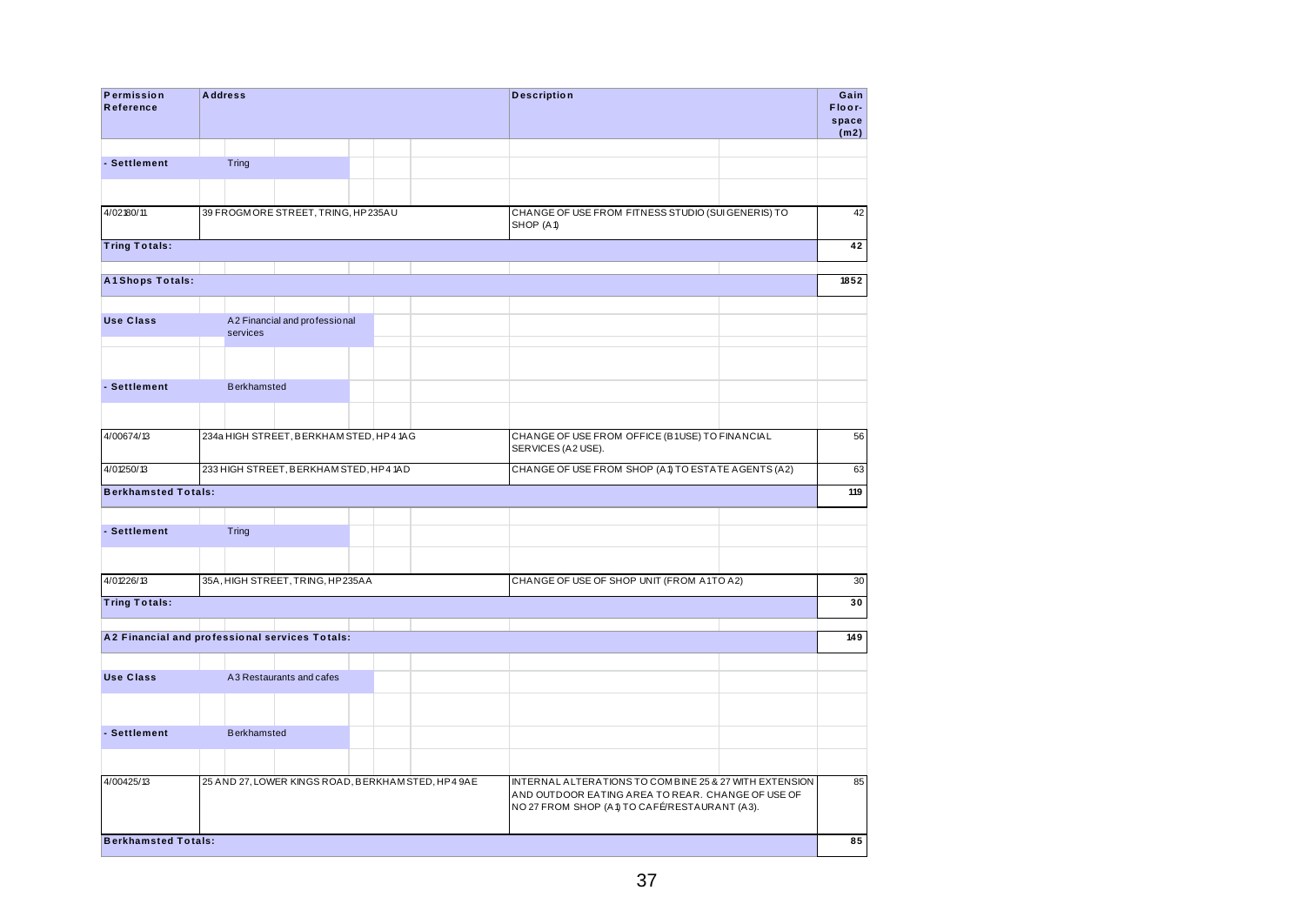| Permission<br>Reference            | <b>Address</b>                                                                                                                                                                                                         |                            |  |  |                                                     | <b>Description</b>                                                                                                            |  | Gain<br>Floor-<br>space<br>(m2) |  |  |
|------------------------------------|------------------------------------------------------------------------------------------------------------------------------------------------------------------------------------------------------------------------|----------------------------|--|--|-----------------------------------------------------|-------------------------------------------------------------------------------------------------------------------------------|--|---------------------------------|--|--|
|                                    |                                                                                                                                                                                                                        |                            |  |  |                                                     |                                                                                                                               |  |                                 |  |  |
| - Settlement                       |                                                                                                                                                                                                                        | Bovingdon                  |  |  |                                                     |                                                                                                                               |  |                                 |  |  |
|                                    |                                                                                                                                                                                                                        |                            |  |  |                                                     |                                                                                                                               |  |                                 |  |  |
| 4/02012/11                         |                                                                                                                                                                                                                        |                            |  |  | 43 HIGH STREET, BOVINGDON, HEMEL HEMPSTEAD, HP3 0HJ | CHANGE OF USE FROM SNACK BAR (A3) TO SNACK BAR/CAFE<br>(A3/A5) INCLUDING SALE OF HOT FOOD FOR CONSUMPTION<br>OFF THE PREMISES |  | 20                              |  |  |
| <b>Bovingdon Totals:</b>           |                                                                                                                                                                                                                        |                            |  |  |                                                     |                                                                                                                               |  | 20                              |  |  |
|                                    |                                                                                                                                                                                                                        |                            |  |  |                                                     |                                                                                                                               |  |                                 |  |  |
| - Settlement                       |                                                                                                                                                                                                                        | <b>Hemel Hempstead</b>     |  |  |                                                     |                                                                                                                               |  |                                 |  |  |
|                                    |                                                                                                                                                                                                                        |                            |  |  |                                                     |                                                                                                                               |  |                                 |  |  |
| 4/00334/13                         | 9 MARLOWES, HEM EL HEMPSTEAD, HP11LA<br>CHANGE OF USE OF GROUND AND FIRST FLOORS FROM A2/A1<br>TO A3/A5 (THAIRESTAURANT AND TAKEAWAY) INCLUDING<br>INSTALLATION OF EXTRACTOR FLUE AND REFUSE BIN TO THE<br><b>REAR</b> |                            |  |  |                                                     |                                                                                                                               |  |                                 |  |  |
| <b>Hemel Hempstead Totals:</b>     |                                                                                                                                                                                                                        |                            |  |  |                                                     |                                                                                                                               |  | 157                             |  |  |
| A3 Restaurants and cafes Totals:   |                                                                                                                                                                                                                        |                            |  |  |                                                     |                                                                                                                               |  | 262                             |  |  |
|                                    |                                                                                                                                                                                                                        |                            |  |  |                                                     |                                                                                                                               |  |                                 |  |  |
| Use Class                          |                                                                                                                                                                                                                        | A4 Drinking establishments |  |  |                                                     |                                                                                                                               |  |                                 |  |  |
|                                    |                                                                                                                                                                                                                        |                            |  |  |                                                     |                                                                                                                               |  |                                 |  |  |
| - Settlement                       |                                                                                                                                                                                                                        | <b>Hemel Hempstead</b>     |  |  |                                                     |                                                                                                                               |  |                                 |  |  |
|                                    |                                                                                                                                                                                                                        |                            |  |  |                                                     |                                                                                                                               |  |                                 |  |  |
| 4/01739/10                         | 1st floor, UNIT 1, 160 MARLOWES, HEM EL HEM PSTEAD<br>CHANGE OF USE OF FIRST FLOOR TO BAR AND CHANGE OF<br>USE OF GROUND FLOOR TO MIXED A3/A4 USE INCLUDING<br>PAVEMENT SEATING AND SMOKING AREA                       |                            |  |  |                                                     |                                                                                                                               |  |                                 |  |  |
| <b>Hemel Hempstead Totals:</b>     |                                                                                                                                                                                                                        |                            |  |  |                                                     |                                                                                                                               |  | 18                              |  |  |
|                                    |                                                                                                                                                                                                                        |                            |  |  |                                                     |                                                                                                                               |  |                                 |  |  |
| A4 Drinking establishments Totals: |                                                                                                                                                                                                                        |                            |  |  |                                                     |                                                                                                                               |  | 18                              |  |  |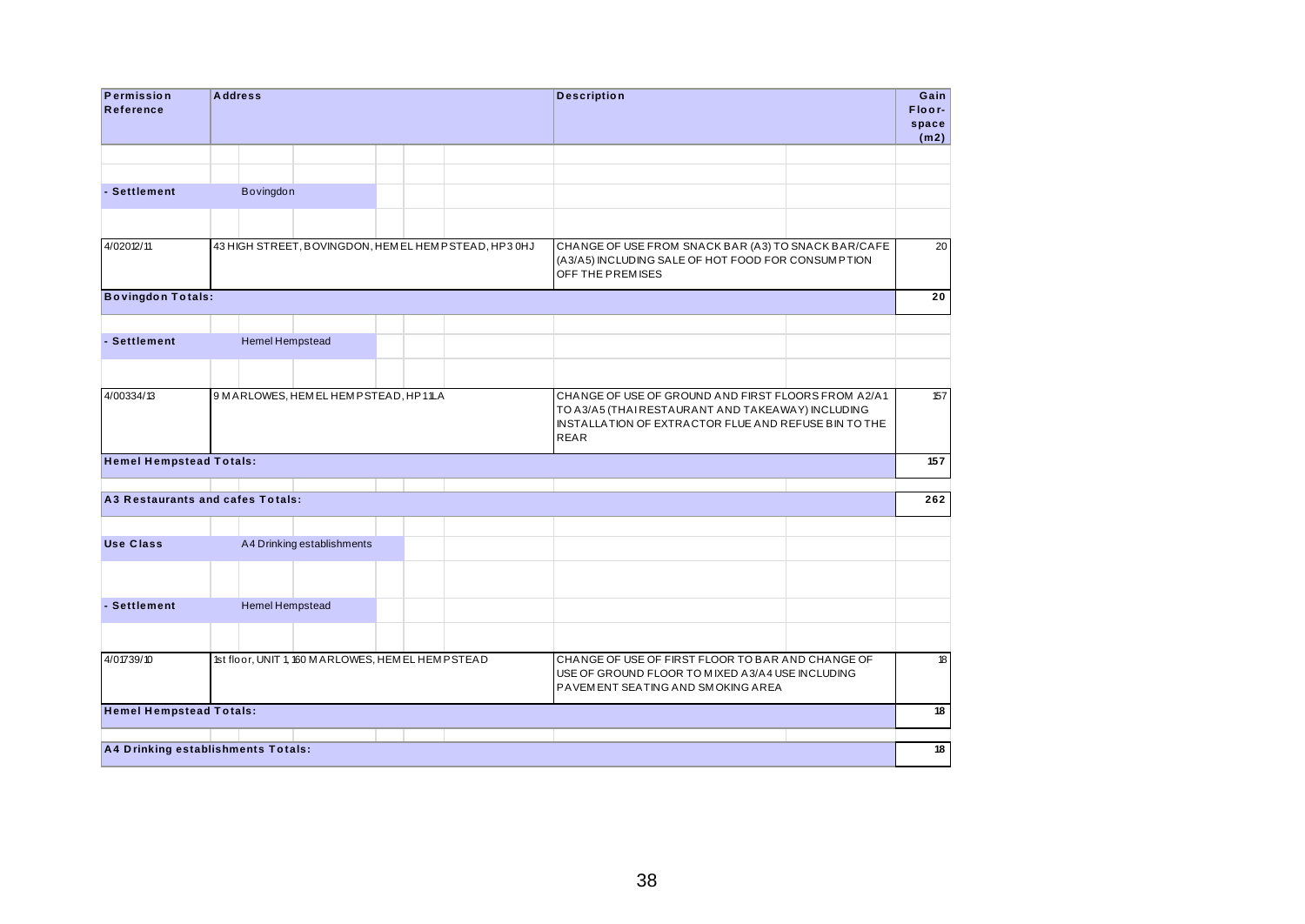| Permission                     | <b>Address</b>                |                                           |                                                     | <b>Description</b>                                                   |                                                                                                            | Gain            |
|--------------------------------|-------------------------------|-------------------------------------------|-----------------------------------------------------|----------------------------------------------------------------------|------------------------------------------------------------------------------------------------------------|-----------------|
| Reference                      |                               |                                           |                                                     |                                                                      |                                                                                                            | Floor-<br>space |
|                                |                               |                                           |                                                     |                                                                      |                                                                                                            | (m2)            |
| <b>Use Class</b>               |                               | A5 Hot food takeaways                     |                                                     |                                                                      |                                                                                                            |                 |
|                                |                               |                                           |                                                     |                                                                      |                                                                                                            |                 |
| - Settlement                   | Bovingdon                     |                                           |                                                     |                                                                      |                                                                                                            |                 |
|                                |                               |                                           |                                                     |                                                                      |                                                                                                            |                 |
| 4/02012/11                     |                               |                                           | 43 HIGH STREET, BOVINGDON, HEMEL HEMPSTEAD, HP3 0HJ | OFF THE PREMISES                                                     | CHANGE OF USE FROM SNACK BAR (A3) TO SNACK BAR/CAFE<br>(A3/A5) INCLUDING SALE OF HOT FOOD FOR CONSUM PTION | 20              |
| <b>Bovingdon Totals:</b>       |                               |                                           |                                                     |                                                                      |                                                                                                            | 20              |
|                                |                               |                                           |                                                     |                                                                      |                                                                                                            |                 |
|                                | A5 Hot food takeaways Totals: |                                           |                                                     |                                                                      |                                                                                                            | 20              |
| <b>Use Class</b>               | B (Various)                   |                                           |                                                     |                                                                      |                                                                                                            |                 |
|                                |                               |                                           |                                                     |                                                                      |                                                                                                            |                 |
| - Settlement                   | <b>Hemel Hempstead</b>        |                                           |                                                     |                                                                      |                                                                                                            |                 |
|                                |                               |                                           |                                                     |                                                                      |                                                                                                            |                 |
| 4/00326/13                     | <b>HP27SS</b>                 |                                           | UNIT A, ATA HOUSE, BOUNDARY WAY, HEMEL HEMPSTEAD,   | AND SUI GENERIS (SELLING AND/OR DISPLAYING MOTOR<br><b>VEHICLES)</b> | CHANGE OF USE OF UNIT A FROM B1, B2 AND B8 TO B1, B2, B8                                                   | 579             |
| <b>Hemel Hempstead Totals:</b> |                               |                                           |                                                     |                                                                      |                                                                                                            | 579             |
|                                |                               |                                           |                                                     |                                                                      |                                                                                                            |                 |
| - Settlement                   | Rural area                    |                                           |                                                     |                                                                      |                                                                                                            |                 |
| 4/02213/12                     |                               |                                           |                                                     |                                                                      |                                                                                                            |                 |
|                                | GADDESDEN, HP13BZ             | LAND ADJ HONEYBROOK, ST. MARGARETS, GREAT |                                                     | INDUSTRIAL (B1) AND STORAGE (B8)                                     | USE OF TWO BUILDINGS AND SURROUNDING LAND AS LIGHT                                                         | 165             |
| <b>Rural area Totals:</b>      |                               |                                           |                                                     |                                                                      |                                                                                                            | 165             |
|                                |                               |                                           |                                                     |                                                                      |                                                                                                            |                 |
| <b>B</b> (Various) Totals:     |                               |                                           |                                                     |                                                                      |                                                                                                            | 744             |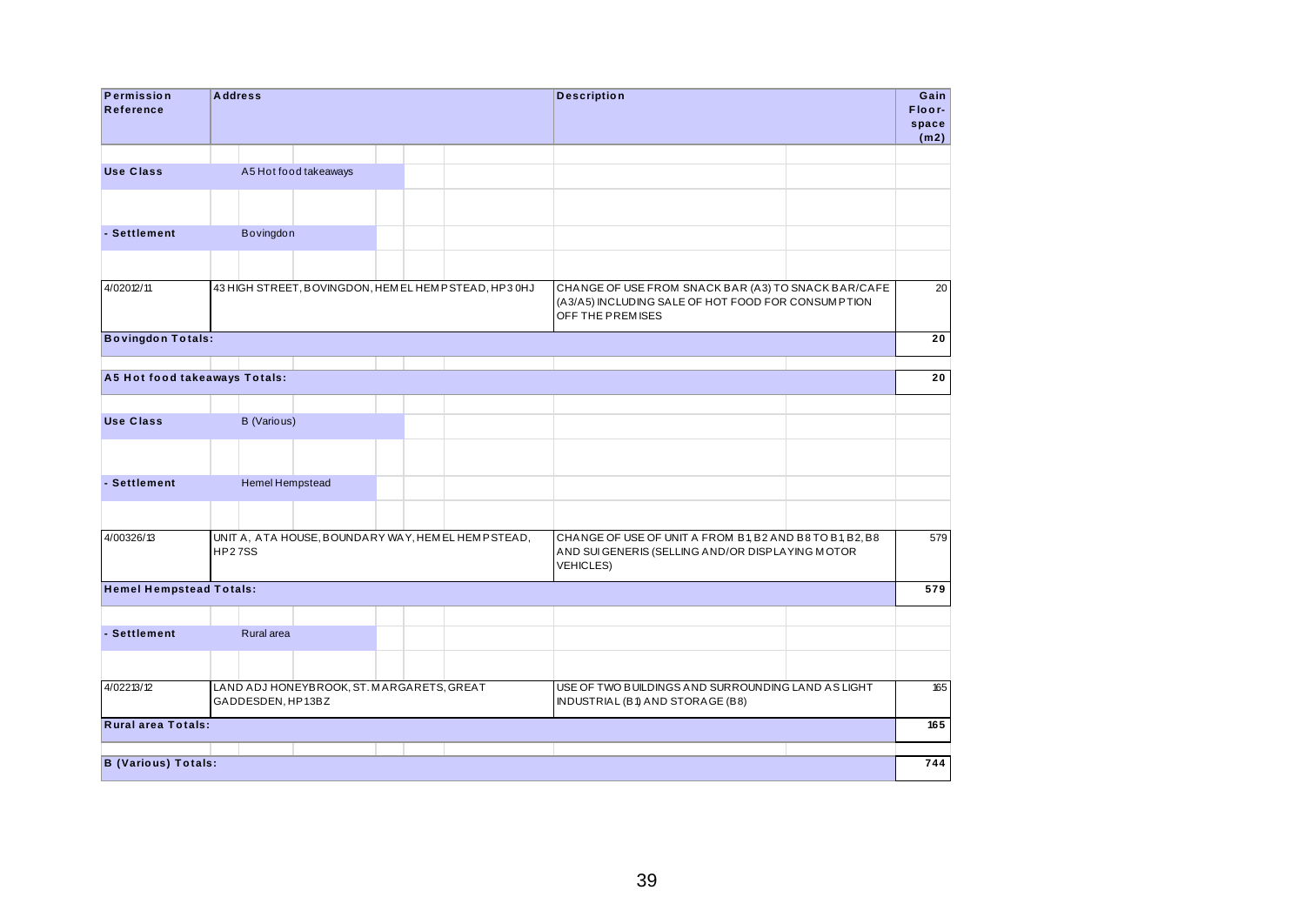| Permission<br><b>Reference</b> | <b>Address</b><br><b>Description</b>                                                                                                   | Gain<br>Floor-<br>space<br>(m2) |
|--------------------------------|----------------------------------------------------------------------------------------------------------------------------------------|---------------------------------|
|                                |                                                                                                                                        |                                 |
| <b>Use Class</b>               | <b>B</b> 1a Offices                                                                                                                    |                                 |
|                                |                                                                                                                                        |                                 |
| - Settlement                   | Hemel Hempstead                                                                                                                        |                                 |
|                                |                                                                                                                                        |                                 |
| 4/00968/13                     | 45-47, HIGH STREET, HEMEL HEMPSTEAD, HP13AF<br>CHANGE OF USE OF GROUND FLOOR SHOP UNIT (A1) TO OFFICE<br>(B <sub>1</sub> )             | 116                             |
| <b>Hemel Hempstead Totals:</b> |                                                                                                                                        | 116                             |
|                                |                                                                                                                                        |                                 |
| - Settlement                   | Rest of Dacorum                                                                                                                        |                                 |
|                                |                                                                                                                                        |                                 |
| 4/00694/11                     | PREMIER INN, STONEY LANE, HEMEL HEMPSTEAD, HP12SB<br>CHANGE OF USE FROM ANCILLARY HOTEL OFFICES AND<br>MEETING ROOMS TO B1OFFICE USE   | 358                             |
| <b>Rest of Dacorum Totals:</b> |                                                                                                                                        | 358                             |
|                                |                                                                                                                                        |                                 |
| - Settlement                   | Rural area                                                                                                                             |                                 |
|                                |                                                                                                                                        |                                 |
| 4/01938/13                     | CHURCH FARM, STATION ROAD, ALDBURY, TRING, HP235RS<br>CHANGE OF USE TO FORM COMBINED B1AND B8<br>BUSINESS/STORAGE AND DISTRIBUTION USE | 44                              |
| Rural area Totals:             |                                                                                                                                        | 44                              |
|                                |                                                                                                                                        |                                 |
| <b>B1a Offices Totals:</b>     |                                                                                                                                        | 518                             |
| <b>Use Class</b>               |                                                                                                                                        |                                 |
|                                | B 1b Research and Development                                                                                                          |                                 |
|                                |                                                                                                                                        |                                 |
|                                |                                                                                                                                        |                                 |
| - Settlement                   | Hemel Hempstead                                                                                                                        |                                 |
|                                |                                                                                                                                        |                                 |
| 4/00220/13                     | BSIPRODUCT SERVICES, KITEMARK HOUSE, MAYLANDS<br><b>EXTENSION OF EMC BUILDING</b><br>A VENUE, HEM EL HEM PSTEAD, HP2 4SQ               | 669                             |
| <b>Hemel Hempstead Totals:</b> |                                                                                                                                        | 669                             |
|                                |                                                                                                                                        |                                 |
|                                | <b>B1b Research and Development Totals:</b>                                                                                            | 669                             |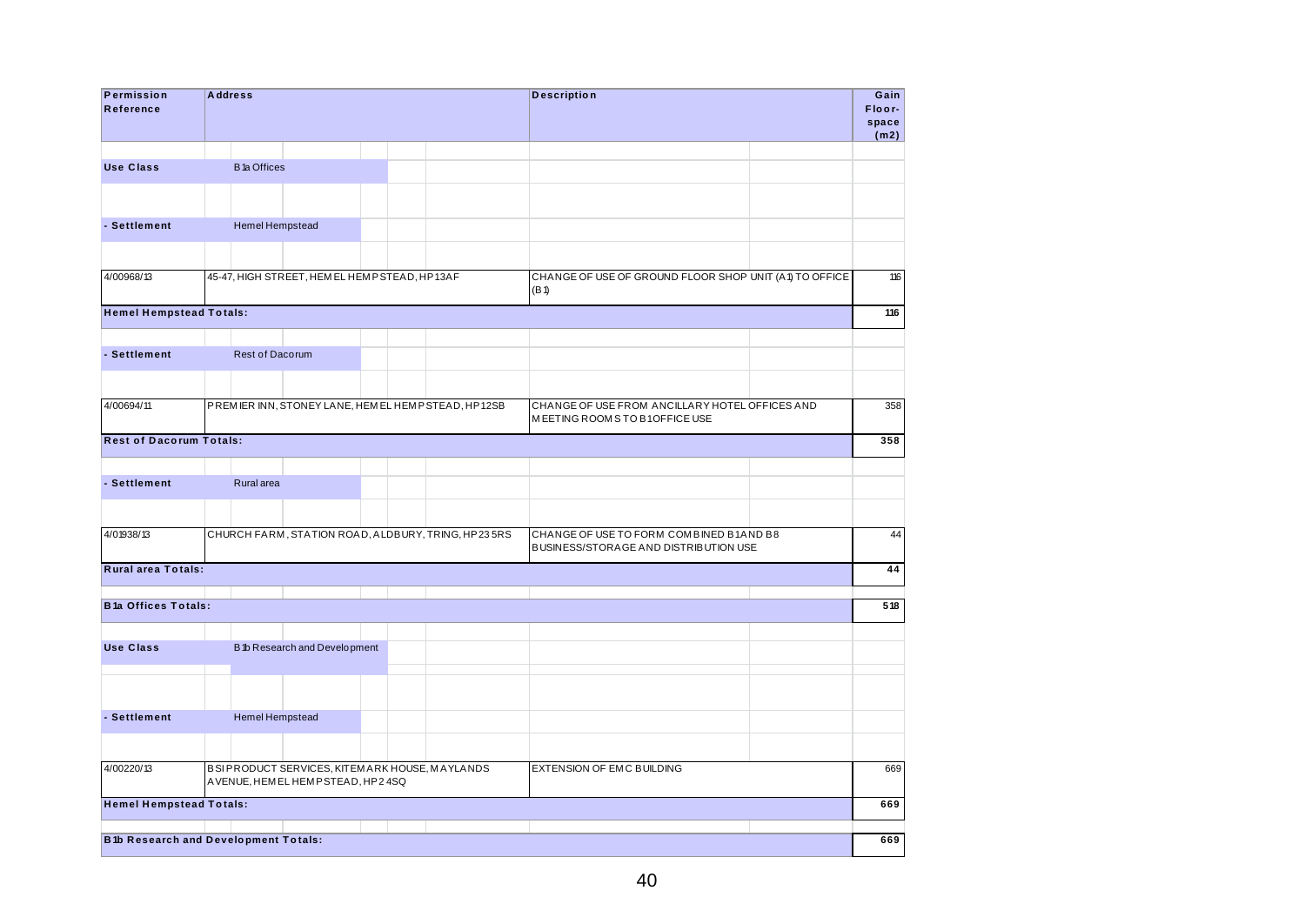| Permission                                 | <b>Address</b>         |                                       |  |                                                     | <b>Description</b>     |                                         |                                                                                                       | Gain                    |
|--------------------------------------------|------------------------|---------------------------------------|--|-----------------------------------------------------|------------------------|-----------------------------------------|-------------------------------------------------------------------------------------------------------|-------------------------|
| Reference                                  |                        |                                       |  |                                                     |                        |                                         |                                                                                                       | Floor-<br>space<br>(m2) |
| <b>Use Class</b>                           | B 1c Light Industry    |                                       |  |                                                     |                        |                                         |                                                                                                       |                         |
|                                            |                        |                                       |  |                                                     |                        |                                         |                                                                                                       |                         |
| - Settlement                               | <b>Hemel Hempstead</b> |                                       |  |                                                     |                        |                                         |                                                                                                       |                         |
|                                            |                        |                                       |  |                                                     |                        |                                         |                                                                                                       |                         |
| 4/01878/13                                 |                        | HEMEL HEMPSTEAD, HP27ES               |  | UNIT 1, MAYLANDS BUSINESS CENTRE, REDBOURN ROAD,    | <b>MEZZANINE FLOOR</b> |                                         |                                                                                                       | 66                      |
| <b>Hemel Hempstead Totals:</b>             |                        |                                       |  |                                                     |                        |                                         |                                                                                                       | 66                      |
| <b>B</b> 1c Light Industry Totals:         |                        |                                       |  |                                                     |                        |                                         |                                                                                                       | 66                      |
|                                            |                        |                                       |  |                                                     |                        |                                         |                                                                                                       |                         |
| <b>Use Class</b>                           |                        | <b>B8 Storage and Distribution</b>    |  |                                                     |                        |                                         |                                                                                                       |                         |
|                                            |                        |                                       |  |                                                     |                        |                                         |                                                                                                       |                         |
| - Settlement                               | <b>Hemel Hempstead</b> |                                       |  |                                                     |                        |                                         |                                                                                                       |                         |
|                                            |                        |                                       |  |                                                     |                        |                                         |                                                                                                       |                         |
| 4/00976/12                                 |                        | BOUNDARY WAY, HEMEL HEMPSTEAD, HP27YU |  | LAND BETWEEN HEMEL ONE AND PENTAGON PARK (PLOT B),, |                        |                                         | CONSTRUCTION OF ONE DATA CENTRE UNIT (CLASS B8) WITH<br>CAR PARKING, LANDSCAPING AND ASSOCIATED WORKS | 2622                    |
| <b>Hemel Hempstead Totals:</b>             |                        |                                       |  |                                                     |                        |                                         |                                                                                                       | 2622                    |
|                                            |                        |                                       |  |                                                     |                        |                                         |                                                                                                       |                         |
| - Settlement                               | Rural area             |                                       |  |                                                     |                        |                                         |                                                                                                       |                         |
| 4/01938/13                                 |                        |                                       |  | CHURCH FARM, STATION ROAD, ALDBURY, TRING, HP235RS  |                        | CHANGE OF USE TO FORM COMBINED B1AND B8 |                                                                                                       | 92                      |
|                                            |                        |                                       |  |                                                     |                        | BUSINESS/STORAGE AND DISTRIBUTION USE   |                                                                                                       |                         |
| <b>Rural area Totals:</b>                  |                        |                                       |  |                                                     |                        |                                         |                                                                                                       | 92                      |
|                                            |                        |                                       |  |                                                     |                        |                                         |                                                                                                       |                         |
| <b>B8 Storage and Distribution Totals:</b> |                        |                                       |  |                                                     |                        |                                         |                                                                                                       | 2714                    |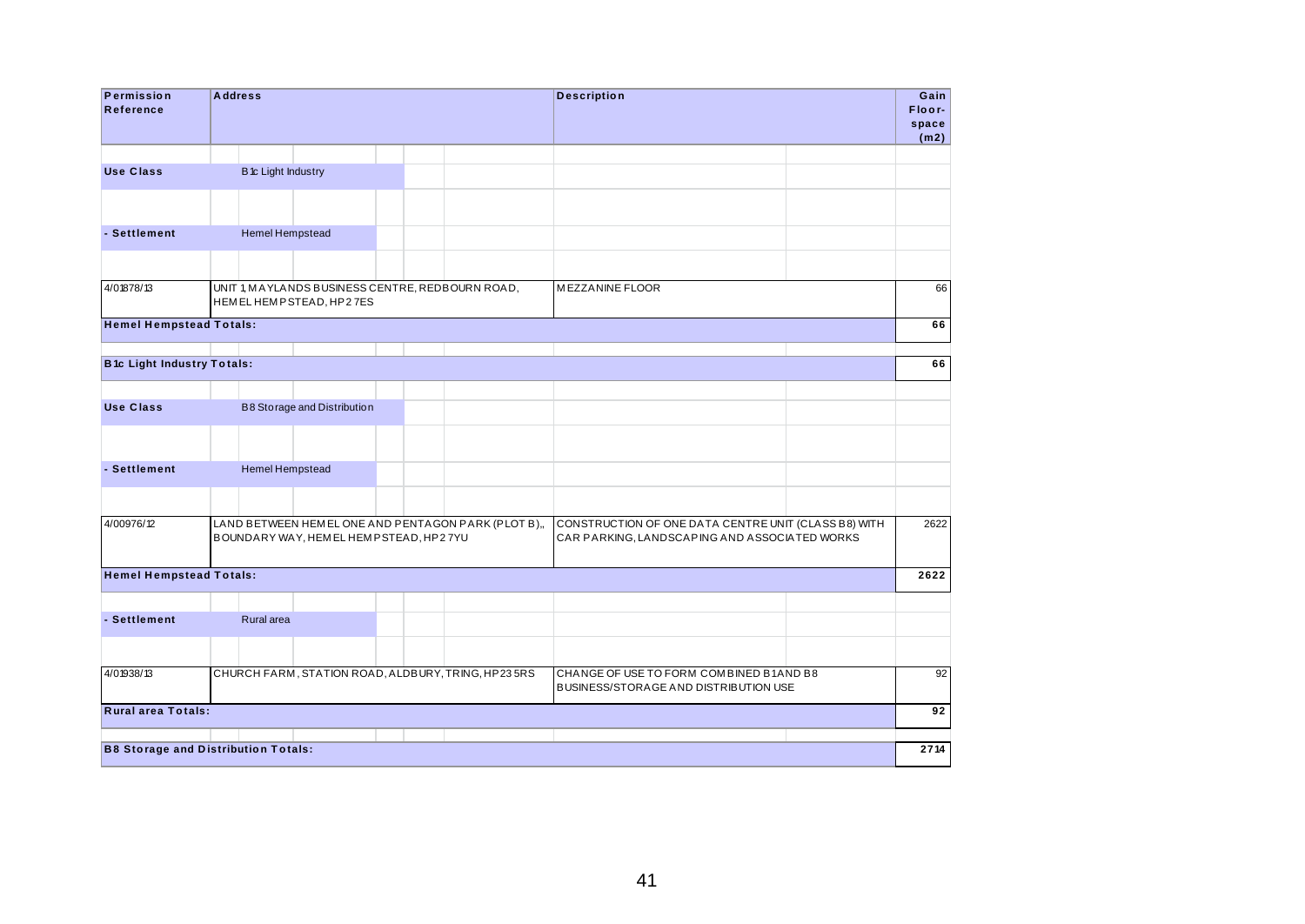| Permission<br>Reference        | <b>Address</b>         |                                |  |                                                                | <b>Description</b>                                                                                                                                                                                                                  |  | Gain<br>Floor-<br>space<br>(m2) |
|--------------------------------|------------------------|--------------------------------|--|----------------------------------------------------------------|-------------------------------------------------------------------------------------------------------------------------------------------------------------------------------------------------------------------------------------|--|---------------------------------|
| <b>Use Class</b>               | C1General              |                                |  |                                                                |                                                                                                                                                                                                                                     |  |                                 |
|                                |                        |                                |  |                                                                |                                                                                                                                                                                                                                     |  |                                 |
| - Settlement                   | Rest of Dacorum        |                                |  |                                                                |                                                                                                                                                                                                                                     |  |                                 |
|                                |                        |                                |  |                                                                |                                                                                                                                                                                                                                     |  |                                 |
| 4/01675/10                     | <b>HEMELHEMPSTEAD</b>  |                                |  | LAND AT SHENDISH MANOR (2), LONDON ROAD, APSLEY,               | REPLACEMENT GATEWAY PIERS, GOLF COURSE EQUIPMENT<br>STORAGE BARN AND ADDITIONAL HOTEL STORAGE BUILDING                                                                                                                              |  | 100                             |
| <b>Rest of Dacorum Totals:</b> |                        |                                |  |                                                                |                                                                                                                                                                                                                                     |  | 100                             |
| <b>C1 General Totals:</b>      |                        |                                |  |                                                                |                                                                                                                                                                                                                                     |  | 100                             |
|                                |                        |                                |  |                                                                |                                                                                                                                                                                                                                     |  |                                 |
| <b>Use Class</b>               |                        | D1Non-residential institutions |  |                                                                |                                                                                                                                                                                                                                     |  |                                 |
|                                |                        |                                |  |                                                                |                                                                                                                                                                                                                                     |  |                                 |
| - Settlement                   | <b>Berkhamsted</b>     |                                |  |                                                                |                                                                                                                                                                                                                                     |  |                                 |
|                                |                        |                                |  |                                                                |                                                                                                                                                                                                                                     |  |                                 |
| 4/01887/12                     | 1HX                    |                                |  |                                                                | SACRED HEART CHURCH, PARK STREET, BERKHAM STED, HP4 EXTENSION OF EXISTING CHURCH ANNEX TO CREATE NEW<br>MEETING ROOM, SANITARY FACILITIES, KITCHEN FACILITIES<br>AND LINKING ELEMENT WITH ASSOCIATED INTERNAL<br><b>ALTERATIONS</b> |  | 85                              |
| <b>Berkhamsted Totals:</b>     |                        |                                |  |                                                                |                                                                                                                                                                                                                                     |  | 85                              |
|                                |                        |                                |  |                                                                |                                                                                                                                                                                                                                     |  |                                 |
| - Settlement                   | <b>Hemel Hempstead</b> |                                |  |                                                                |                                                                                                                                                                                                                                     |  |                                 |
| 4/00433/12                     |                        |                                |  | ST ALBERT THE GREAT RC PRIMARY SCHOOL, ACORN ROAD,             | NEW SINGLE AND TWO STOREY PRIMARY SCHOOL BUILDING                                                                                                                                                                                   |  | 1690                            |
|                                |                        | HEMEL HEMPSTEAD, HP38DW        |  |                                                                | TO REPLACE EXISTING BUILDING. NEW CAR PARK,<br>PLAYGROUNDS, PLAYING FIELD, MULTI-USE GAMES AREA AND<br>LANDSCAPING                                                                                                                  |  |                                 |
| 4/01006/13/CMA                 | 9AW                    |                                |  | Reddings JM1School, Bennetts End Road, Hemel Hempstead, SG9    | Construction of a 2 classroom block                                                                                                                                                                                                 |  | 157                             |
| 4/01260/11/CPA                 | 9ER                    |                                |  | TUDOR SCHOOL, REDWOOD DRIVE, HEMEL HEMPSTEAD, HP3              | CONSTRUCTION OF CLASSROOM BLOCK, ADDITIONAL HARD<br>PLAY, 16 NEW CAR PARKING SPACES AND RETENTION OF<br>EXISTING MODULAR NURSERY CLASSROOM FOR A<br>TEMPORARY PERIOD OF FIVE YEARS                                                  |  | 955                             |
| 4/01351/11                     |                        | HEMEL HEMPSTEAD, HP25TD        |  | THE HAMMOND JMI & NURSERY SCHOOL, CAMBRIAN WAY,                | CONSTRUCTION OF CLASSROOM BLOCK, ADDITIONAL HARD<br>PLAY, 18 CAR PARKING SPACES AND ASSOCIATED LIGHTING<br>SCHEME, RETENTION OF EXISTING MODULAR NURSERY<br>CLASSROOM FOR A FURTHER TEMPORARY PERIOD OF 5<br>YEARS                  |  |                                 |
| 4/02182/11                     | HP25JS                 |                                |  | Hobletts Manor Infant School, Adeyfield Road, Hemel Hempstead, | erection of timber building for anc. school use                                                                                                                                                                                     |  | 46                              |
|                                |                        |                                |  |                                                                |                                                                                                                                                                                                                                     |  |                                 |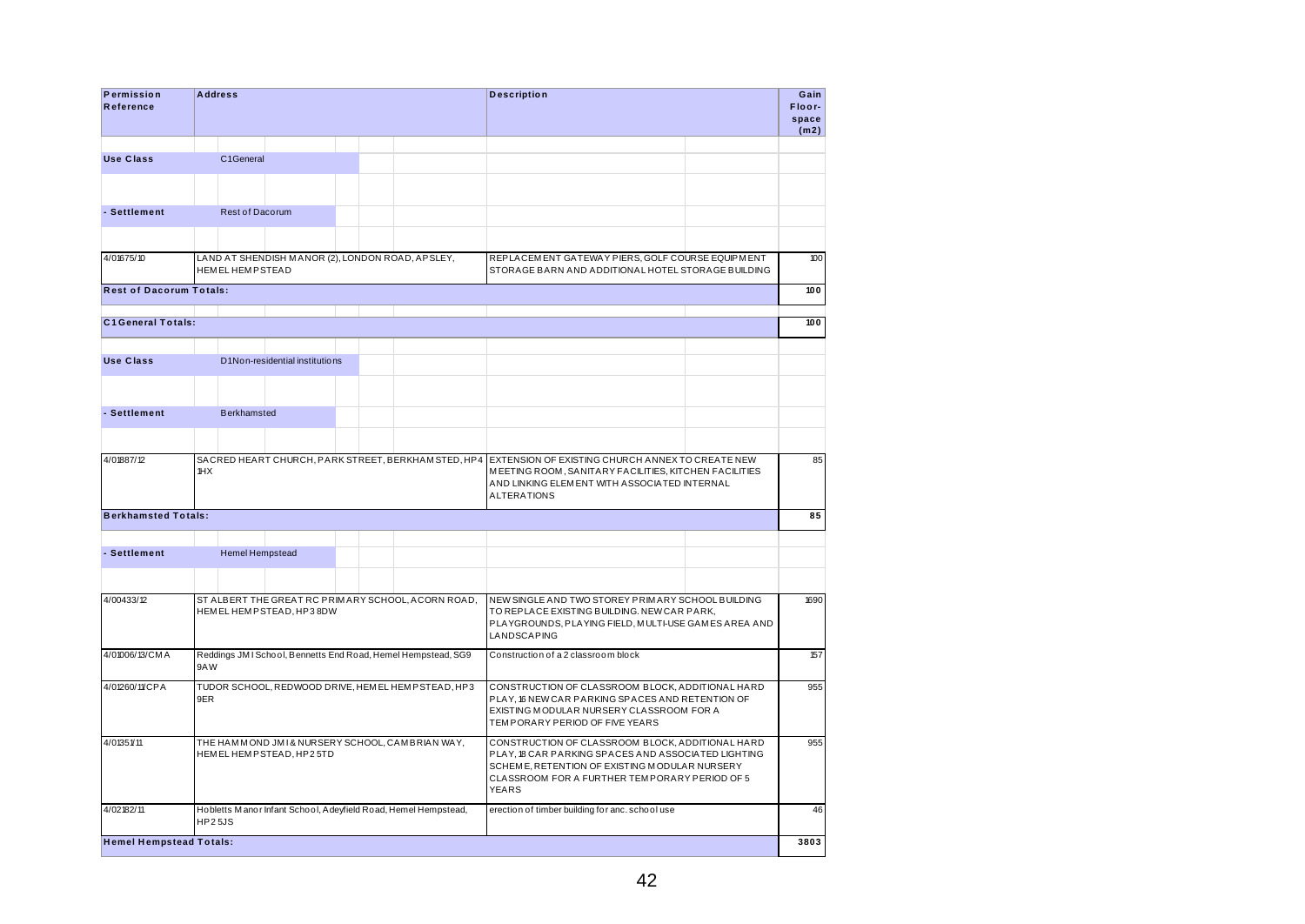| Permission<br>Reference        | <b>Address</b>                                                                                                                                             |                                                      |  |  |                                                            | <b>Description</b>                                                                      | Gain<br>Floor-<br>space<br>(m2)                              |     |  |  |
|--------------------------------|------------------------------------------------------------------------------------------------------------------------------------------------------------|------------------------------------------------------|--|--|------------------------------------------------------------|-----------------------------------------------------------------------------------------|--------------------------------------------------------------|-----|--|--|
| - Settlement                   | Rest of Dacorum                                                                                                                                            |                                                      |  |  |                                                            |                                                                                         |                                                              |     |  |  |
| 4/00697/13/FUL                 |                                                                                                                                                            | Haresfoot School, Chesham Road, Berkhamsted, HP4 2SZ |  |  |                                                            |                                                                                         | Demolition of conservatory & erection of classroom extension | 74  |  |  |
| 4/00990/12                     |                                                                                                                                                            | HEMEL HEMPSTEAD, HP26NG                              |  |  | MARGARET LLOYD PLAYGROUP, WASHINGTON AVENUE,               | SINGLE STOREY STORE ROOM                                                                |                                                              | 12  |  |  |
| 4/01603/10                     | HEMPSTEAD, HP12RE                                                                                                                                          | THE BOXMOOR TRUST CENTRE, LONDON ROAD, HEMEL         |  |  |                                                            | TIMBER FRAMED BARN STYLE BUILDING TO PROVIDE<br>TO REFURBISHED EXISTING OFFICE BUILDING | EDUCATIONAL FACILITIES AND ADM IN OFFICES, CONNECTED         | 208 |  |  |
| <b>Rest of Dacorum Totals:</b> |                                                                                                                                                            |                                                      |  |  |                                                            |                                                                                         |                                                              | 294 |  |  |
| - Settlement                   | Rural area                                                                                                                                                 |                                                      |  |  |                                                            |                                                                                         |                                                              |     |  |  |
| 4/00726/10/CPA                 |                                                                                                                                                            |                                                      |  |  | Markyate Primary School, Cavendish Road, Markyate, AL3 8PT | Single storey pre school building                                                       |                                                              | 170 |  |  |
| <b>Rural area Totals:</b>      |                                                                                                                                                            |                                                      |  |  |                                                            |                                                                                         |                                                              | 170 |  |  |
| - Settlement                   | Tring                                                                                                                                                      |                                                      |  |  |                                                            |                                                                                         |                                                              |     |  |  |
| 4/02280/11                     | GOLDFIELD INFANT SCHOOL, CHRISTCHURCH ROAD, TRING,<br>SINGLE STOREY CLASSROOM AND DECKING ADJOINING<br><b>HP234EE</b><br><b>EXISTING TERRAPIN BUILDING</b> |                                                      |  |  |                                                            |                                                                                         |                                                              |     |  |  |
| <b>Tring Totals:</b>           |                                                                                                                                                            |                                                      |  |  |                                                            |                                                                                         |                                                              | 138 |  |  |
|                                |                                                                                                                                                            |                                                      |  |  |                                                            |                                                                                         |                                                              |     |  |  |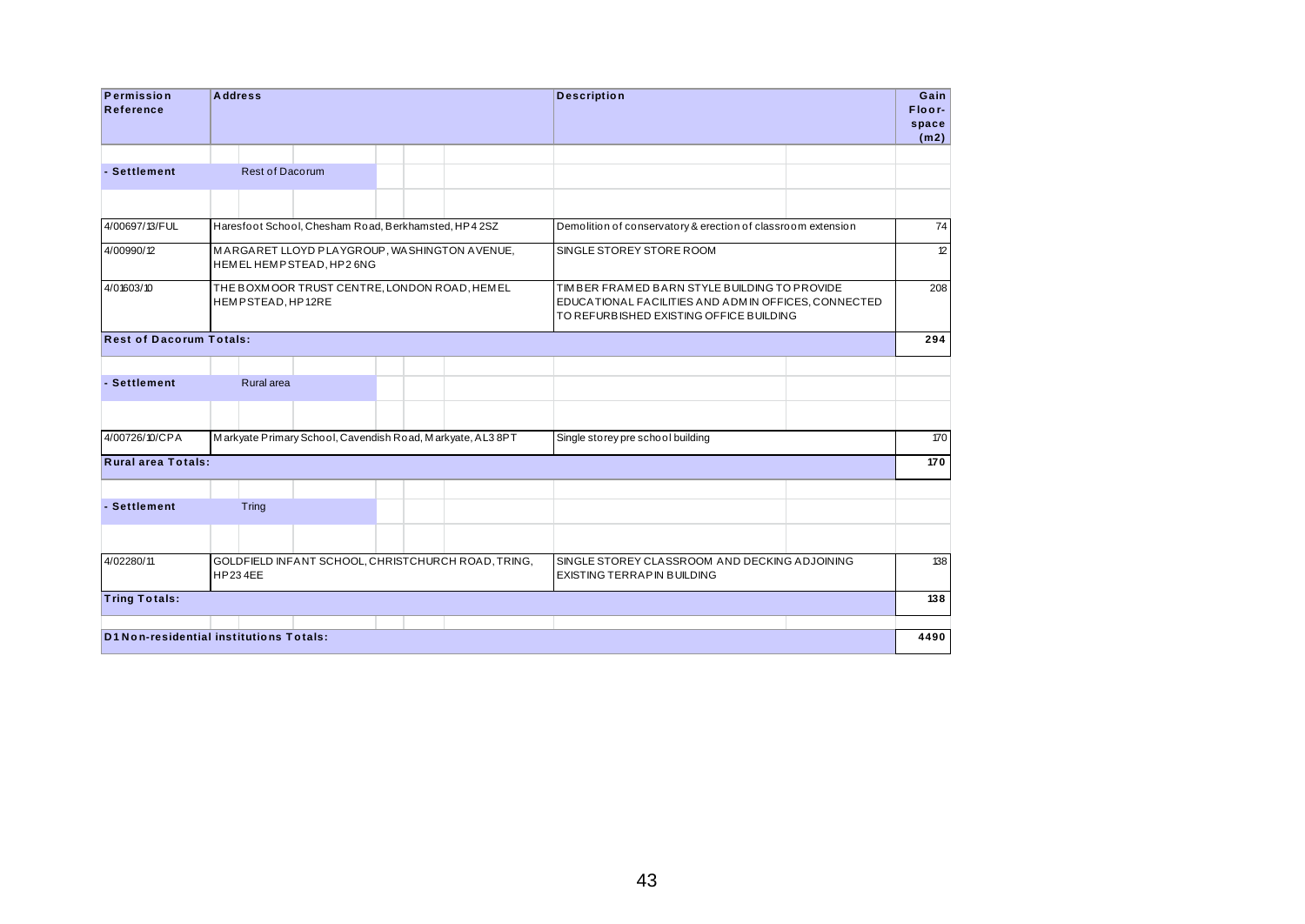| Permission<br>Reference         |                                                                                                                                                                                     | <b>Address</b>         |                                        |  |  |                                                         | <b>Description</b>                                                                                                              |  |  |     |  |
|---------------------------------|-------------------------------------------------------------------------------------------------------------------------------------------------------------------------------------|------------------------|----------------------------------------|--|--|---------------------------------------------------------|---------------------------------------------------------------------------------------------------------------------------------|--|--|-----|--|
|                                 |                                                                                                                                                                                     |                        |                                        |  |  |                                                         |                                                                                                                                 |  |  |     |  |
| <b>Use Class</b>                |                                                                                                                                                                                     |                        | D2 Assembly and leisure                |  |  |                                                         |                                                                                                                                 |  |  |     |  |
|                                 |                                                                                                                                                                                     |                        |                                        |  |  |                                                         |                                                                                                                                 |  |  |     |  |
| - Settlement                    |                                                                                                                                                                                     | Hemel Hempstead        |                                        |  |  |                                                         |                                                                                                                                 |  |  |     |  |
|                                 |                                                                                                                                                                                     |                        |                                        |  |  |                                                         |                                                                                                                                 |  |  |     |  |
| 4/01777/13                      |                                                                                                                                                                                     |                        | 24 MARK ROAD, HEMEL HEMPSTEAD, HP2 7BW |  |  |                                                         | CHANGE OF USE TO D2 (LEISURE) USE OF THE REAR SECTION<br>OF THE BUILDING IN THE NAME OF SAPPHIRE SCHOOL OF<br><b>GYMNASTICS</b> |  |  | 600 |  |
| <b>Hemel Hempstead Totals:</b>  |                                                                                                                                                                                     |                        |                                        |  |  |                                                         |                                                                                                                                 |  |  | 600 |  |
|                                 |                                                                                                                                                                                     |                        |                                        |  |  |                                                         |                                                                                                                                 |  |  |     |  |
| - Settlement                    |                                                                                                                                                                                     | <b>Kings Langley</b>   |                                        |  |  |                                                         |                                                                                                                                 |  |  |     |  |
|                                 |                                                                                                                                                                                     |                        |                                        |  |  |                                                         |                                                                                                                                 |  |  |     |  |
| 4/01092/13                      |                                                                                                                                                                                     | WD48FG                 |                                        |  |  | UNIT 4, DRONKEN HOUSE, 43A, HIGH STREET, KINGS LANGLEY, | CHANGE OF USE FROM OFFICES (B1) TO PILATES STUDIO (D2)                                                                          |  |  | 83  |  |
| <b>Kings Langley Totals:</b>    |                                                                                                                                                                                     |                        |                                        |  |  |                                                         |                                                                                                                                 |  |  | 83  |  |
| - Settlement                    |                                                                                                                                                                                     | <b>Rest of Dacorum</b> |                                        |  |  |                                                         |                                                                                                                                 |  |  |     |  |
|                                 |                                                                                                                                                                                     |                        |                                        |  |  |                                                         |                                                                                                                                 |  |  |     |  |
|                                 |                                                                                                                                                                                     |                        |                                        |  |  |                                                         |                                                                                                                                 |  |  |     |  |
| 4/01675/10                      | LAND AT SHENDISH MANOR (2), LONDON ROAD, APSLEY,<br>REPLACEMENT GATEWAY PIERS, GOLF COURSE EQUIPMENT<br><b>HEMELHEMPSTEAD</b><br>STORAGE BARN AND ADDITIONAL HOTEL STORAGE BUILDING |                        |                                        |  |  |                                                         |                                                                                                                                 |  |  | 195 |  |
| <b>Rest of Dacorum Totals:</b>  |                                                                                                                                                                                     |                        |                                        |  |  |                                                         |                                                                                                                                 |  |  | 195 |  |
|                                 |                                                                                                                                                                                     |                        |                                        |  |  |                                                         |                                                                                                                                 |  |  |     |  |
| D2 Assembly and leisure Totals: |                                                                                                                                                                                     |                        |                                        |  |  |                                                         |                                                                                                                                 |  |  | 878 |  |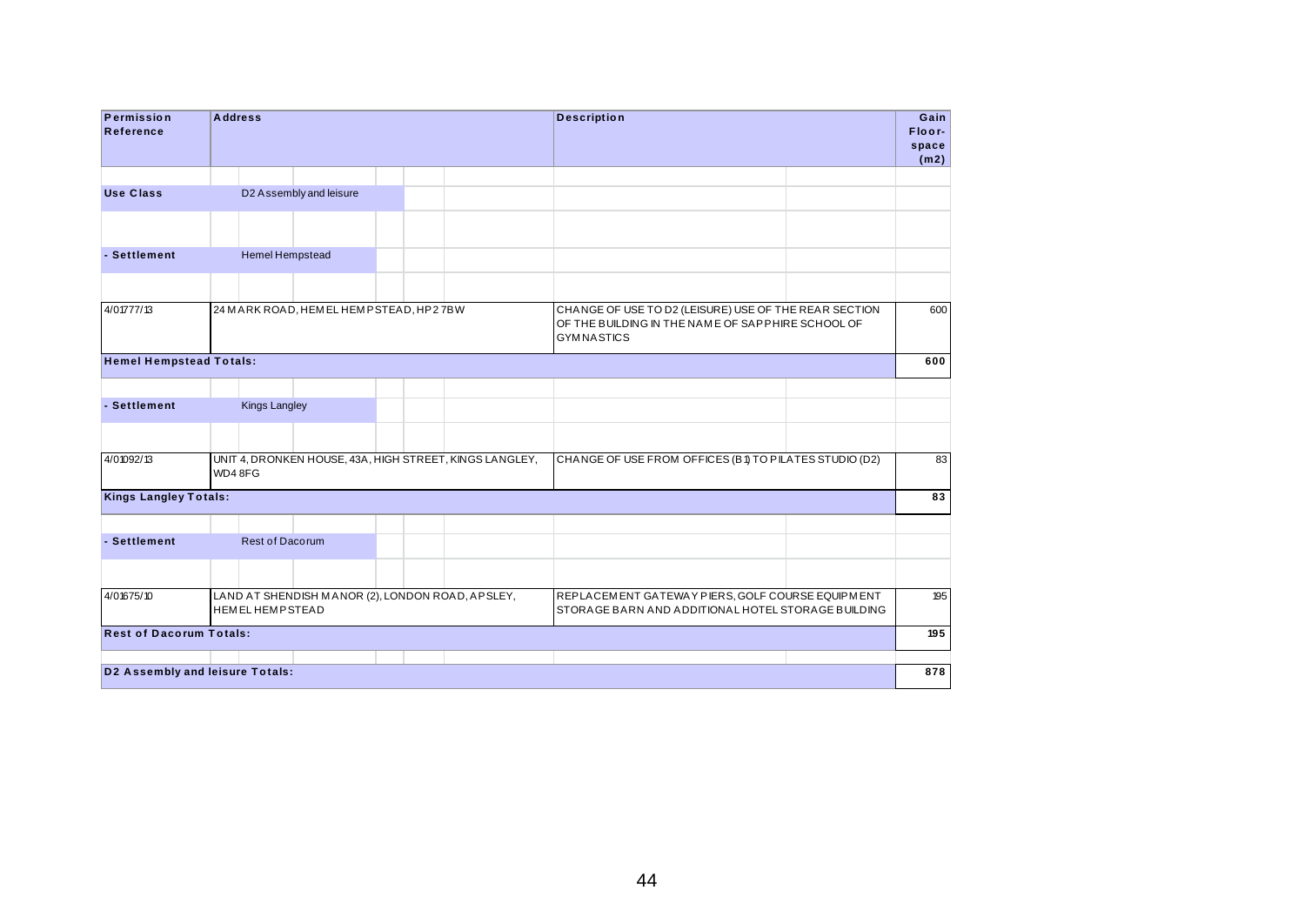| Permission<br>Reference        | <b>Address</b>         |                                                             |  |                                                                        | <b>Description</b>                                                                                                              |  | Gain<br>Floor-<br>space<br>(m2) |
|--------------------------------|------------------------|-------------------------------------------------------------|--|------------------------------------------------------------------------|---------------------------------------------------------------------------------------------------------------------------------|--|---------------------------------|
| <b>Use Class</b>               | <b>SG Floorspace</b>   |                                                             |  |                                                                        |                                                                                                                                 |  |                                 |
|                                |                        |                                                             |  |                                                                        |                                                                                                                                 |  |                                 |
| - Settlement                   |                        | <b>Hemel Hempstead</b>                                      |  |                                                                        |                                                                                                                                 |  |                                 |
|                                |                        |                                                             |  |                                                                        |                                                                                                                                 |  |                                 |
| 4/00326/13                     | <b>HP27SS</b>          |                                                             |  | UNIT A, ATA HOUSE, BOUNDARY WAY, HEM EL HEM PSTEAD,                    | CHANGE OF USE OF UNIT A FROM B1, B2 AND B8 TO B1, B2, B8<br>AND SUIGENERIS (SELLING AND/OR DISPLAYING MOTOR<br><b>VEHICLES)</b> |  | 579                             |
| 4/00416/13                     | HEMPSTEAD, HP12QE      | FITNESS PROFESSIONALS, 20 STONEYCROFT, HEMEL                |  |                                                                        | CHANGE OF USE TO TATTOO STUDIO                                                                                                  |  | 50                              |
| 4/01827/13                     | HP39NG                 |                                                             |  | NORTHRIDGE CARS, 1-3, ST. ALBANS HILL, HEM EL HEM PSTEAD, NEW WORKSHOP |                                                                                                                                 |  | 67                              |
| <b>Hemel Hempstead Totals:</b> |                        |                                                             |  |                                                                        |                                                                                                                                 |  | 696                             |
| - Settlement                   | <b>Rest of Dacorum</b> |                                                             |  |                                                                        |                                                                                                                                 |  |                                 |
|                                |                        |                                                             |  |                                                                        |                                                                                                                                 |  |                                 |
| 4/00078/09                     |                        | Barn Adj Orchard Cottage, The Common, Chipperfield          |  |                                                                        | cou from domestic barn to canine hydrotherapy & job related flat                                                                |  | 141                             |
| 4/01420/10                     |                        | AUTORAMA, COW ROAST, TRING, HP23 5RE                        |  |                                                                        | CONVERSION OF MAINTENANCE BAY TO SALES OFFICE                                                                                   |  |                                 |
| <b>Rest of Dacorum Totals:</b> |                        |                                                             |  |                                                                        |                                                                                                                                 |  | 181                             |
|                                |                        |                                                             |  |                                                                        |                                                                                                                                 |  |                                 |
| - Settlement                   | Rural area             |                                                             |  |                                                                        |                                                                                                                                 |  |                                 |
| 4/00161/13                     |                        |                                                             |  | The Lodge, Hudnall Park field Studies Centre, Hudnall Common, HP4      | Erection of cycle & equipment store                                                                                             |  | 32                              |
|                                | 1QN                    |                                                             |  |                                                                        |                                                                                                                                 |  |                                 |
| 4197607                        |                        | Amaravati Buddhist Monastery, St Margarets, Great Gaddesden |  |                                                                        | erection of 7 meditation huts                                                                                                   |  | 115                             |
| <b>Rural area Totals:</b>      |                        |                                                             |  |                                                                        |                                                                                                                                 |  | 147                             |
| <b>SG Floorspace Totals:</b>   |                        |                                                             |  |                                                                        |                                                                                                                                 |  | 1024                            |
|                                |                        |                                                             |  |                                                                        |                                                                                                                                 |  |                                 |
| <b>Total All Settlements:</b>  |                        |                                                             |  |                                                                        |                                                                                                                                 |  | 13504                           |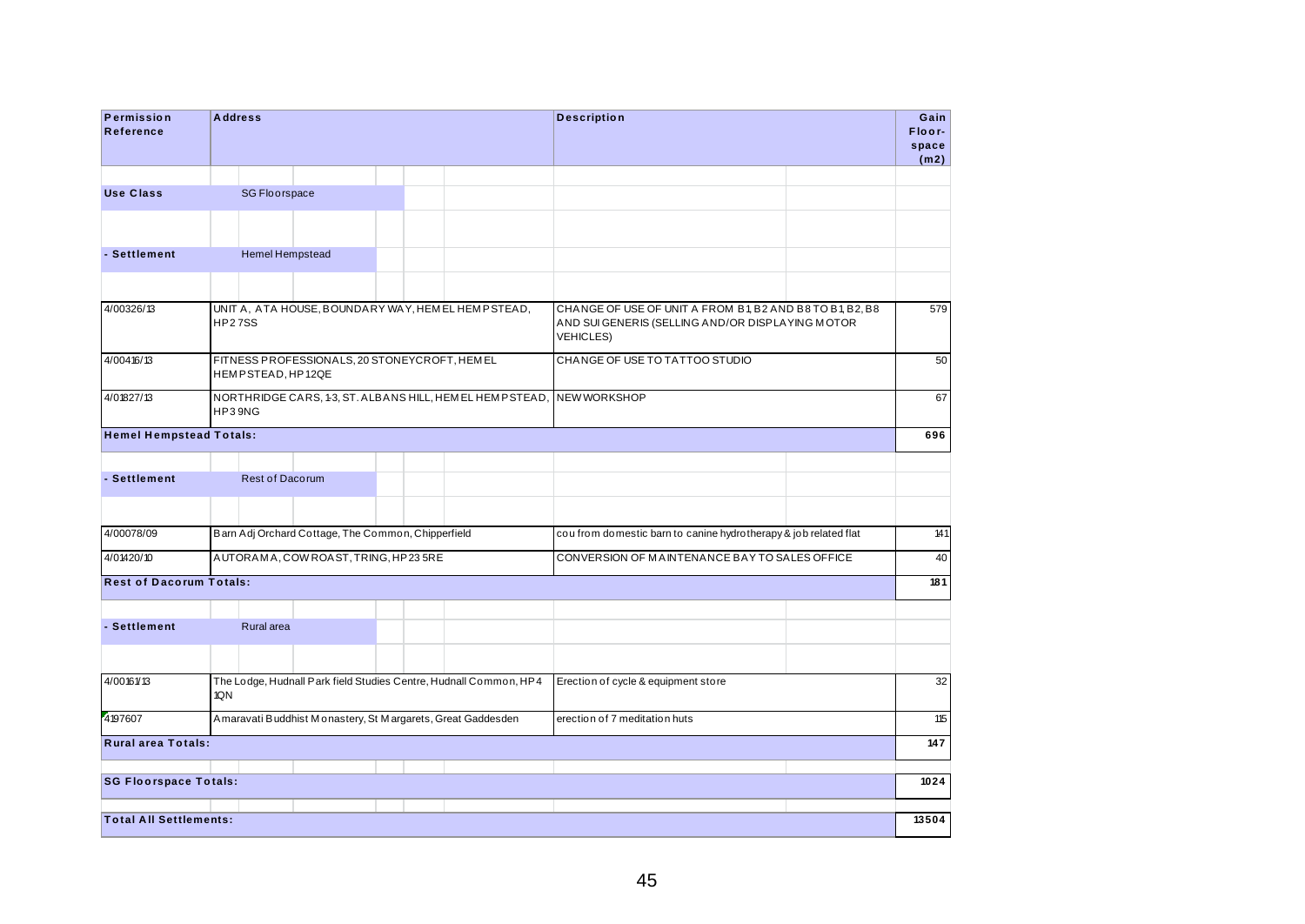# **17. Summary of Completed Floorspace**

|                                                    |       |                |                     |              |             | <b>Use Class</b>   |                |                                  |                     |                |                |               |
|----------------------------------------------------|-------|----------------|---------------------|--------------|-------------|--------------------|----------------|----------------------------------|---------------------|----------------|----------------|---------------|
| <b>SETTLEMENTS</b>                                 | A1    | А2             | A3-A5               | в            | <b>B1</b>   | <b>B2</b>          | <b>B8</b>      | C1                               | C <sub>2</sub>      | D1             | D <sub>2</sub> | <b>Others</b> |
|                                                    |       |                |                     | (mixed)      |             |                    |                |                                  |                     |                |                |               |
|                                                    |       |                |                     |              |             |                    |                |                                  |                     |                |                |               |
| Berkhamsted                                        | 149   | 119            | 85                  | 0            | $\mathbf 0$ | 0                  | $\mathbf 0$    | 0                                | 0                   | 85             | 0              | 0             |
| Hemel Hempstead                                    | 1,586 | 0              | 175                 | 579          | 851         | 0                  | 2,622          | 0                                | 0                   | 3,803          | 600            | 696           |
| Tring                                              | 42    | 30             | 0                   | 0            | 0           | 0                  | 0              | 0                                | 0                   | 138            |                | 0             |
| Bovingdon                                          | 0     | 0              | 40                  | $\mathbf 0$  | 0           | 0                  | 0              | 0                                | 0                   | 0              | 0              | 0             |
| Kings Langley                                      | 0     | 0              | 0                   | $\mathbf 0$  | $\mathbf 0$ | 0                  | 0              | 0                                | 0                   | 0              | 83             | 0             |
| Markyate                                           | 0     | 0              | 0                   | 0            | $\mathbf 0$ | 0                  | 0              | 0                                | 0                   | $\mathbf 0$    | $\mathbf 0$    | 0             |
|                                                    |       |                |                     |              |             |                    |                |                                  |                     |                |                |               |
| Rest of Dacorum                                    | 75    | 0              | 0                   | 165          | 402         | 0                  | 92             | 100                              | 0                   | 464            | 195            | 328           |
|                                                    |       |                |                     |              |             |                    |                |                                  |                     |                |                |               |
| <b>TOTALS (Gross)</b>                              | 1,852 | 149            | 300                 | 744          | 1,253       | 0                  | 2,714          | 100                              | 0                   | 4,490          | 878            | 1,024         |
| Less Floorspace Lost                               | 1,757 | 510            | 177                 | 9,488        | 12,016      | 2,761              | 7,011          |                                  | $1,220$ 2,316 2,053 |                | 113            | 3,260         |
| <b>TOTALS (Net)</b>                                | 95    | $-361$         | 123                 | $-8,744$     |             | $-10,763$ $-2,761$ |                | $-4,297$ $-1,120$ $-2,316$ 2,437 |                     |                | 765            | $-2,236$      |
|                                                    |       |                |                     |              |             |                    |                |                                  |                     |                |                |               |
| TOTAL FLOORSPACE LOSSES RESULTING FROM COMPLETIONS |       |                |                     |              |             |                    |                |                                  |                     |                |                |               |
|                                                    |       |                |                     |              |             |                    |                |                                  |                     |                |                |               |
|                                                    |       |                |                     |              |             | <b>Use Class</b>   |                |                                  |                     |                |                |               |
| <b>SETTLEMENTS</b>                                 | A1    | A <sub>2</sub> | A3-A5               | в<br>(mixed) | <b>B1</b>   | <b>B2</b>          | B <sub>8</sub> | C <sub>1</sub>                   | C <sub>2</sub>      | D <sub>1</sub> | D <sub>2</sub> | Other         |
|                                                    |       |                |                     |              |             |                    |                |                                  |                     |                |                |               |
| Berkhamsted                                        | 148   | $\pmb{0}$      | 0                   | 500          | 519         | $\mathbf 0$        | $\pmb{0}$      | 0                                | 1,850               | $\mathbf 0$    | 0              | 1,783         |
| Hemel Hempstead                                    | 1,579 | 157            | 0                   | 1,158        | 10,802      | 2,701              | 7,011          | 0                                | 466                 | 2,037          | 50             | 873           |
| Tring                                              | 30    | 353            | $\mathsf 0$         | $\mathbf 0$  | 477         | $\mathbf 0$        | $\mathbf 0$    | 362                              | $\pmb{0}$           | $\mathbf 0$    | $\mathsf 0$    | 42            |
| Bovingdon                                          | 0     | $\pmb{0}$      | 177                 | $\mathsf 0$  | $\pmb{0}$   | $\pmb{0}$          | $\pmb{0}$      | $\pmb{0}$                        | $\pmb{0}$           | $\pmb{0}$      | $\pmb{0}$      | 0             |
| Kings Langley                                      | 0     | $\pmb{0}$      | $\pmb{0}$           | $\pmb{0}$    | 218         | 0                  | $\pmb{0}$      | 0                                | 0                   | $\pmb{0}$      | $\pmb{0}$      | 0             |
| Markyate                                           | 0     | $\pmb{0}$      | $\pmb{0}$           | 7,830        | $\pmb{0}$   | 0                  | $\pmb{0}$      | 0                                | 0                   | $\pmb{0}$      | 0              | 0             |
| Rest of Dacorum                                    | 0     | $\mathsf 0$    | $\mathsf{O}\xspace$ | $\pmb{0}$    | $\pmb{0}$   | 60                 | $\pmb{0}$      | 858                              | $\pmb{0}$           | 16             | 63             | 562           |
| <b>TOTALS (Net)</b>                                | 1,757 | 510            | 177                 | 9,488        | 12,016      | 2,761              | 7,011          |                                  | 1,220 2,316         | 2,053          | 113            | 3,260         |

Rest of Dacorum = "Rest of Dacorum" and "Rural Area" in the use class schedules.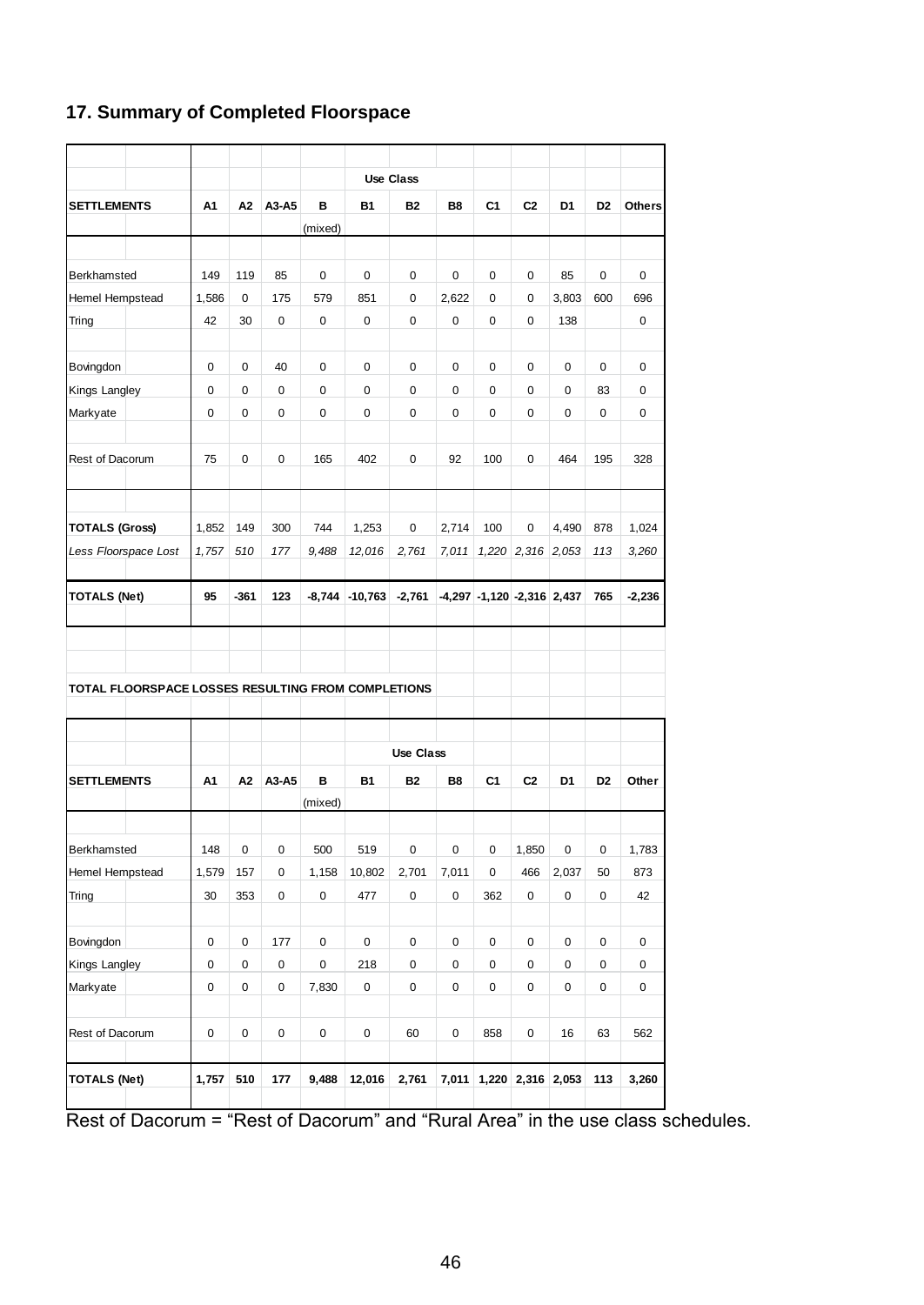